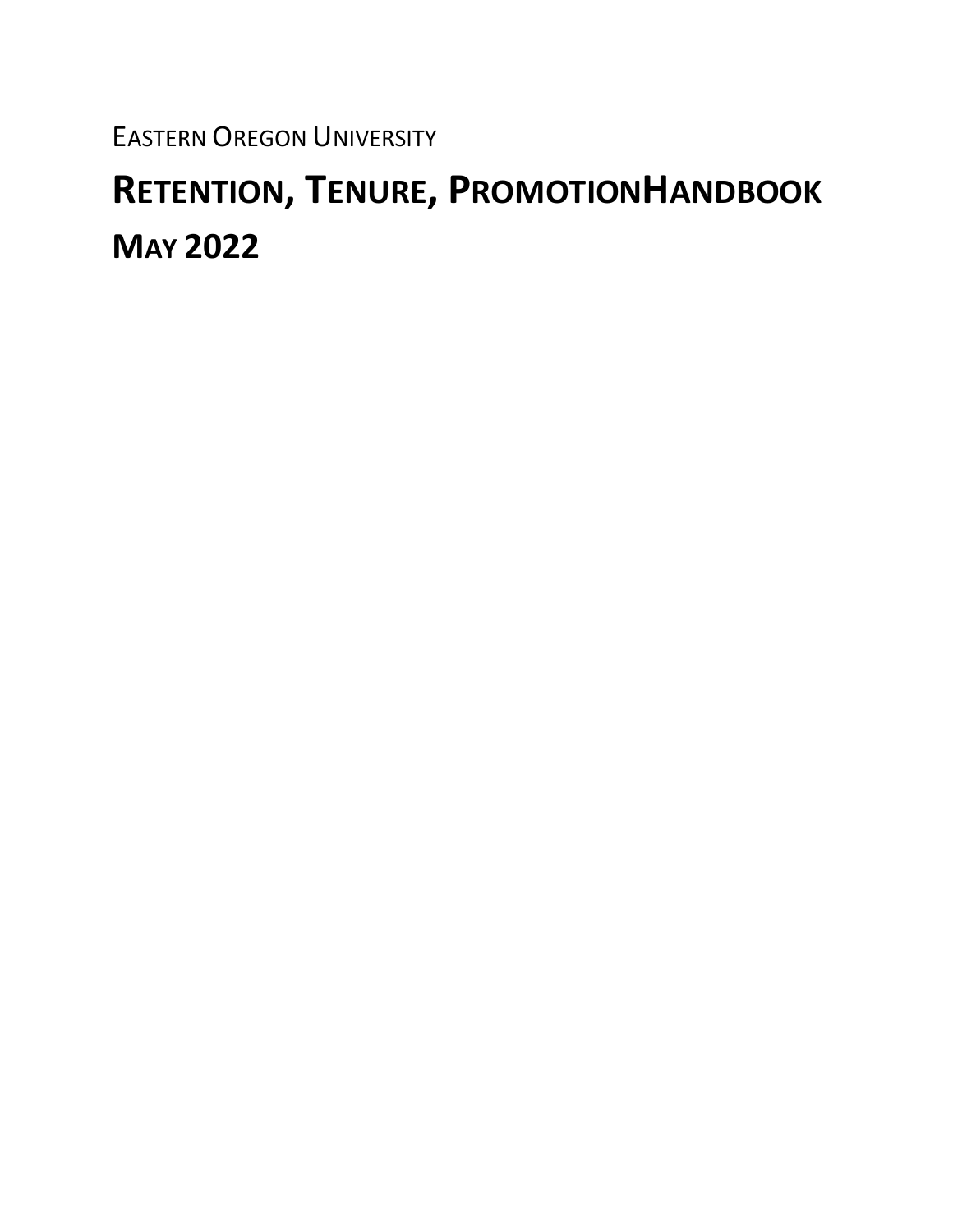# Contents

| $\mathsf{L}$    |                           |                                                            |                                                              |  |  |  |
|-----------------|---------------------------|------------------------------------------------------------|--------------------------------------------------------------|--|--|--|
| $\mathbf{II}$ . | Tenure-Track Appointments |                                                            |                                                              |  |  |  |
|                 | Α.                        |                                                            |                                                              |  |  |  |
|                 |                           | 1.                                                         |                                                              |  |  |  |
|                 |                           | 2.                                                         |                                                              |  |  |  |
|                 |                           | 3.                                                         |                                                              |  |  |  |
|                 |                           | $\mathbf{4}$ .                                             |                                                              |  |  |  |
|                 |                           | 5.                                                         |                                                              |  |  |  |
|                 | Β.                        | Indefinite Tenure                                          |                                                              |  |  |  |
|                 |                           | 1                                                          |                                                              |  |  |  |
|                 |                           | 2.                                                         |                                                              |  |  |  |
|                 | $\mathsf{C}$ .            |                                                            |                                                              |  |  |  |
|                 |                           | 1.                                                         |                                                              |  |  |  |
|                 |                           | 2.                                                         |                                                              |  |  |  |
|                 | D.                        | Portfolios                                                 |                                                              |  |  |  |
|                 |                           | 1.                                                         | General Recommendations in Preparing the Portfolio 16        |  |  |  |
|                 |                           | 2.                                                         |                                                              |  |  |  |
|                 |                           | 3.                                                         |                                                              |  |  |  |
|                 | Ε.                        |                                                            |                                                              |  |  |  |
|                 | F.                        | <b>Review Process and Procedures</b>                       |                                                              |  |  |  |
|                 |                           | 1.                                                         |                                                              |  |  |  |
|                 |                           | 2.                                                         |                                                              |  |  |  |
|                 |                           | 3.                                                         |                                                              |  |  |  |
| III.            |                           | Fixed-Term Faculty Appointments                            |                                                              |  |  |  |
|                 | А.                        |                                                            |                                                              |  |  |  |
|                 | В.                        | <b>Evaluation Criteria</b>                                 |                                                              |  |  |  |
|                 |                           | 1.                                                         |                                                              |  |  |  |
|                 |                           | 2.                                                         |                                                              |  |  |  |
|                 | C.                        | Fixed-Term Portfolio Preparation                           |                                                              |  |  |  |
|                 |                           | 1.                                                         |                                                              |  |  |  |
|                 |                           | 2.                                                         |                                                              |  |  |  |
|                 | D.                        | Fixed-Term Teaching and Librarian Faculty Promotion Review |                                                              |  |  |  |
|                 |                           | 1.                                                         | Promotion from Instructor to Senior Instructor I 35          |  |  |  |
|                 |                           | 2.                                                         | Promotion from Senior Instructor I to Senior Instructor II36 |  |  |  |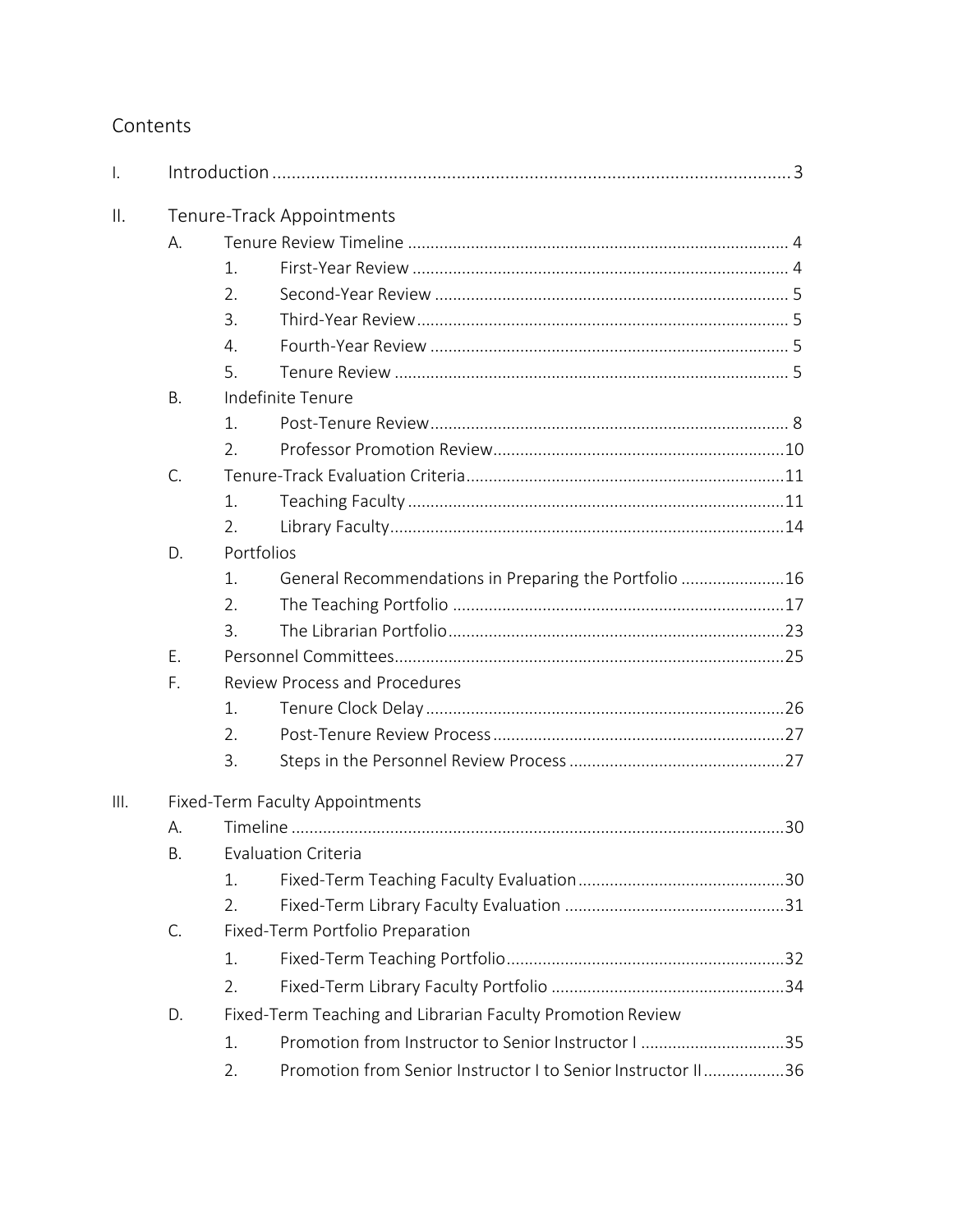| IV. |                                       |  |  |  |  |
|-----|---------------------------------------|--|--|--|--|
|     | А.                                    |  |  |  |  |
|     | Β.                                    |  |  |  |  |
| V.  | Casual Employee Teaching Appointments |  |  |  |  |
|     | А.                                    |  |  |  |  |
|     | Β.                                    |  |  |  |  |
|     |                                       |  |  |  |  |
|     |                                       |  |  |  |  |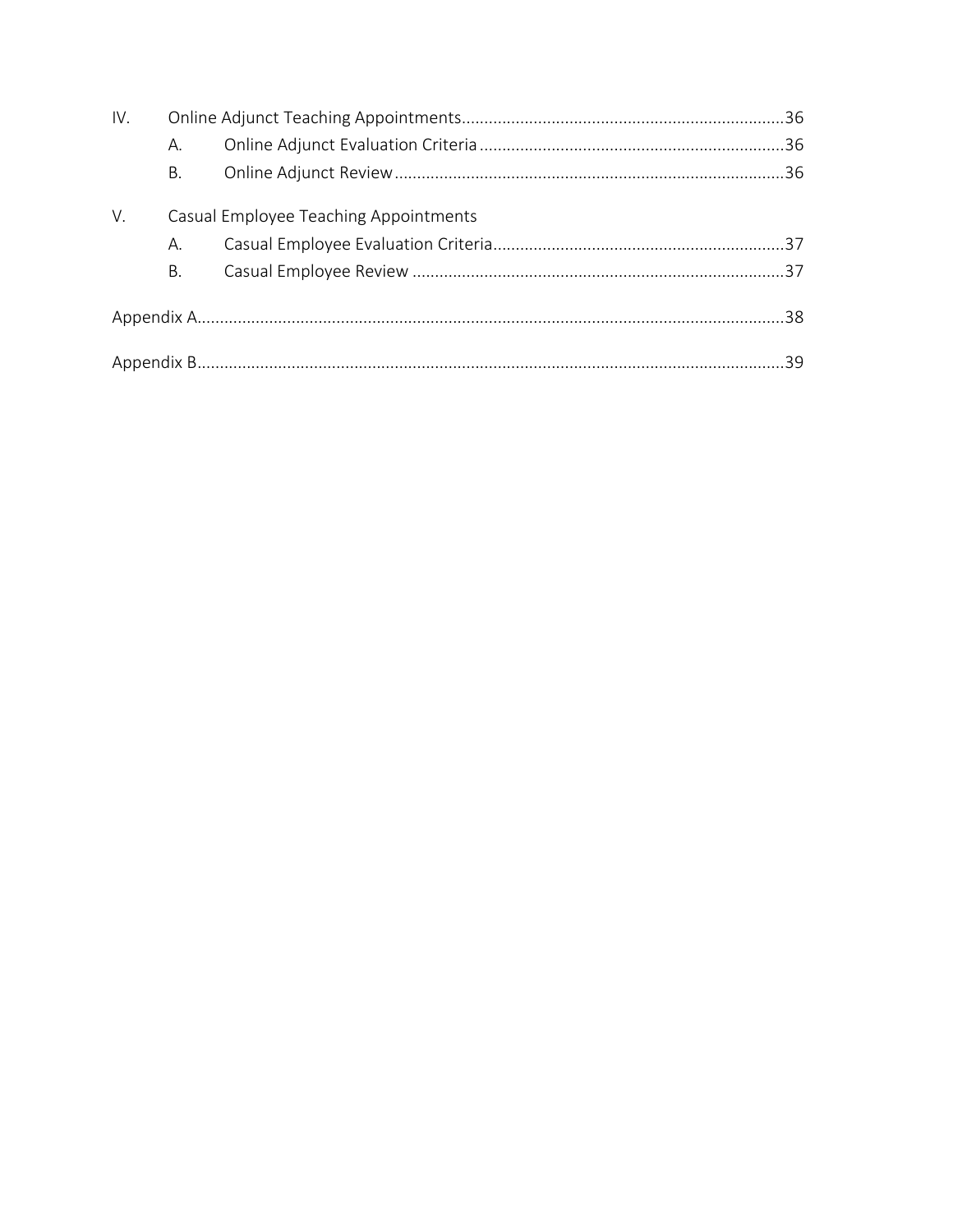# <span id="page-3-0"></span>**I. Introduction**

EOU faculty and institutional councils have developed criteria for faculty evaluation to be used as a guide in evaluating faculty in connection with decisions on reappointment, promotion, and tenure. The criteria are also used as a basis for assessing those aspects of the faculty member's performance in which improvement is desirable, whether the faculty member is tenured or non-tenured, with a view to stimulating and assisting the faculty member toward improvement through the resources available under the institution's staff career support plan.

The categories under which faculty are to be evaluated include: Instruction; Research accomplishments and other scholarly achievements, or where relevant, other creative and artistic achievement; Professionally related public service, through which the institution and its members render service to the public (i.e., individuals, agencies, or units of business, industry, government); Institutional service, including, but not limited to, contributions made toward departmental, school or institutional governance, service to students through student welfare activities such as individual student advising, advising with student organizations or groups and similar activities.

The criteria provide guidelines for sources and kinds of data in each of the four categories that should be provided to reviewers at the college, institutional, and administrative levels. Provision has been made for appropriate student input into the data accumulated as the basis for reappointment, promotion, and tenure decisions, and for post-tenure review. Sources of such input include, but are not limited to solicitation of student comments, and student evaluations of instructors.

Eastern Oregon University assumes basic competency by a person having the necessary credentials to be appointed and then poses the question: What special qualities, over and above basic competency, does this person possess which so distinguish them that consideration should be given for promotion or indefinite tenure or reappointment? This represents a fundamental belief that more is required than basic competency in faculty  $1$  performance.

The Eastern Oregon University Retention, Tenure, Promotion Handbook (hereafter referred to as the Handbook) is designed to provide guidance to both faculty seeking reappointment, tenure and promotion, faculty members serving on College Personnel Committees, the Library Personnel Committee, the Faculty Personnel Committee, and administrators (Dean <sup>2</sup>, Library Director, Provost, President) who are entrusted with the serious and weighty responsibility of evaluating their colleagues as part of the personnel review process at Eastern Oregon University. The Provost will publish a biennial calendar for personnel review process actions by May 1 of each academic year.

<sup>1</sup>Unless otherwise specified, the terms "faculty," "teaching faculty," library faculty," and librarians" are used interchangeably throughout the Handbook.

<sup>&</sup>lt;sup>2</sup> Unless otherwise specified, the terms "College Dean," "Dean," "Deans of the College," and Library Director" are used interchangeably throughout the Handbook.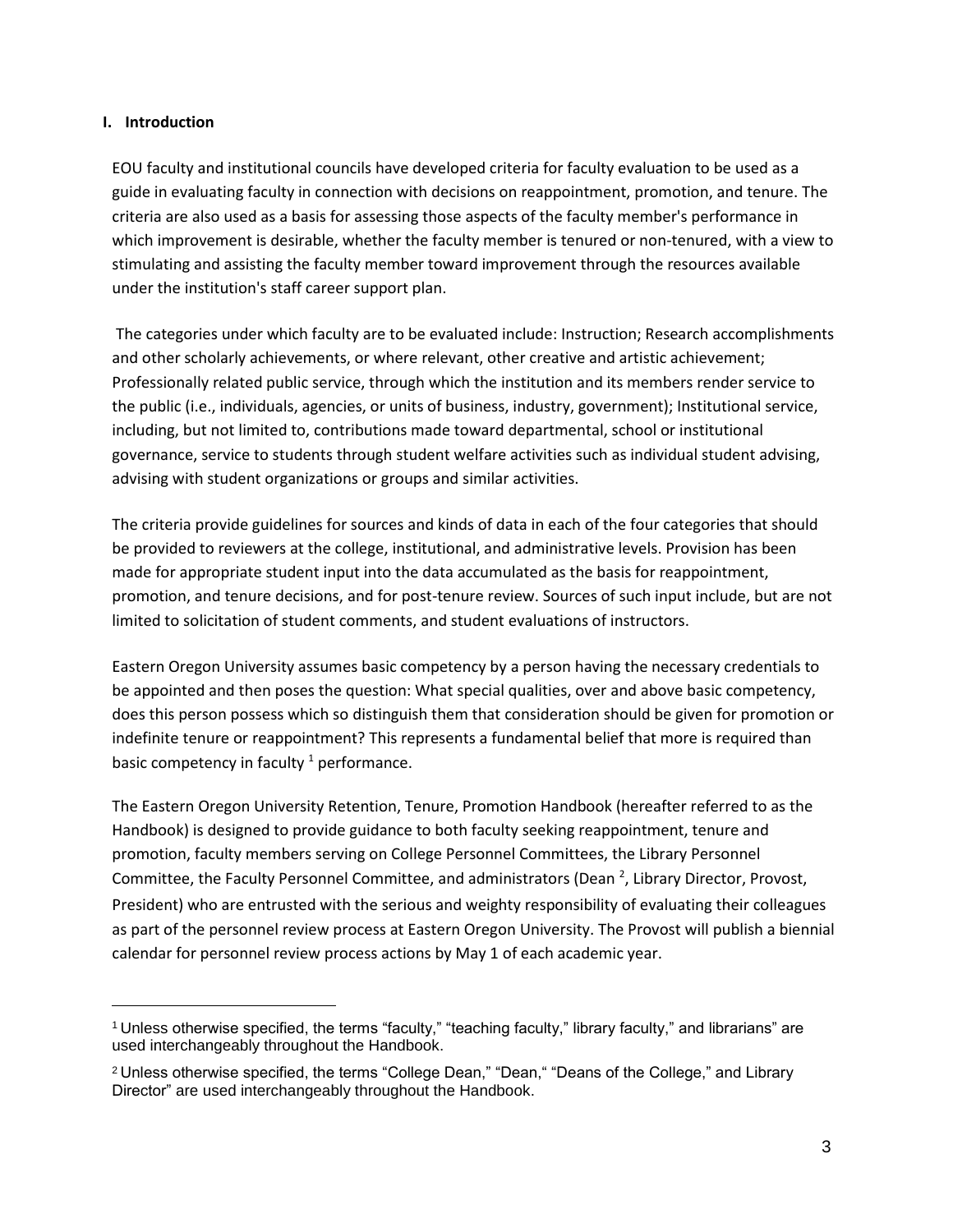## <span id="page-4-0"></span>**II. Tenure-Track Appointments**

Annual tenure appointments are granted to faculty employed .50 FTE or more who the institution considers being on the tenure-track. On completion of a probationary period, faculty will be evaluated and considered for appointment to indefinite tenure. If the initial annual tenure appointment or successive annual tenure appointments are to be terminated otherwise than for cause or for financial exigency, timely notice shall be given to the faculty member. Awarding of tenure to faculty shall involve assessment of the faculty member's performance every year during the probationary period (counting the year in which tenure is granted). An additional probationary year may be required by the President; following that, if the faculty member is not awarded tenure, terminal notice shall be given.

Faculty who hold tenure-track appointments are reviewed on a regular basis during the probationary period and after a tenure decision for teaching effectiveness (or librarianship), commitment to the subject discipline, service to the institution, and outreach to the public. Performance reviews provide a critical opportunity for faculty to engage in a process of self-reflection and peer-review that invariably leads to professional growth. Performance reviews provide a forum for framing and documenting accomplishments within each evaluative category while providing an opportunity for identifying and sharing evolving interests and talents that serve and guide students at Eastern Oregon University.

Faculty who hold tenure-track appointments follow uniform procedures and cycles of review as outlined in this Handbook. Responsibility for initiating, conducting, and coordinating review procedures rests with the Deans of the Colleges or the Director of the Library, as appropriate. College, Library, and Faculty Personnel Committees are responsible for reviewing faculty portfolios and making recommendations for reappointment, tenure, and promotion through the processes articulated in this Handbook. A successful tenure review results in promotion to the rank of Associate Professor, unless the candidate is already at that rank.

## <span id="page-4-1"></span>**A. Tenure Review Timeline**

**1. First-Year Review.** Teaching faculty in their first year of service at EOU will be reviewed by the College Dean (or designee). Librarians in their first year of service will be reviewed by the Library Director (or designee). After deliberation and consultation with the faculty member or librarian, the Dean or Library Director will forward a recommendation for either continuation or termination to the Provost, who will then forward a recommendation for either continuation or termination to the President. The President will inform the faculty member of the decision by March 15 of the first year of service.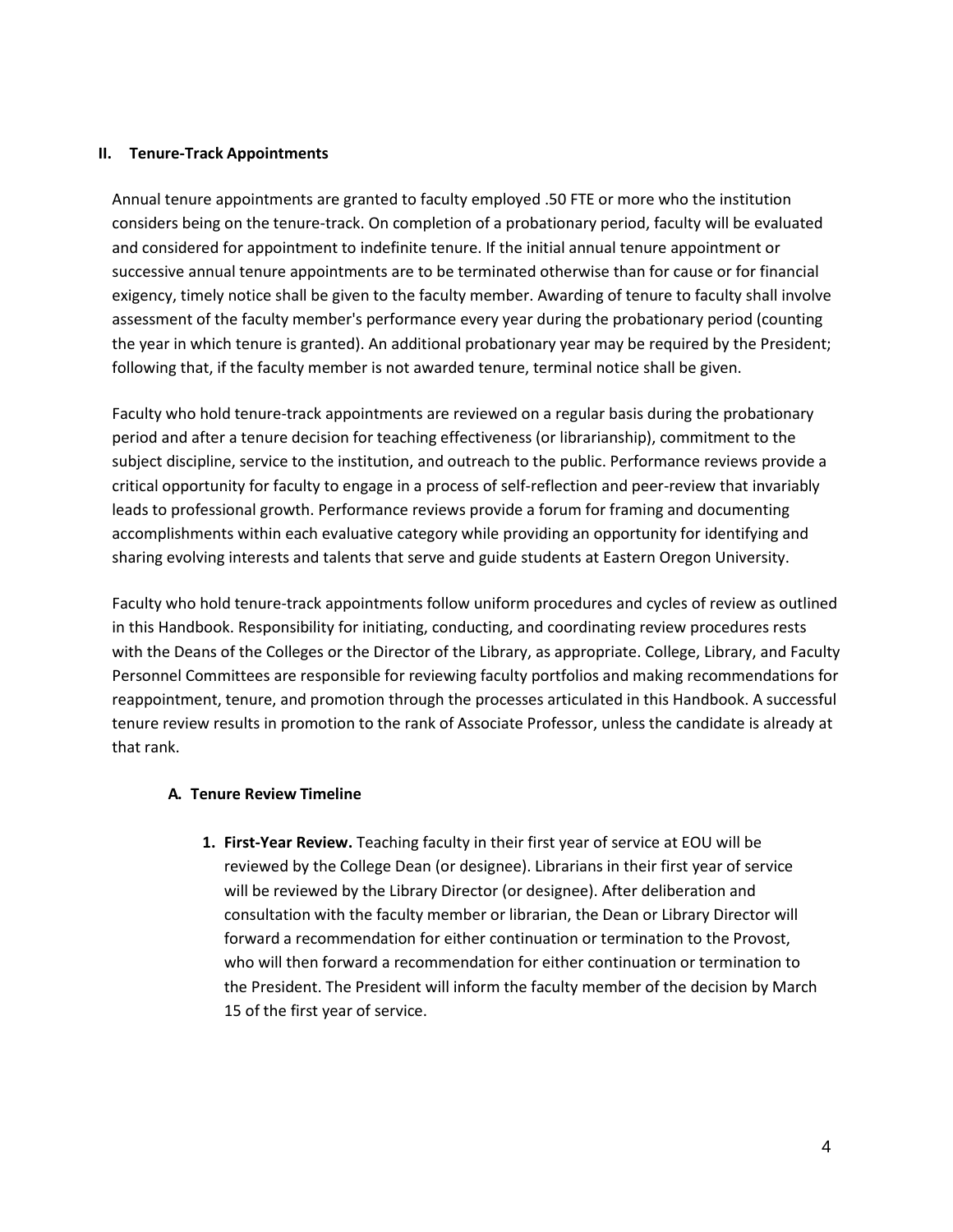**2. Second-Year Review.** Teaching faculty in their second year of service at EOU (except for faculty hired with two years toward promotion) will be reviewed by the College Dean (or designee). Librarians in their second year of service will be reviewed by the Library Director (or designee). After deliberation and consultation with the teaching faculty member or librarian, the Dean or Library Director will inform the faculty member of the decision by December 15 of the second year of service.

**3. Third-Year Review**. Faculty members (except for faculty hired with two years toward promotion) undergo a formal evaluation in their third year of service. This review combines the features of a continuance assessment along with a prescriptive analysis in preparation for the tenure review. Candidates for continuance are required to submit a portfolio in accordance with evaluation criteria, portfolio requirements and evaluative process articulated in this Handbook. In cases where continuance is not recommended after the third-year review, the faculty member will receive a one-year notice of termination.

**4. Faculty Hired with Two Years toward Promotion.** Faculty members hired with two years toward promotion undergo the first-year review as described above and then a formal evaluation in their second year of service at EOU (their "fourth" year toward promotion). This formal evaluation combines the features of a continuance assessment along with a prescriptive analysis in preparation for the tenure review. Candidates for continuance are required to submit a portfolio in accordance with evaluation criteria, portfolio requirements and evaluative process articulated in the Handbook. Because these candidates have fewer years of service at EOU than is typical, they are permitted to reference accomplishments from service at other institutions within the last two years in addressing the four categories of service. Because of the compressed timeline, these candidates undergo tenure review in their third ("fifth") year, which means they will have very little time to remedy areas identified for improvement. Should the need for improvement arise during the "fourth" year review process, candidates are encouraged to seek support from their deans and to begin collecting evidence of adjustments and improved outcomes immediately, without waiting for the end of the process. In cases where continuance is not recommended after this review, the faculty member will receive a one-year notice of termination.

**5. Fourth-Year Review**. Teaching faculty in their fourth year of service will be reviewed by the College Dean or their designee. Librarians in their fourth year of service will be reviewed by the Library Director (or designee). The fourth-year review will consider the prescriptive analysis resulting from the third-year review. The candidate will generate a one-page memorandum which details how they have addressed the prescriptive analysis, along with future plans for improvement. After deliberation and consultation with the teaching faculty member or librarian, the Dean or Library Director will generate a one- page memorandum that indicates whether the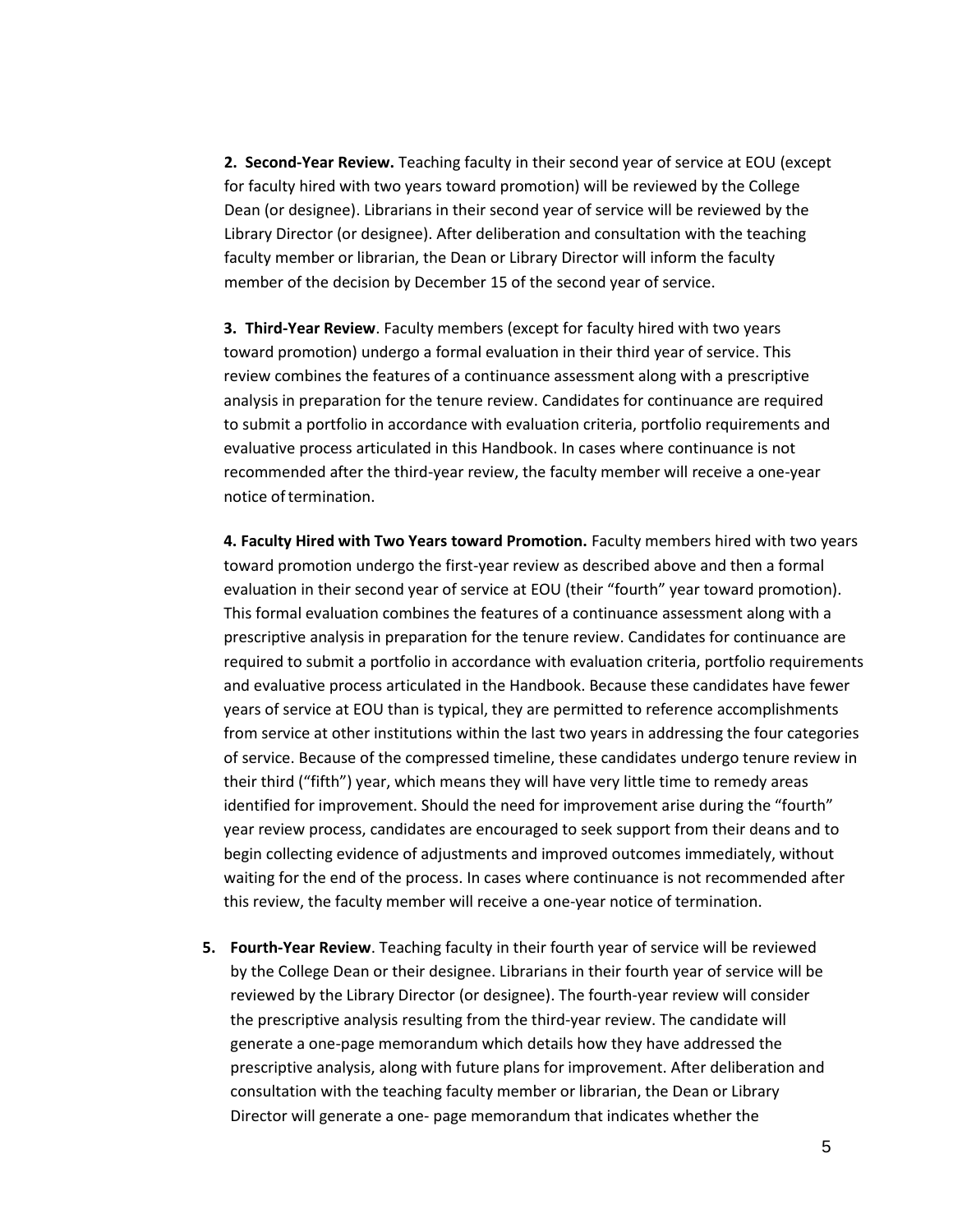prescriptive analysis has been adequately addressed by the candidate, along with further suggestions, if any, for improvement. These memorandums will be forwarded to the Provost by December 1 of the fourth year of service, and copies will be placed in the faculty member's tenure review portfolio and personnel file.

- **6. Tenure Review.** Faculty members on annual tenure ("tenure-track") appointments are normally reviewed for tenure during the fall term of their fifth year of service at EOU. The initial Notice of Appointment will state the "starting date" to be used for purposes of determining eligibility for consideration for indefinite tenure under the "five years at Eastern" criterion. At the point of hire the President may, upon recommendation of the Provost, grant a faculty member or librarian a maximum of two years of experience to be applied towards promotion or tenure. The faculty member will be advised of this option at the time of hire. This credit for previous service, or an agreement to allow the candidate to apply for early tenure or promotion, will be explicitly stated as part of the initial letter of appointment. Unless explicitly stated in the initial letter of appointment, credit towards the 'five years at Eastern' tenure eligibility criteria begins with the initial year of service atEOU.
	- a. **Minimum Qualifications.** Faculty at the rank of Associate Professor hold the appropriate degree associated with their fields of specialization and assignment. In most cases a terminal degree is required, but exceptions to this may be found in Appendix A. The individual considered for promotion must have demonstrated excellence in teaching or librarianship; proficiency in scholarship; service to students, College and University; service to the community, region, or State; and have at least five (5) years of experience in college-level teaching or area of librarianship, unless otherwise agreed to at the time of appointment.
	- b. **General Considerations for Promotion for Faculty.** Effective teaching is the most important criterion to advancement for teaching faculty. Under no circumstances will promotion be granted to an individual whose principal duties include instruction unless there is clear documentation of commitment to teaching excellence. Consideration for promotion involves evaluation of instruction through review of course reaction surveys, the teaching portfolio, peer evaluation of instruction, and surveys of alumni, each conducted as specified in the Evaluation of Teaching section.

For library faculty, effective librarianship is the most important criterion for advancement. Under no circumstances will promotion be granted to library faculty unless there is clear documentation of commitment to librarianship excellence. Consideration for promotion involves evaluation of librarianship through review of work activity and contribution to the library and university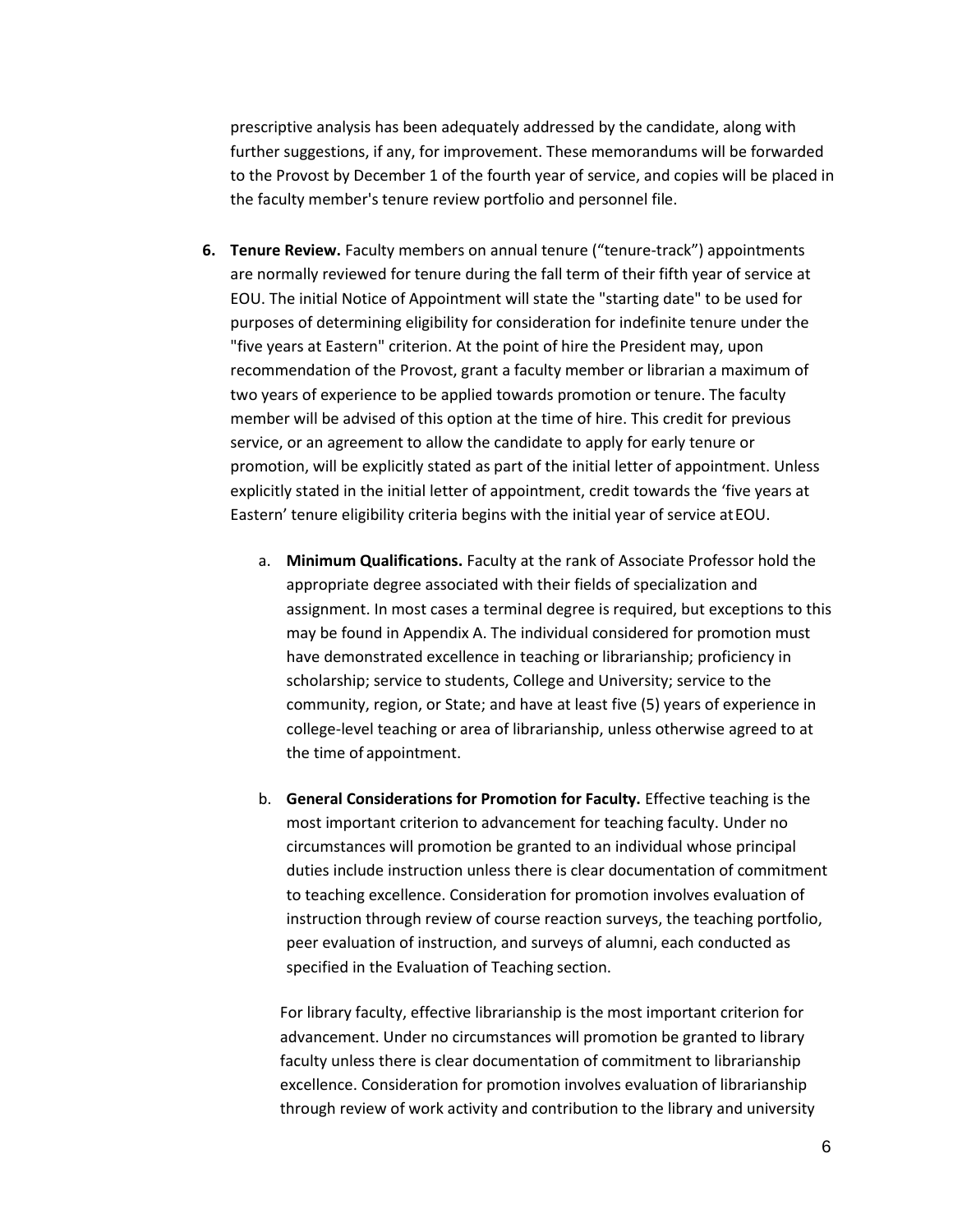community in relation to the particular responsibilities assigned to the candidate.

- i. Advancement in rank should reflect continuing and ongoing faculty commitment to excellence in teaching and learning, and in the case of librarians, excellence in librarianship.
- ii. Basic competence is assumed. A case for promotion or tenure must be built on special qualities over and above basic competence that justify the candidate being awarded promotion or tenure.
- iii. The minimum criteria listed here are a reflection of the institutional expectations of faculty. However, the president may, in special circumstances, consider for tenure any probationary faculty member of the rank of assistant professor or higher, prior to completion of the normal probationary period, when, following a performance evaluation of the faculty member, a finding is made that such an early award of tenure would be to the advantage of the institution." The candidate will initiate a case for early promotion when there are special circumstances after consultation with the College Dean.
- iv. In instances where the faculty member possesses the appropriate terminal degree, rare exceptions may be made when a weakness in one area other than in teaching exists. However, there must be demonstrably above average performance in other areas of evaluation. The Faculty Personnel Committee, in their recommendation to the Provost, shall denote which areas of evaluation the candidate was identified as being weak, and the candidate should develop an action plan to improve in this area of identified weakness as part of the post tenure review process.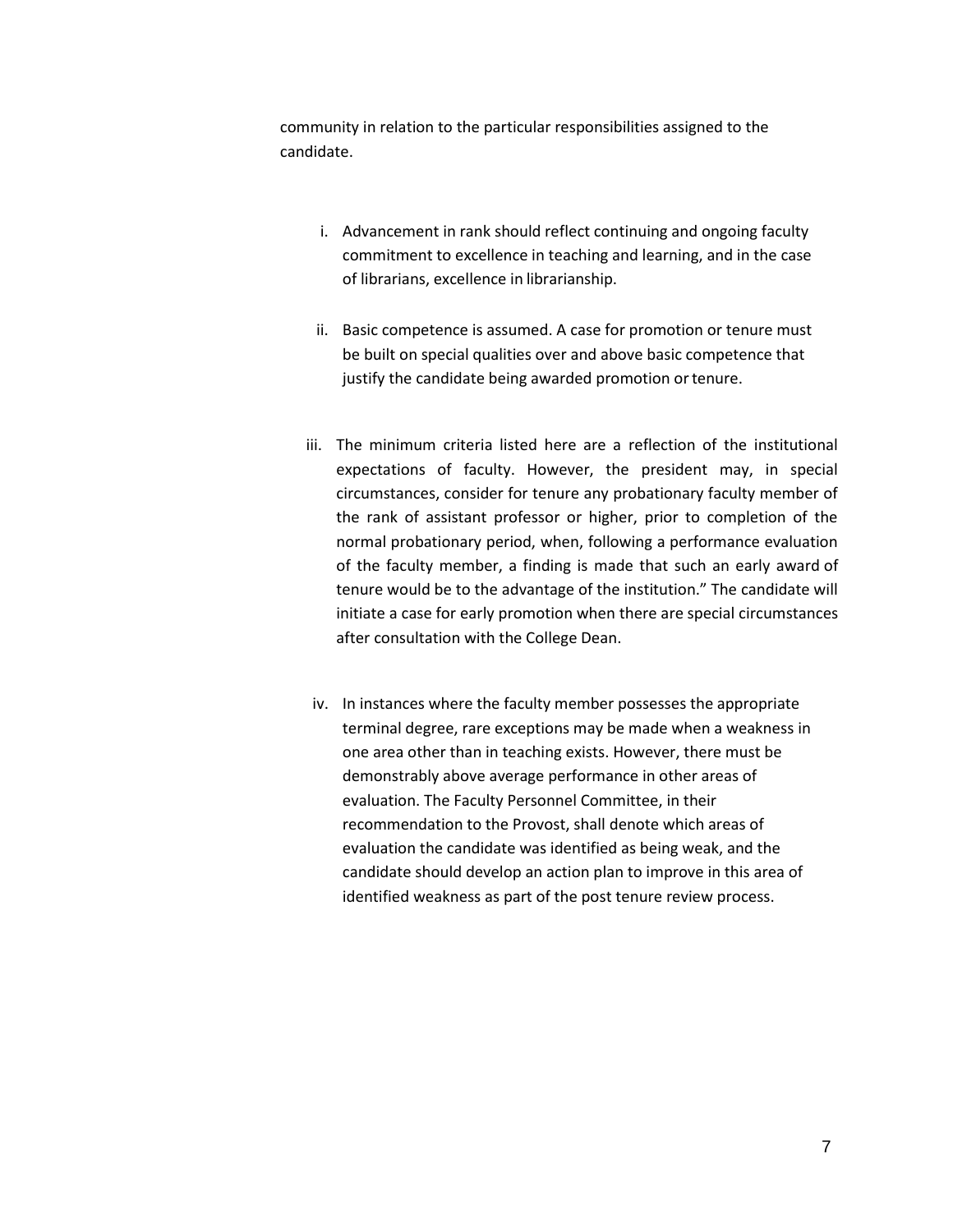## **c. Minimum Criteria for Tenure.**

Tenure is a significant institutional commitment to a faculty member and should be awarded only after careful deliberation. First, there should be a determination of need for the individual's specialization, skills, and appropriate fit for the long-range plans of the institution. Additionally, there must be a convincing case that the faculty member is highly qualified and has a history of performance demonstrating that he or she will make significant contributions to the long-range success of Eastern Oregon University.

To be awarded tenure, the teaching faculty or librarian must demonstrate excellence in teaching or librarianship, a productive commitment to research or scholarly activity, a competence and willingness to participate in the work of the institution, and engagement in outreach beyond the university. The criteria for Associate Professor ordinarily apply as minimum the criteria for tenure.

The following criteria apply to teaching faculty and library faculty where instruction is their primary duty: Consideration of tenure will include evaluation of instruction through review of course reaction surveys, teaching portfolio, peer evaluation of instruction, and surveys of alumni, each conducted as specified in the section on teaching evaluation in the Handbook. Under no circumstances will tenure be granted to a faculty member whose principal duties include instruction unless there is clear and convincing documentation of demonstrated excellence in teaching.

## <span id="page-8-0"></span>**B. Indefinite Tenure**

**1. Post-Tenure Review.** Tenured faculty members shall be evaluated periodically and systematically in accordance with guidelines developed by the institution. The purposes of post-tenure review are to (a) Assure continued excellence in the academy; (b) Offer appropriate feedback and professional development opportunities to tenuredfaculty; (c) Clearly link the level of remuneration to faculty performance; and (d) Provide accountability to the University and the public.

Post tenure review takes place for individuals every three years. In the cases where a more intensive post-tenure review is warranted, the processes and criteria associated with review for tenure and the rank of the individual being reviewed, as outlined in the preceding section on tenure review, will be implemented.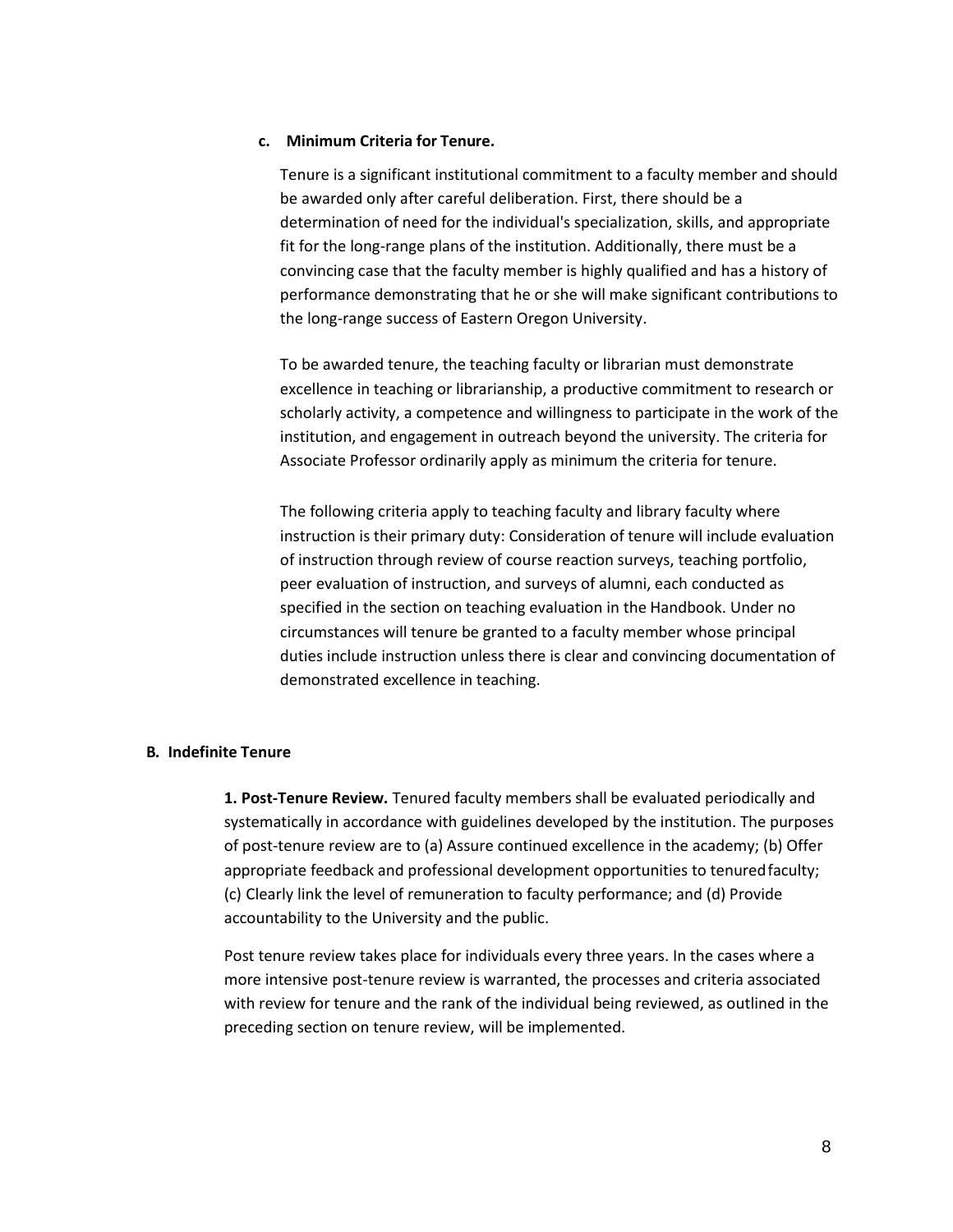The following EOU post-tenure review process is intended to address four specific audiences, each with specific process outcomes: (1) the faculty member, as an opportunity for self-reflection and continued growth, (2) the University, as an opportunity to affirm achievement and locate areas for improvement, (3) the higher education community, as an opportunity to fulfill requirements for accreditation through ongoing review of faculty, and (4) the citizens of the State of Oregon, as an affirmation of continued faculty professionalism in a public university setting.

**a. Triennial Development Plan.** The College Dean or Library Director (as appropriate) will inform a faculty member subject to post-tenure review by the end of the first week of Fall Term classes. The faculty member will submit a written professional development plan, including a current CV, by the end of the first week of winter quarter of a review year. The professionaldevelopment plan should address the four primary areas of tenure and promotion evaluation. The plan should contain reflective (what has been accomplished in the past two years of service) and predictive (what will be accomplished in the next two years) components. The plan provides the context for faculty work and provides a platform for dialog with the reader (the Dean [or designee] or Library Director).

Template:

**Instruction** 

Reflective (what has been accomplished in the past three years of service) Predictive (what will be accomplished in the next three years)

Commitment to Subject Discipline

Reflective (what has been accomplished in the past three years of service) Predictive (what will be accomplished in the next three years)

Contribution to the Institution

Reflective (what has been accomplished in the past three years of service) Predictive (what will be accomplished in the next three years)

Outreach to the General Public

Reflective (what has been accomplished in the past three years of service) Predictive (what will be accomplished in the next three years)

Upon receipt of the plan, the Dean, or Library Director, will meet with the faculty member by the end of ninth week of Winter term of a review year for discussion of the professional development plan. After consultation with the faculty member under review, if the Dean, or Library Director, notes significant areas of concern in the faculty member's competence or vitality, these will be articulated in writing and become part of the faculty member's personnel file. The Dean, or Library Director, and the faculty member will then jointly develop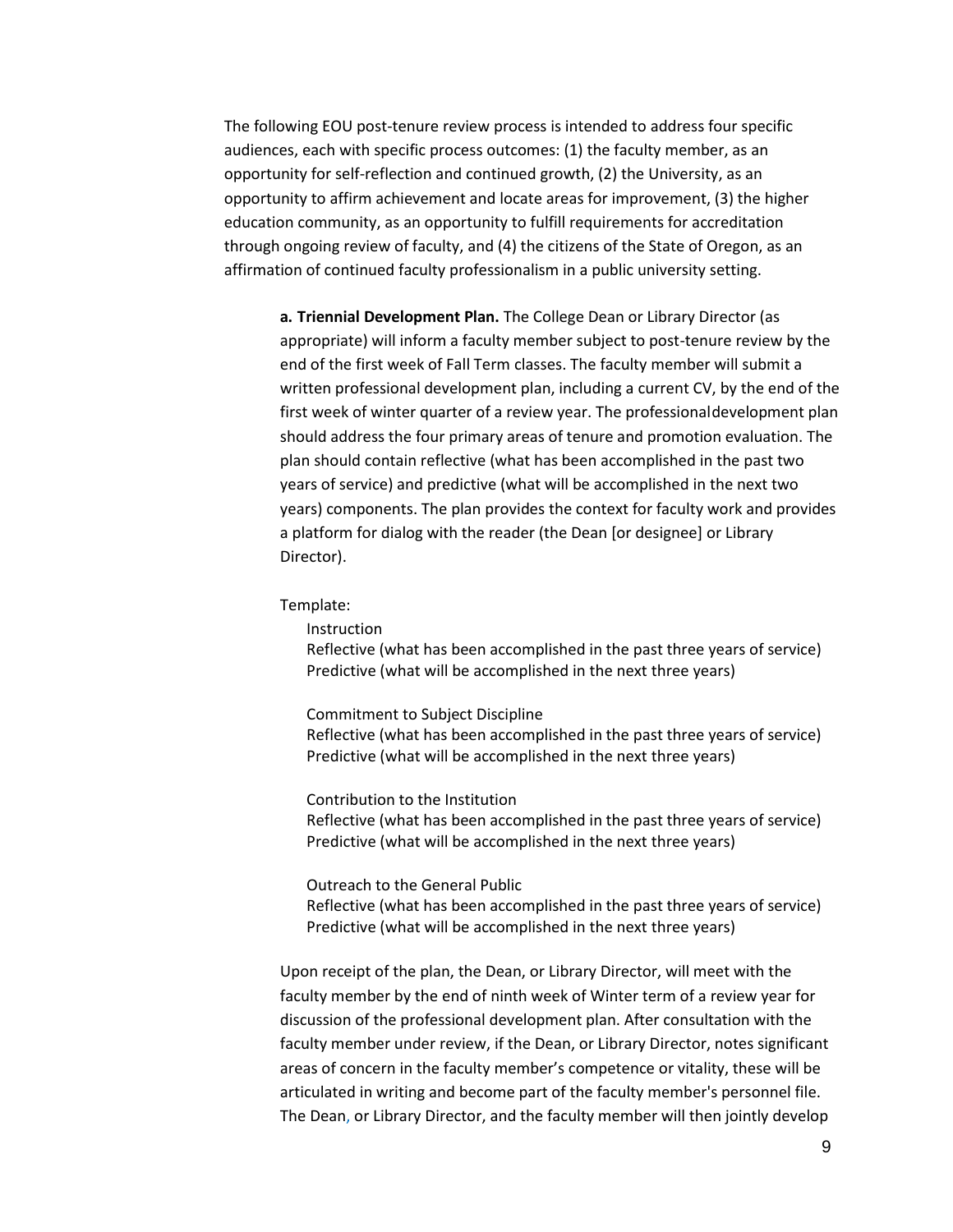a one-year plan of improvement that will, if successfully completed, return the faculty member to the biennial development plan review schedule. Any irreconcilable disagreement between the faculty member and the Dean, or Library Director, about formation of the plan of improvement or whether or not the plan has been successfully completed, will initiate the formal post-tenure portfolio process to be completed the ensuing year.

**b. Formal Post-Tenure Review.** The formal post-tenure review process follows that of the promotion and tenure review process utilized in third-year continuation and tenure review processes, including the development of a portfolio. If the faculty member successfully completes the formal post-tenure review, as evidenced by a positive recommendation by the President, the faculty member will rejoin the cycle for biennial development planning until a formal post-tenure portfolio review may become necessary.

**c. Unsatisfactory Progress.** The appointment of a tenured faculty member may be terminated, or other sanctions imposed, for cause. Sanctions for cause include oral or written warning or reprimand, removal from an assigned post and reassignment, suspension for a period not to exceed one year and termination. Sanctions more severe than oral or written warning or reprimand shall be imposed in accordance with the procedure in the University's disciplinary process.

**d. Implementation.** Approximately half the tenured faculty in each College, or the Library, will prepare the professional development plan on a biennial basis. For faculty not currently tenured, the first post-tenure review will occur two years after a faculty member is successfully awarded tenure. College Deans, or the Library Director, will notify affected faculty of their involvement in the process by the end of the first week of classes in Fall term of the review year. Colleges and the Library will maintain records pertinent to the implementation and conduct of this policy. College Deans, or the Library Director, will inform the Provost of those faculty for whom the process of biennial plan development and review has been successfully completed, any cases involving preparation of a plan of improvement, along with any situations that will result in the initiation of the formal post-tenure review process, by the last day of classes Winter term of the year of review. In cases where a plan of improvement has been developed, a copy of that plan will be forwarded to the Provost by the end of fourth week of spring term of the year the review is conducted.

The Provost will publish a biennial schedule of academic personnel procedures by May 1, with specific dates for completion of the various steps of the biennial post-tenure review process as identified in this Handbook.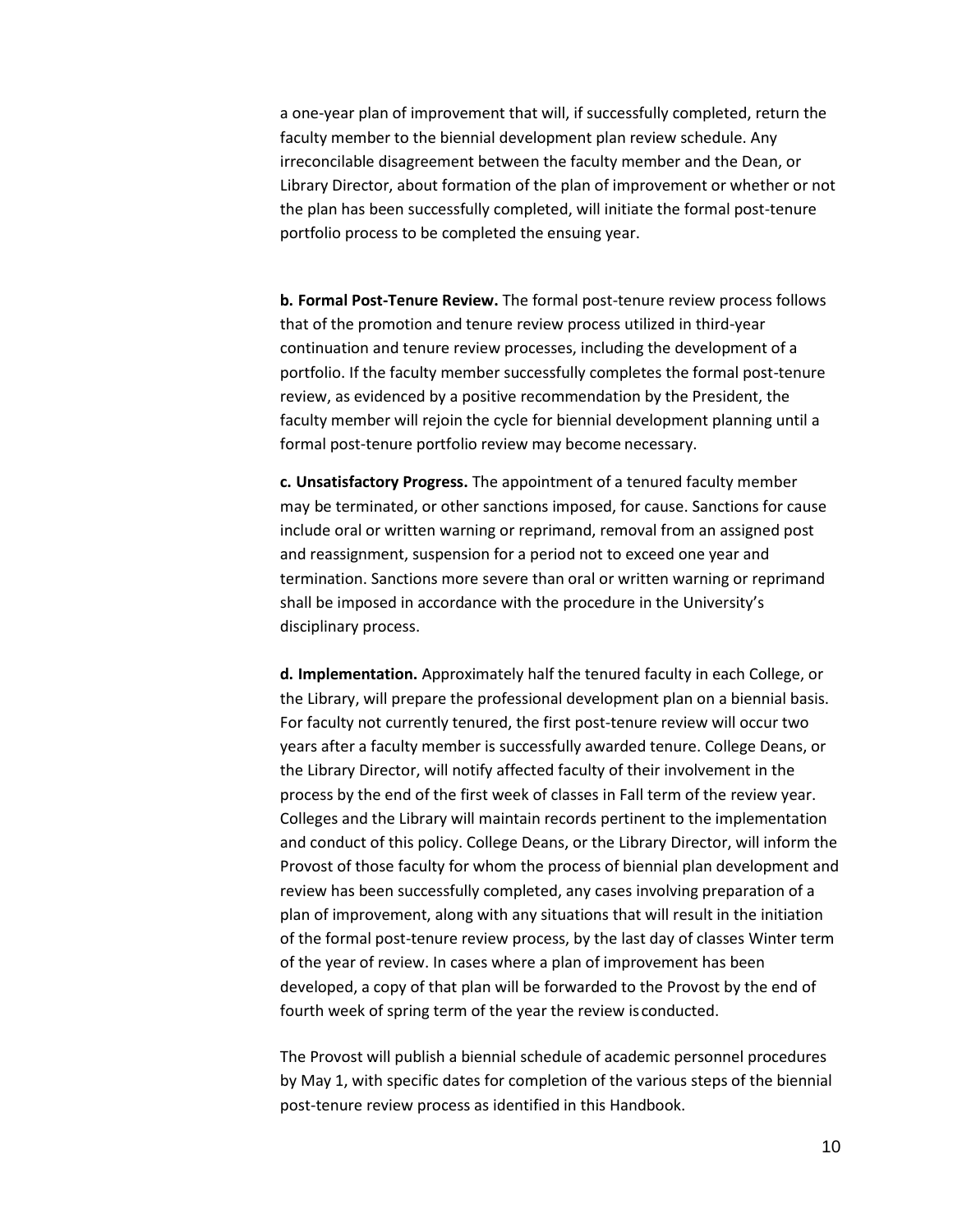**2. Professor Promotion Review.** Promotion to Professor requires the candidate to have demonstrated outstanding performance as a teacher and scholar. In addition to the degree requirements for an Associate Professor, the candidate should be able to:

- Demonstrate outstanding ability as a teacher or librarian and an ongoing commitment to teaching or librarianship excellence.
- Conduct courses as required by program, College and University needs.
- Direct research or creative work by students.
- Demonstrate solid commitment to the broad discipline.
- Demonstrate recognized professional scholarly or artistic attainment within the field of specialization.
- Show evidence of a minimum of 12 years of full-time college-level teaching experience or college-level library work, with a minimum of two years' fulltime teaching or work as a librarian at EOU prior to applying for promotion. Collegelevel teaching refers to full time teaching with complete responsibility for the courses being taught. Experience as a graduate teaching assistant cannot be counted towards the years of service requirement for promotion to Full Professor. Part-time faculty work may be counted towards years of service if clearly documented in the hiring contract.

# <span id="page-11-0"></span>**C. Tenure-Track Evaluation Criteria**

**1. Teaching Faculty.** Teaching Faculty members under review for continuance, tenure, post tenure, and promotion are evaluated in four major categories:

- Instruction
- Commitment to Subject Discipline
- Contribution to the Institution
- Outreach to the General Public

**a. Instruction and Pedagogy.** Effective teaching is an essential criterion to advancement. Under no circumstances will tenure or promotion be granted to an individual whose principal duties include instruction unless there is a clear documentation of superior ability and diligence in the teaching role.

• **Characteristics of Teaching.** In judging the effectiveness of teaching, the reviewers should consider such points as the candidate's abilityto:

- engage students in learning
- organize and design a clear, cohesive course
- use assessment in instruction and provide timely feedback to students about the quality of their work and their performance in the course
- create an environment of respect and rapport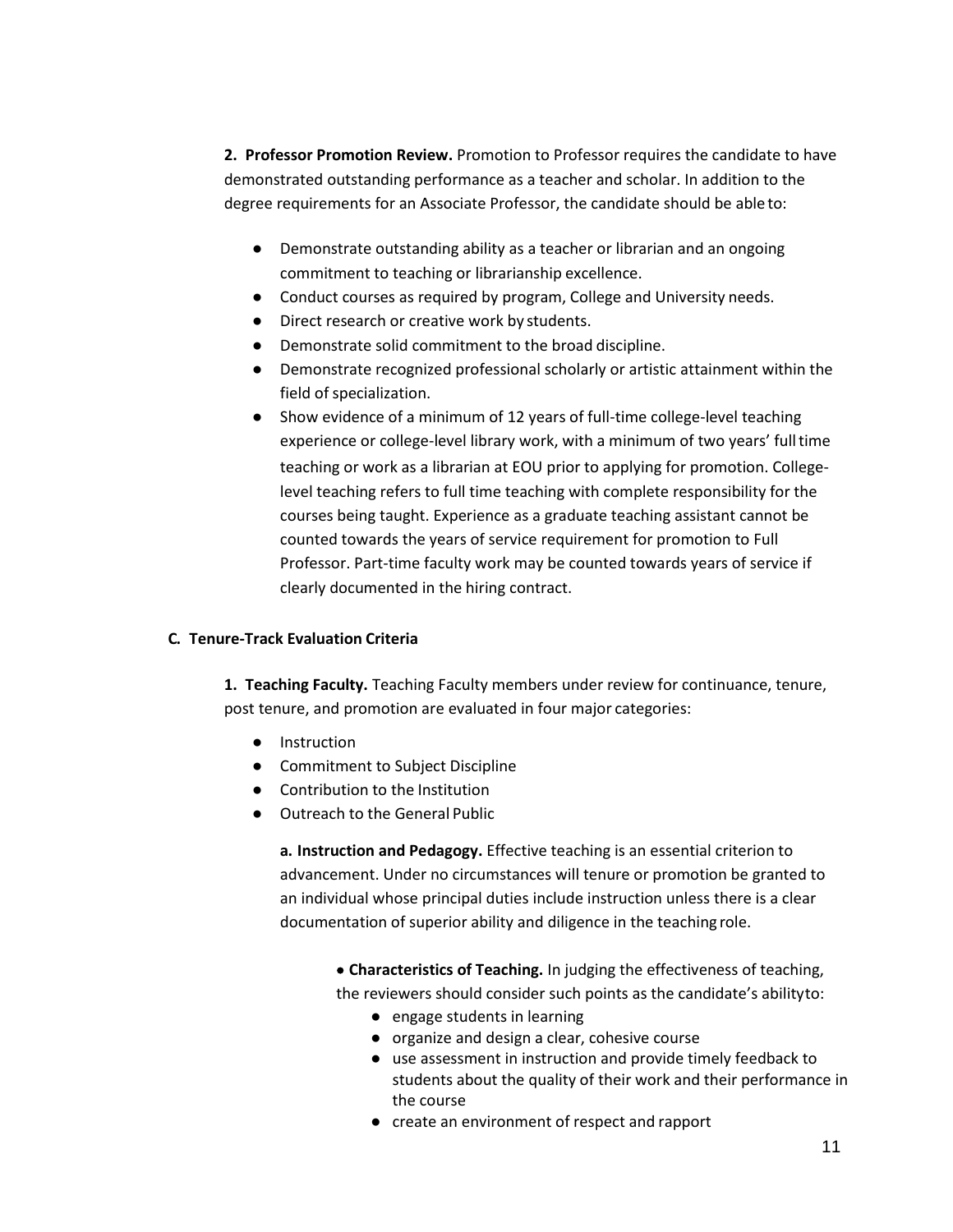- communicate effectively, and be responsive to student questions and concerns
- foster a place for creative possibility
- demonstrate command of subject matter in their academic field
- demonstrate an interest in continuous improvement of teaching practice based on reflection of past practice and assessment

Reviewers should pay due attention to the variety of demands placed on instructors by the types of teaching called for in various disciplines and at various levels, and should judge the total performance of the candidate with proper reference to assigned teaching responsibilities. Reviewers should clearly indicate the sources of evidence on which the evaluation of teaching competence is based.

- **Characteristics of Advising.** In judging the effectiveness of advising, reviewers should consider such criteria as the candidate's ability to:
	- make advising accessible to students by sending routine invitations with contact information, maintaining office hours in person and/or online, responding to questions, building rapport, scheduling appointments in multiple modalities, and following up with struggling students
	- assist student with immediate issues, such as registration and academic standing, referring them to campus resources
	- help students take responsibility for locating information, meeting deadlines, and using EOU's degree audit tool
	- engage students in academic plans consistent with life goals, acquainting students with professional disciplinary activity
	- protect students' FERPA rights and maintain electronic records in EOU's advising platform describing advising discussion, including goals, advice, difficulties, reminders, concerns, responsibilities, and success in following past advice, without reference to sensitive information, such as medical or disability details
	- reflect on past practice and seek professional development Reviewers should pay due attention to the variety of demands placed on instructors by the types of advising called for in various disciplines and at various levels, and should judge the total performance of the candidate with proper reference to assigned advising responsibilities.

Deans will confirm the candidate's description of advising type, levels, and load, and given that load, provide any recommendations for improvement in the third year. Reviewers may then measure quality against description and recommendations.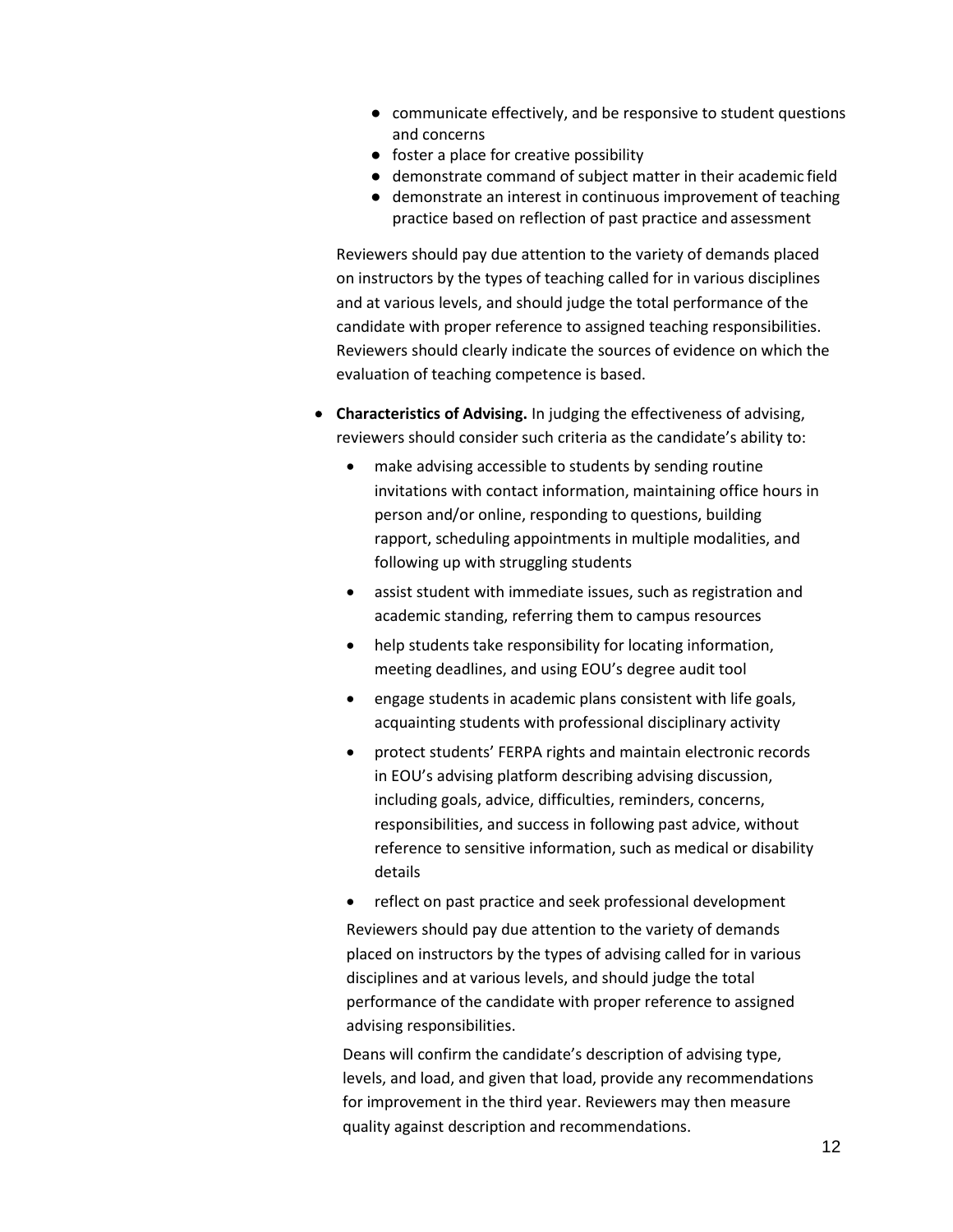**b. Commitment to Subject Discipline.** Basic to the essential instructional role that a faculty member performs is an interest in and recurring commitment to his or her subject discipline. As a member of the academic community, there is an obligation for a faculty member to reach beyond the classroom to maintain his or her competency and to contribute to the body of knowledge within his or her academic discipline.

The institution recognizes that the specific expectations underlying the commitment to subject discipline varies widely by academic discipline. While the same general process for evaluating the commitment to subject discipline applies to all academic disciplines at Eastern Oregon University, each academic program, with approval of the College Personnel Committee and the Faculty Personnel Committee, has developed specific written criteria to be utilized in the evaluation of commitment to subject discipline. See Appendix B. Unless indicated in Appendix B, jointly authored peer-reviewed articles are weighted the same as solo articles. The College Personnel Committee and the Faculty Personnel Committee should ensure that the following characteristics and standards of scholarship are consistently applied to all disciplines, in addition to academic program developed criteria in Appendix B.

> • **Characteristics.** The characteristics that identify a faculty member's commitment to subject disciplines include, but are not limited to:

- Peer-reviewed publication of significance and quality.
- Presenting papers at international, national and regional conferences.
- Participation in conferences, conventions, seminars, and professional meetings.
- Research in progress and substantially planned work.
- Participation in professional development opportunities
- Holding office in professional organizations
- Serving on editorial boards.
- Association with organizations that bring recognition to the University.
- Productive use of sabbaticals and leaves of absence.
- Professional consultation in the area of the facultymember's expertise.
- Review of scholarly and professional journals, books and artistic exhibitions.
- National and international exhibits of art.
- Public performances beyond the local area.
- Public recognition as an expert in the faculty member's field of expertise.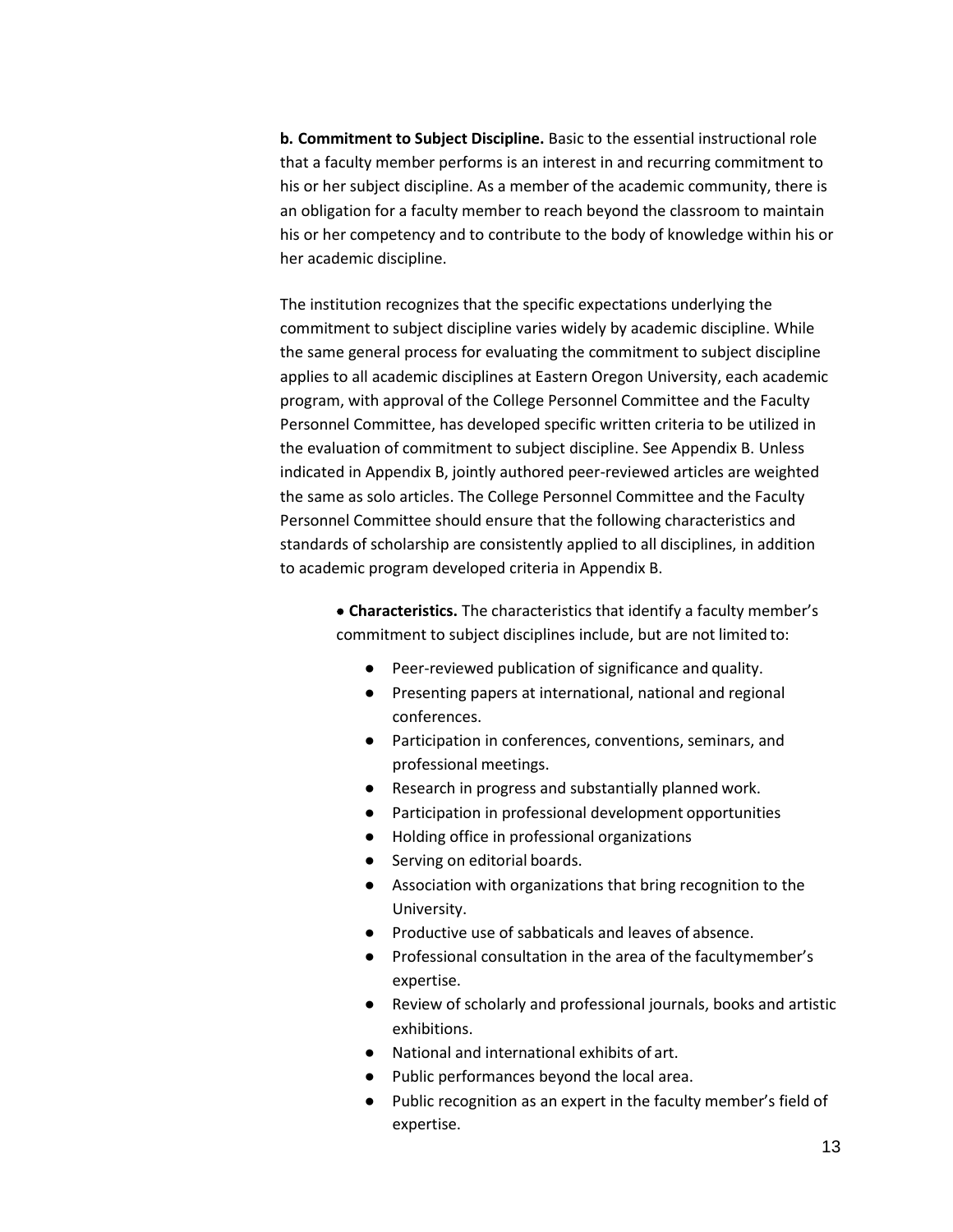• **Standards.** The same standards of quality in research, creative endeavors, and scholarship should apply to all academic disciplines. Evidence of a productive and creative mind should be sought in the person's published research, original writings, recognized artistic productions, or their equivalent. There should be evidence that the person is continuously and effectively engaged in scholarly or creative activity of high quality and significance. Work in progress should be assessed whenever possible. Account should be taken of the type and quality of scholarly or creative activity normally expected in the faculty member's discipline.

**c. Contribution to the Institution.** There is an obligation for a faculty member to actively participate in and contribute to the ongoing activities of the institution as reflected by his or her accepting a role in shared governance, and commitment to students through co-curricular activities. In evaluating this commitment, reviewers should consider points such as the following: service on committees; assistance to and advising of student activities and groups; willingness to carry out special assignments of the College or University; and contribution through outcomes assessment that leads to improvements in student learning and curriculum design.

**d. Outreach to the General Public.** There is an expectation for faculty members to engage in outreach with the general public. In evaluating this commitment, reviewers should consider: Service and outreach when it constitutes one of the faculty member's principal duties or responsibilities in the University community or public service program; community activities related to one's field; using one's professional knowledge or skill in a layman's activity which contributes to the well-being of the community as a whole, of which the University is an integral par;: special appointments or awards as a result of professional expertise used on behalf of the community; consultant work; public lectures and seminar; and public speeches.

**2. Library Faculty.** Library faculty under review for continuance, tenure, post tenure, and promotion are evaluated in four major categories:

- Librarianship
- Commitment to Subject Discipline
- Contribution to the Institution
- Outreach to the General Public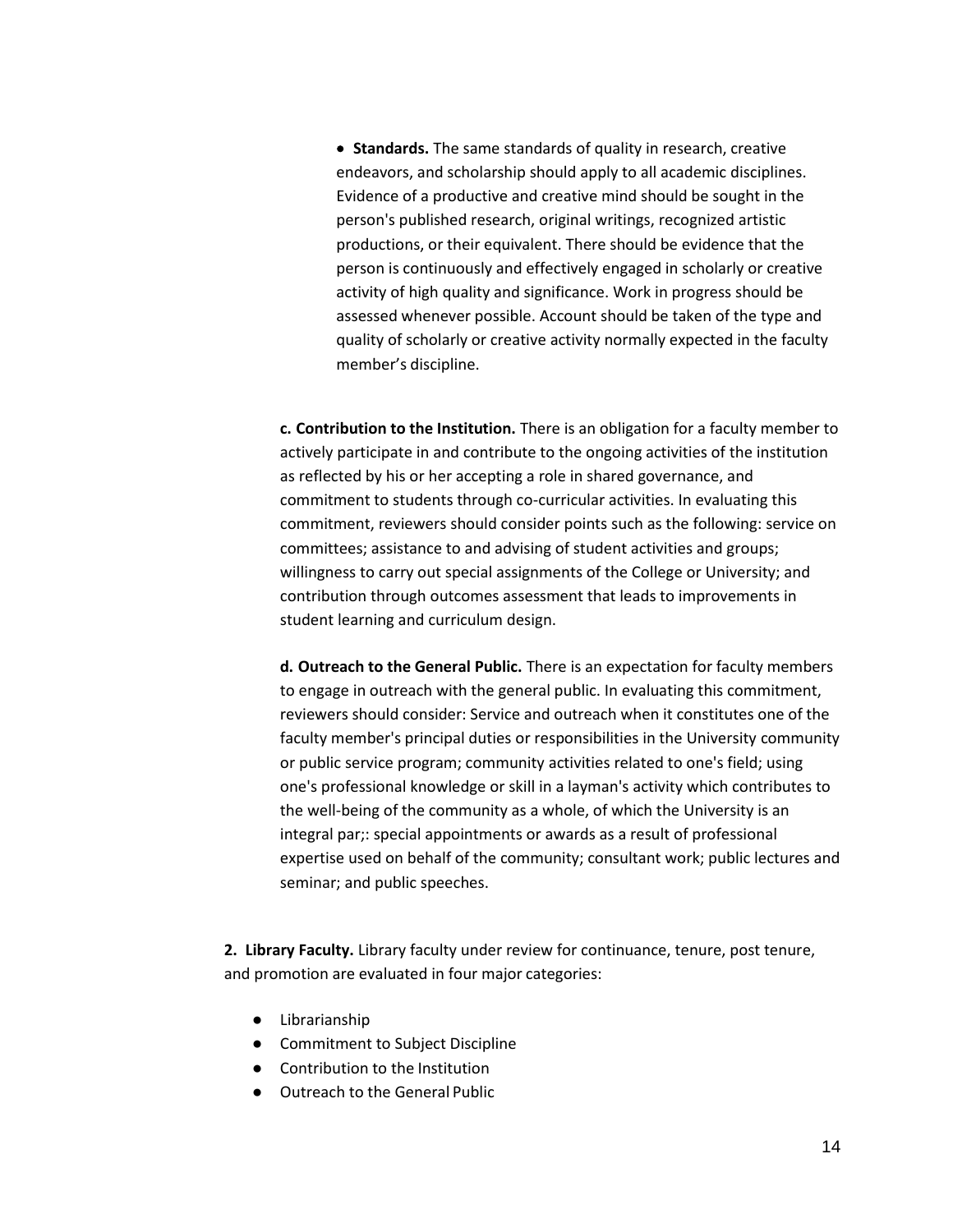**a. Librarianship.** Librarianship is an essential component of the academic enterprise at Eastern Oregon University. Librarians are specialists in locating, organizing and providing access to information needed and used in the academic community. Library faculty are involved in the development of collections (resources), instruction, reference and advisory services, effective interaction with library users, development and/or maintenance of information systems, bibliographic control and organization, and assessment of the collections and library services in relation to institutional goals and standards of academic librarianship (ALA, ACRL, etc.).

**b. Commitment to Subject Discipline.** Progress in library and information science is dependent on the development of new principles and applications to the theory and practice of librarianship. Development of subject expertise in specific areas of librarianship, along with scholarly activity and research that contributes to the body of knowledge in the field are evidence of commitment to the discipline. The Library Personnel Committee and the Faculty Personnel Committee should ensure that the following characteristics and standards of scholarship are consistently applied to all library faculty, in addition to the specific criteria outlined in Appendix B.

> • **Characteristics.** Characteristics that identify a librarian's scholarly commitment to their profession include, but are not limited to:

- Peer-reviewed publication of significance and quality.
- Authorship of technical reports; online tutorials; training scripts; pathfinders; web resources; bibliographies; abstracts; book reviews; and reviews of creative activities.
- Presenting papers at international, national and regional conferences.
- Participation in conferences, conventions, seminars, and professional meetings.
- Research in progress and substantially planned work.
- Participation in professional development opportunities
- Holding office in professional organizations
- Serving on editorial boards.
- Association with professional organizations that bring recognition to the University.
- Productive use of sabbaticals and leaves of absence.
- Professional consultation in the area of the librarian'sexpertise.
- Reading of scholarly and professional journals.
- Public recognition as an expert in the librarian's field of expertise.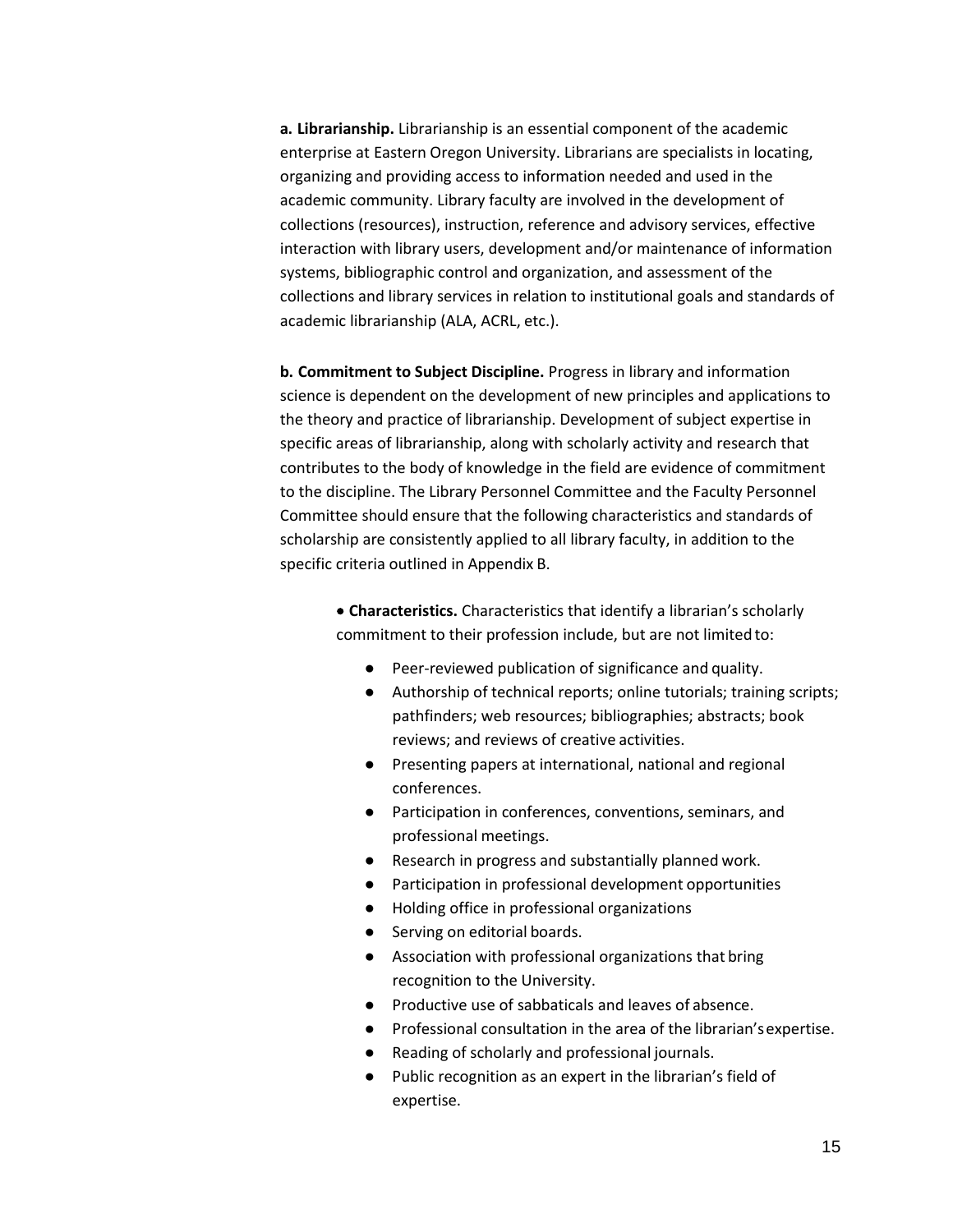• **Standards.** Evidence of creativity and productivity should be evident in the librarian's publications, work-related writings, documentation, and activities. There should be evidence that the librarian is continuously and effectively engaged in scholarly or creative activity of high quality and significance. Account should be taken of the type of work engaged in by a particular librarian, when evaluating this category.

**c. Contribution to the Institution.** There is an obligation for librarians to actively participate in and to contribute to the ongoing activities of the institution as reflected by his or her accepting a role and participating in shared governance, and commitment to students through co-curricular activities. In evaluating this commitment, reviewers should consider points such as the following: service on committees; assistance to and advising of student activities and groups; and willingness to carry out special assignments of the College or University.

**d. Outreach to the General Public.** There is an expectation for librarians to engage in outreach with the general public. In evaluating this commitment, reviewers should consider: Service and outreach when it constitutes one of the librarian's principal duties or responsibilities in the University community or public service programs; community activities related to the library field; using one's professional knowledge or skill in a layman's activity which contributes to the well-being of the community as a whole, of which the University is an integral part; special appointments or awards as a result of professional expertise used on behalf of the community; consultant work; public lectures and seminars; and public speeches.

# **D. Portfolios**

All portfolios must be completed using the Google Sites template provided by FPC in order to support the facilitation of equity, clarity, completeness, and ease of review. Google Sites has been selected because EOU has a license and it has the capacity for the site to shift ownership away from the candidate, one of the requirements for the portfolio process. All supplemental materials/evidence need to be included in the same folder, which may include subfolders, in order to prevent dead links and to allow for ease of changing ownership.

# <span id="page-16-0"></span>**1. General Recommendations in Preparing the Portfolio**

- **Coherence:** It is essential that the portfolio provide an integrated view of the candidate. The framing statements are the mechanism for achieving this objective. In a well-designed portfolio, the framing statements themselves should be sufficient for understanding the case developed by the candidate. While supporting evidence is an important part of the portfolio, the information only verifies the points made in framing statements.
- **Relevance:** Each type of review has criteria that are utilized by reviewers. The portfolio must adequately address each of the relevant criteria. The framing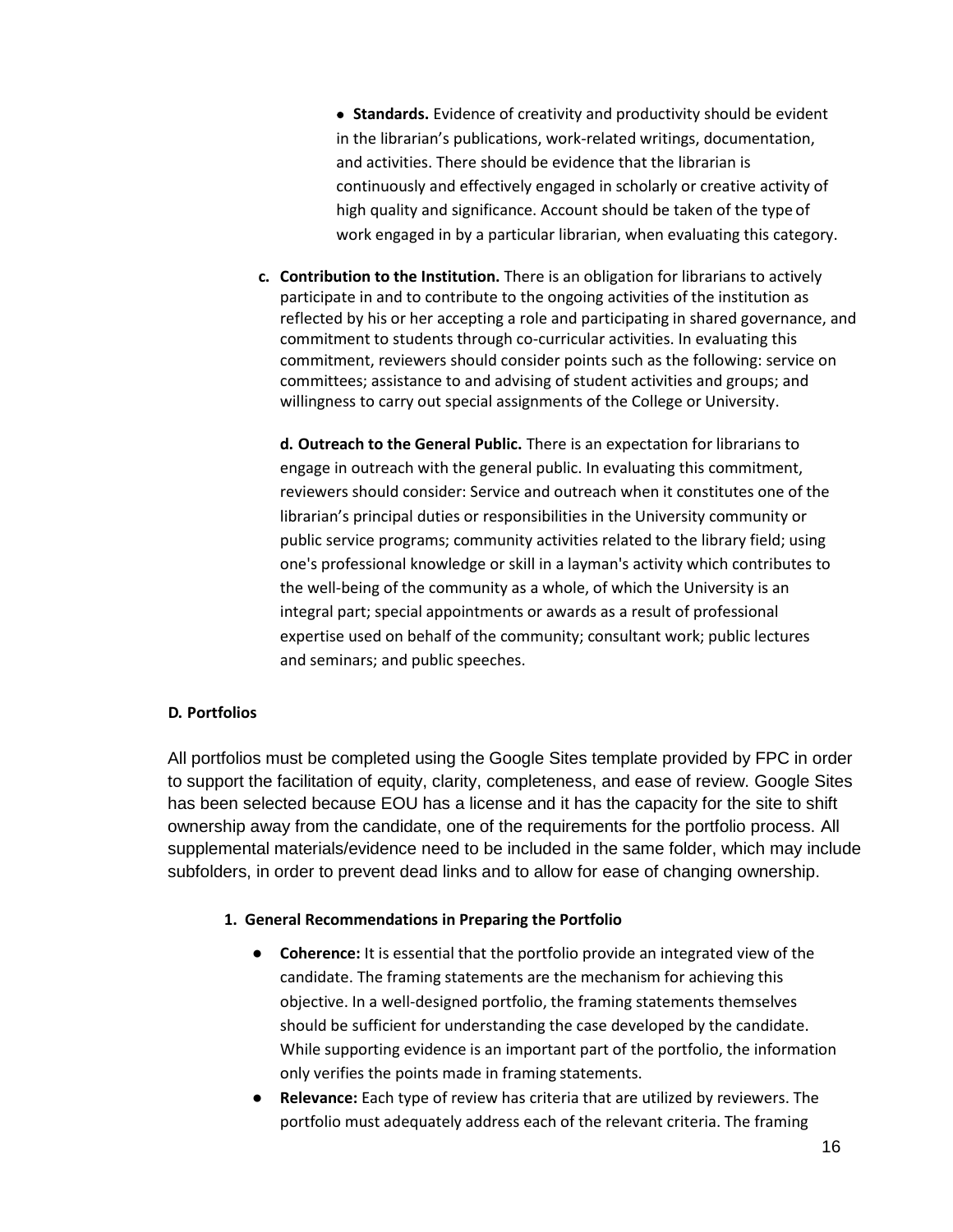statement can be beneficial in connecting evidence with the review criteria, especially for those reviewers from academic disciplines other than the candidate. A learned appreciation of the evaluative criteria by the candidate will aid in the determination of what is irrelevant and does not need to be in the portfolio.

- **Succinctness:** A portfolio should not be long. Succinct portfolios that present the strongest evidence of the relevant criteria are far better than lengthy portfolios replete with tangential information that often lack focus and may weaken the candidate's case.
- **Timeliness:** The portfolio must be up-to-date. Framing statements should emphasize achievements that are more recent.
- **Completeness:** The portfolio must be complete. Deficient portfolios will be returned without action and with a request that the deficiencies of completeness be addressed prior to further consideration. Carefully reviewthe outline of the portfolio - including the teaching portfolio component - to understand what should be in a portfolio.
- **Consultation:** When in doubt about what to include, ask for guidance from the college Dean, members of the College Personnel Committee, Faculty Personnel Committee, or Provost. Candidates for promotion and tenure may request a mentor and seek out examples from successful EOU faculty portfolios, when planning, organizing and preparing the portfolio.

**2. The Teaching Portfolio.** The core of the personnel review process is a portfolio authored by the faculty member under review. It is essential that this portfolio paint a comprehensive, coherent and current portrait. Faculty being reviewed for promotion or tenure will include in their portfolios a copy of all previous personnel review recommendations made during their career at EOU (e.g., recommendations from College Personnel Committee, Faculty Personnel Committee, College Dean, Provost, and the President), along with the following required components:

**a. Introduction.** The Introduction should be a general framing statement describing the focus, range of responsibilities and trajectory of your career at Eastern Oregon University.

**b. Instruction.** All teaching faculty undergoing personnel evaluation reviews (e.g., continuation, tenure, promotion, full post-tenure review) will assemble a portfolio that is a collection of material illustrating the nature and quality of the individual's teaching ability. Faculty will assemble data from a variety of sources so that their teaching ability can be evaluated. The following materials are to be included in the portfolio to document performance in teaching:

**i. Framing Statement.** Candidates must provide a framing statement detailing their teaching roles and responsibilities. This statement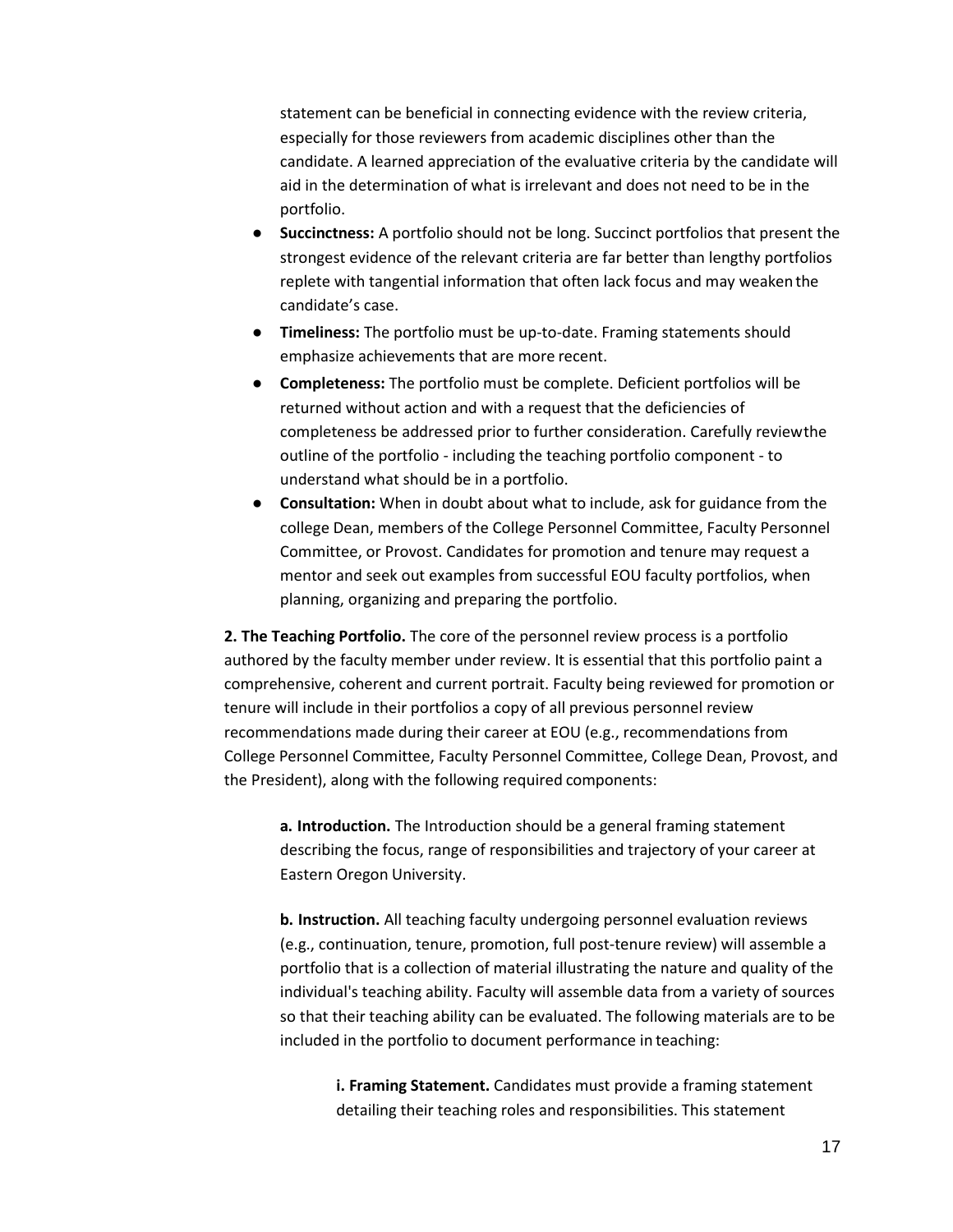provides the context that will help reviewers understand the faculty member's approach to teaching. Diverse approaches to the instruction mission will be respected as candidates effectively articulate pedagogical assumptions and approaches. Candidates should reflect on, and make a compelling case for how they are committed to improving their teaching practice and student learning. When preparing their framing statements, candidates should review the list of "Characteristics of Teaching" from Section II.C.1.a.1 that reviewers will be considering. The following is a list of elements, neither required nor exhaustive, that illustrate the kinds of evidence candidates might provide of their engagement in the process of teaching and learning.

- Student Engagement:
	- Describe methods used to engage students, especially students who are struggling to succeed.
	- Describe efforts to provide challenges for students at all levels of understanding.
- Course Organization:
	- Discuss changes to course design intended to enhance student learning and success.
	- Describe instructional methods and pedagogy.
- Assessment and Feedback:
	- Draw connections between teaching strategy and student learning.
	- Discuss modifications to instruction intended to enhance student learning and success.
- Communication and Respect
	- Explain methods for responding to student questions and concerns.
	- Describe efforts to promote a classroom environment of respect and rapport.
- Fostering Creativity:
	- Describe how students are encouraged to approach course material from multiple perspectives.
	- Describe how students are encouraged to see course material as potentially interdisciplinary. Explain how connections between coursework and other sources of knowledge or information are supported.
	- Explain how student engagement in the material is promoted beyond the classroom.
- Command of the Subject Matter:
	- Illustrate how deep familiarity with the subject matter informs instructional approaches.
- Reflection and Goals:
	- Describe teaching philosophy.
	- Reflect on student feedback and suggestions from prior evaluations.
	- Reflect on courses with inadequate student performance.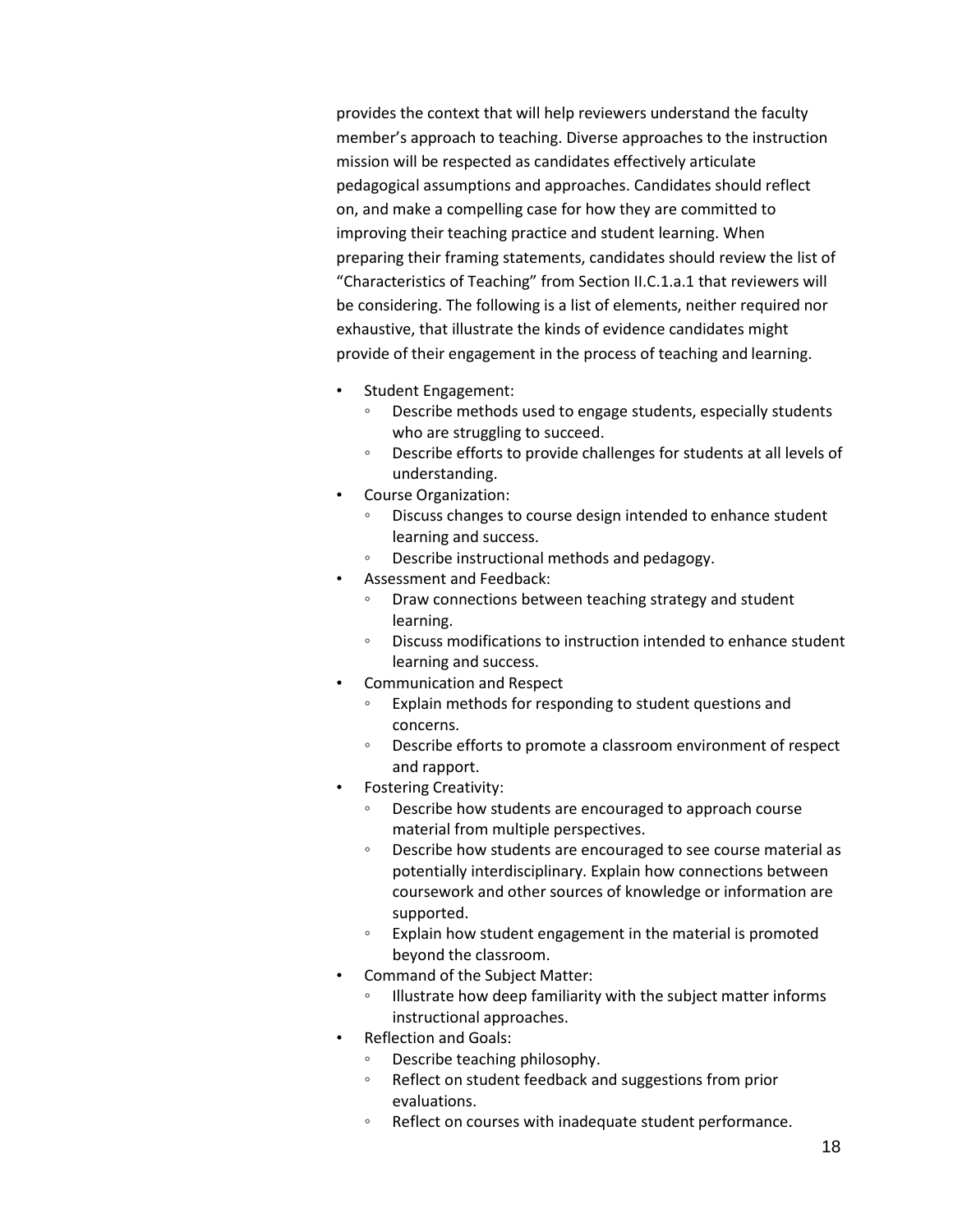- Describe future plans for pedagogical experimentation or innovation.
- Explain contributions to program curriculum and plans for future course development.
- Describe and document commitment to the scholarship of teaching and learning.

**ii. Course Syllabi.** Faculty will include a minimum of three representative syllabi from courses taught in the past two years. Faculty should include syllabi from a representative sample of courses, including lower division, upper division and graduate courses (as appropriate).

Syllabi will be evaluated with the following criteria.

- Syllabus is consistent with the standards required by EOU and program faculty, and maintains the intent of the master course syllabus
- Syllabus compares in scope and depth with similar courses in the discipline
- Syllabus articulates the appropriate standards and outcomes consistent with GEC and / or programmatic outcomes
- Range of activities, strategies, resources, and assessments are commensurate with other similar courses in the discipline

**iii. Institutional Records and Descriptive Information.** Faculty are to compile the following institutional records and descriptiveinformation:

- List of classes taught, course delivery mode (e.g., on-campus, Weekend College, online, onsite), and enrollment numbers for the past two years.
- Grade distributions for all classes taught the past two years.
- Service on senior projects (capstones, thesis, recitals,etc.).
- Curriculum development activities at the program or University level.
- A summary of experiences utilized to broaden students' knowledge beyond the classroom (field trips, field research).
- Optional items that illustrate a significant aspect of their teaching not revealed in the required portfolio items.

**iv. Student Course Evaluations.** Evaluations (both summary and individual) for all courses taught with enrollments of more than three in the most recent two years will be included in the portfolio. Evaluations for in-load and out-of-load, on-campus, on-site and online courses are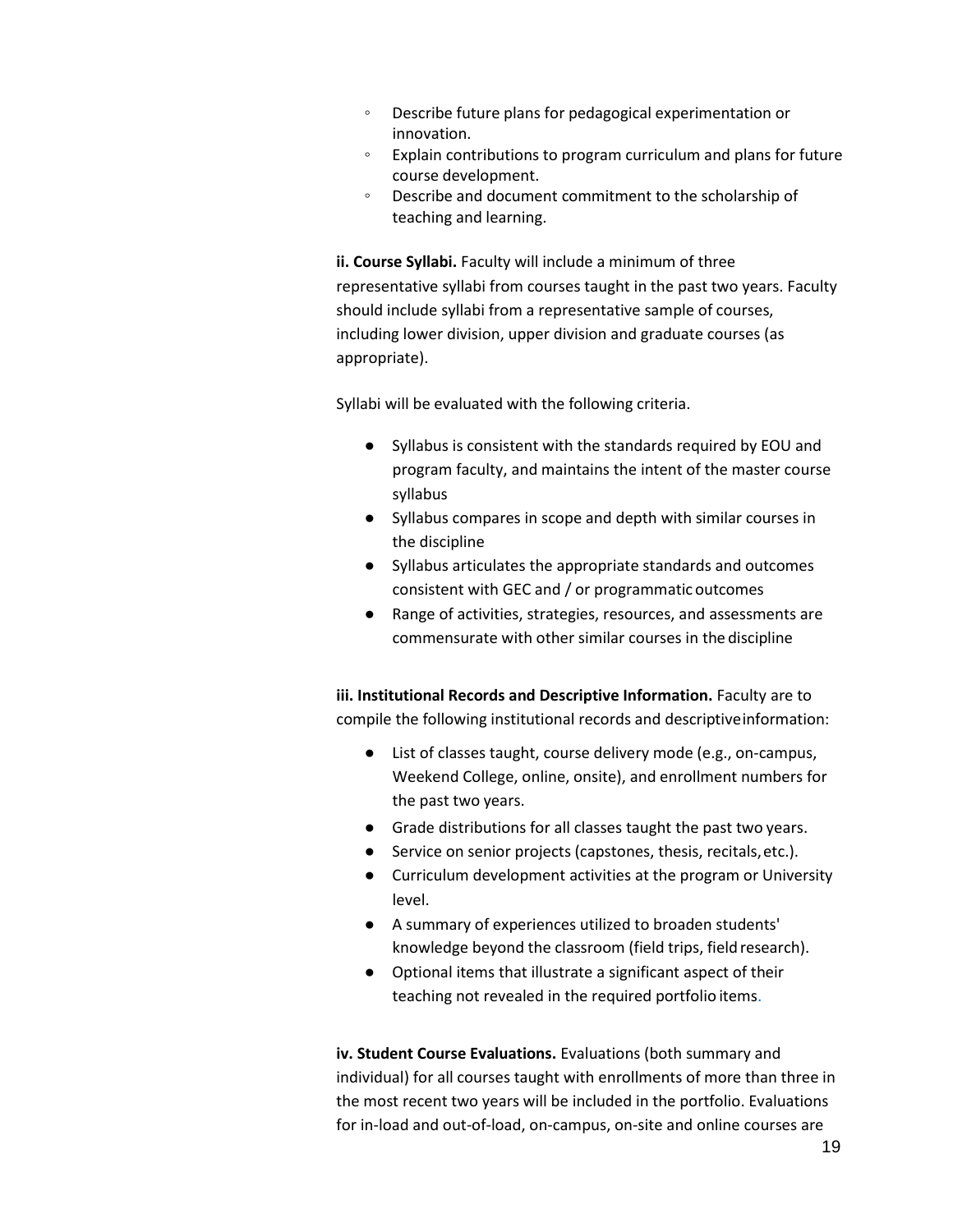to be included. The standard evaluation form and procedures are to be utilized for each course. However, faculty may elect to supplement these evaluations with approaches of their own design. Faculty should describe their reflective practice in using evaluations to inform professional development and/or instruction.

## **v. Direct Evaluation of On-Campus and On-Site Instruction.**

Faculty being considered for review shall be observed and evaluated directly in the classroom and/or online, as appropriate during the fall term of the year of their review. The observers shall consist of the College Dean (or designee), a faculty member selected by the person being evaluated, and a faculty member selected by the College Dean (or designee). These reviewers will be given access to online shells for the courses currently being taught by the faculty member under review. When the faculty member under review is teaching in-person or synchronous courses, each review should be informed by at least two classroom visitations. Review of asynchronous courses should be informed through observations of content and discussions in the online course shells.

The following standardized items are to be used to guide course observations. The written reports of reviewers should address the overall teaching effectiveness of the faculty member. These written reports are to be included in the portfolio and should address the following requirements:

- Student Engagement:
	- Was there active discussion and student involvement in the course content?
	- Were efforts made by the instructor to connect with disengaged students?
	- Were there efforts made by the instructor to identify where students might be having difficulty?
	- Were there efforts made by the instructor to challenge students at multiple levels of understanding?
- Course Organization:
	- Was course material presented with clearly defined objectives?
	- Did course material build off of prior outcomes?
	- Were descriptions and due dates of assignments clearly indicated?
- Assessment and Feedback:
	- Were course expectations and grading criteria clearly stated?
	- Were expectations and assessment criteria on individual assignments clearly stated?
	- Was there evidence that the instructor was providing students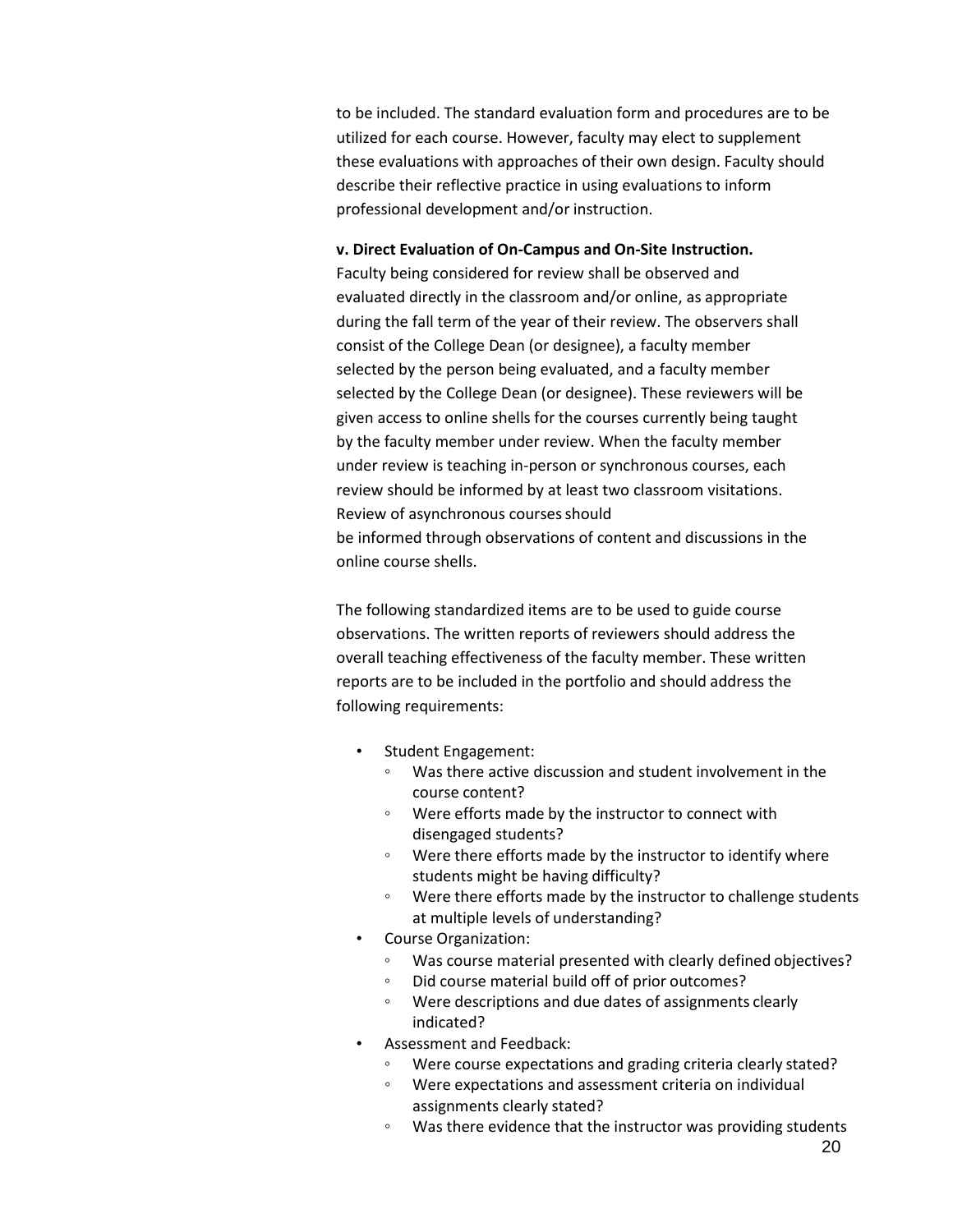with timely feedback on their work?

- Communication and Respect
	- Were there prompt, thoughtful responses to student questions?
	- Was there evidence of fostering student-to-student interactions with the course material?
	- Did faculty-student interactions and faculty monitoring of student-to-student interactions promote respectful dialog?
	- If student concerns were expressed, were they dealt with thoughtfully and respectfully?
- Fostering Creativity:
	- Was there evidence the instructor encouraged students to approach course material in multiple ways?
	- Was there evidence of students having the opportunity to rethink or revise their work after receiving feedback?
- Command of the Subject Matter:
	- Was there evidence of content-specific pedagogy?
	- Was the instructor able to provide examples to clarify points where students were having difficulty?

Among the responses above, what would you regard as the instructor's strongest areas? Are there any areas where you would suggest avenues for improvement?

## **vi. Academic Advising.** The portfolio will include

- 1) A description of faculty advising load for the past two years, including
	- Quantity of advisees compared with other faculty in department
	- Level of advisees (e.g. undergraduate v. graduate, first year v. all levels)
	- Type of degree, major, minor, certificate, etc.
	- Other advising specialization, if any
	- How advising load is transferred from and shared with other advisors
- 2) A philosophy of advising: what do students seem to need, and how should academic advising address those needs?
- 3) A description of strategies used, given advising load, to make advising accessible to students, to address immediate issues like registration, to help students develop and take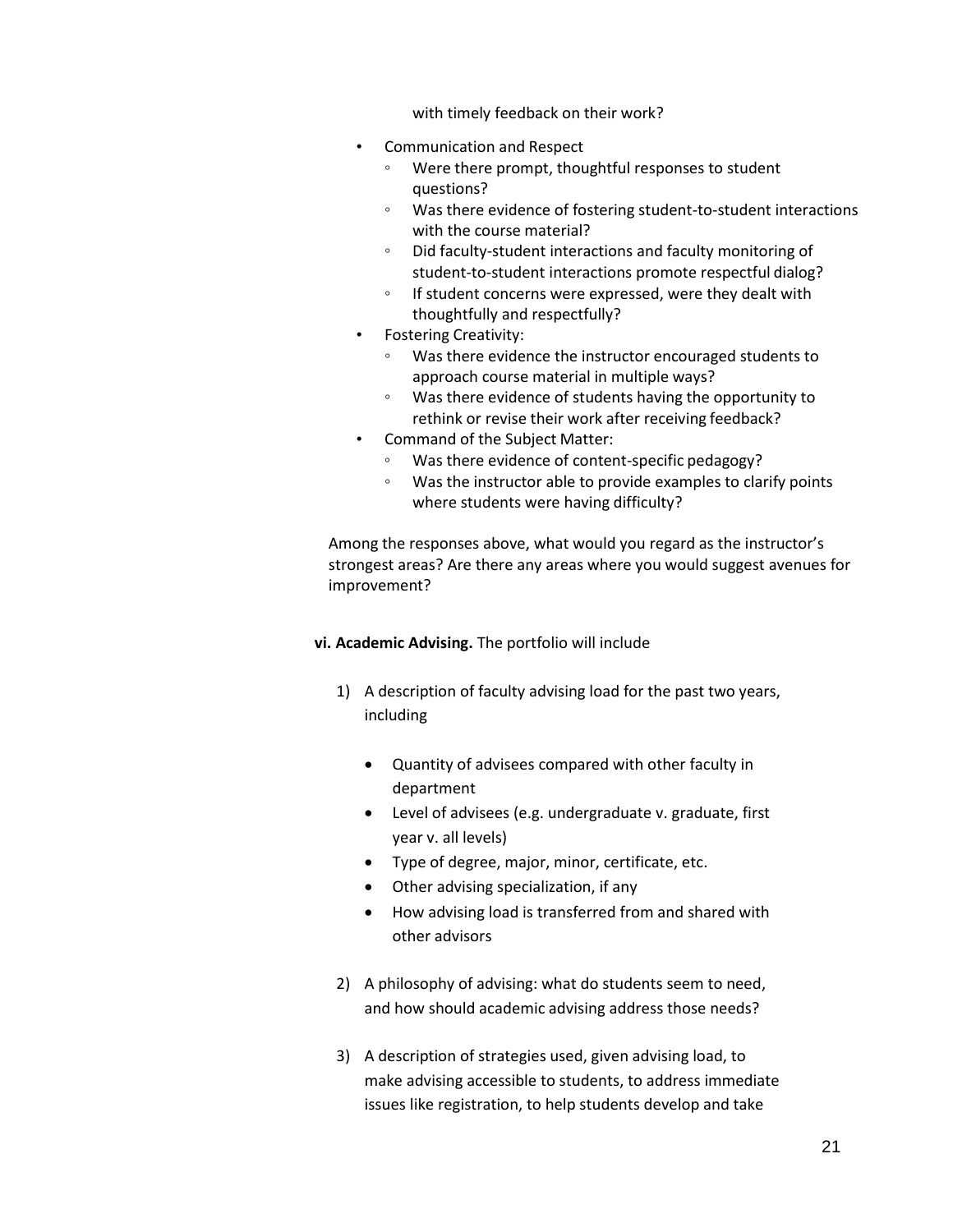responsibility for their academic plans and life goals, and to maintain electronic records and protect students' FERPA rights

- 4) A reflection on the quality of advising interactions
- 5) Examples and evidence that do not identify individual students
- **i. Alumni Interviews.** The College Personnel Committee will conduct interviews of alumni who have taken courses from the faculty member. These alumni interviews will be conducted during the fall term of the year of tenure and/or promotion review. The faculty being evaluated will provide a list of a minimum of six alumni who have taken classes from him or her, and the College Personnel Committee will select a minimum of three alumni at random from this list to interview. Alumni shall not be EOU master's students taking or likely to take a class from the candidate. Alumni will be interviewed either face-to-face, or via email or telephone. The College Personnel Committee will generate a written report of alumni interviews that will be included in the portfolio. The following prompts are to be utilized as part of the alumni interview process:

Provide your overall assessment of Professor (insert name) in terms of:

- Student Engagement: "Did Professor X offer courses in which all students were actively engaged in learning the material"?
- Course Organization: "Were Professor X's classes structured to make course content and objectives clear"?
- Assessment and Feedback: "Were expectations and evaluation criteria clear for Professor X's assigned work? And did you usually receive timely feedback on the quality of your work?"
- Communication and Respect: "Did Professor X create an environment of respect and rapport in the class? Was the effective communication between the students and the professor?"
- Fostering Creativity: "Did Professor X foster creativity and promote multiple perspectives on course content?"
- Command of Subject Matter: "Did Professor X demonstrate enthusiasm and deep knowledge of the subject matter being taught"?

If another student asked you about enrolling in one of Professor X's courses? What advice would you give to such a student?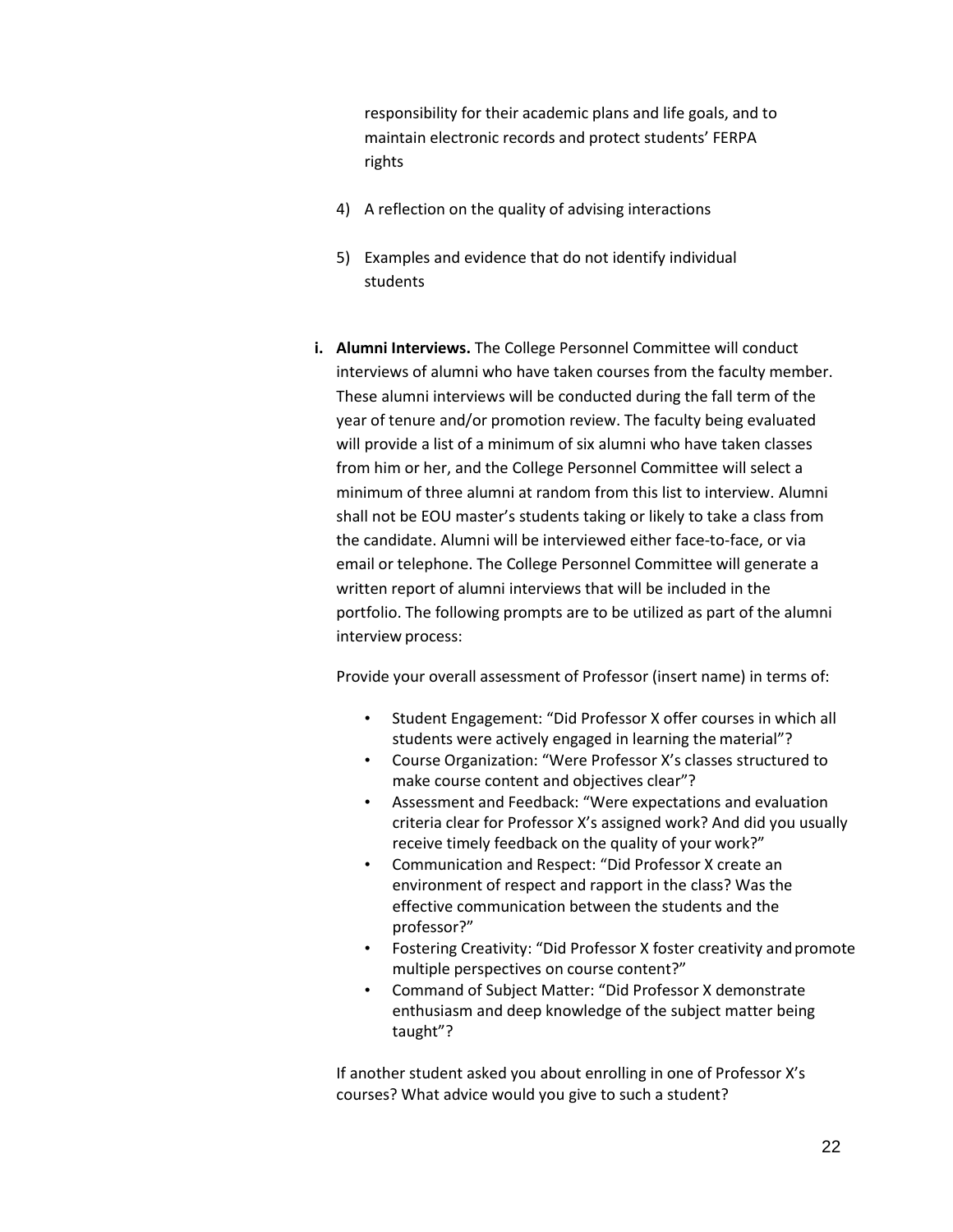**c. Commitment to Subject Discipline.** The framing statement for this section should describe the candidate's understanding of how his or her scholarly and creative activity has contributed to the body of knowledge in the academic discipline, along with a description of the candidate's future plans for research.

A current curriculum vita should be provided and include: a list of peer reviewed publications (or their equivalent); a list of papers, presentations, or exhibitions presented at professional meetings (or their equivalent); Service on editorial boards; and offices in associations. While you may include copies of articles, slides of artwork, etc. the reviewers may not have adequate expertise to evaluate them.

The exact definition of research for the purposes of promotion and tenure decisions is discipline-specific. Expectations and outcomes should be clearly understood by faculty within their specific discipline and delineated in faculty position descriptions. Each academic discipline has developed a list of scholarly and artistic activities that are demonstrative of the commitment to subject discipline expected within a discipline. These criteria, and any subsequent changes, have been approved by the College Personnel Committee and Faculty Personnel Committee, and made available in this Handbook. See Appendix B.

**d. Contribution to the Institution.** The framing statement for this section should detail the focus of the candidate's past involvement and future plans for engagement within the University community. The framing statement should discuss the committees on which the candidate has served and how participation contributed to the success of the University; contributions tothe University's general education and program-level assessment efforts that resulted in improvements in student learning and curriculum design and a description of other activities engaged in that highlight the nature of the candidate's contribution to Eastern Oregon University. Documentation of the above activities should be included in the portfolio.

**e. Outreach to the General Public.** As an educational, cultural and scholarly center, Eastern Oregon University connects the rural regions of Oregon to a wider world. Faculty members are expected to contribute to that mission in a meaningful way. The framing statement should list and discuss specific activities that illustrate how the candidate's engagement and service contribute to the University's outreach efforts in eastern Oregon and beyond. The framing statement should Include a list of weekend college classes taught, research or other scholarly projects undertaken which have a direct impact on eastern Oregon, volunteer service, membership in community organizations, service on boards, etc. Documentation of the above activities should be included in the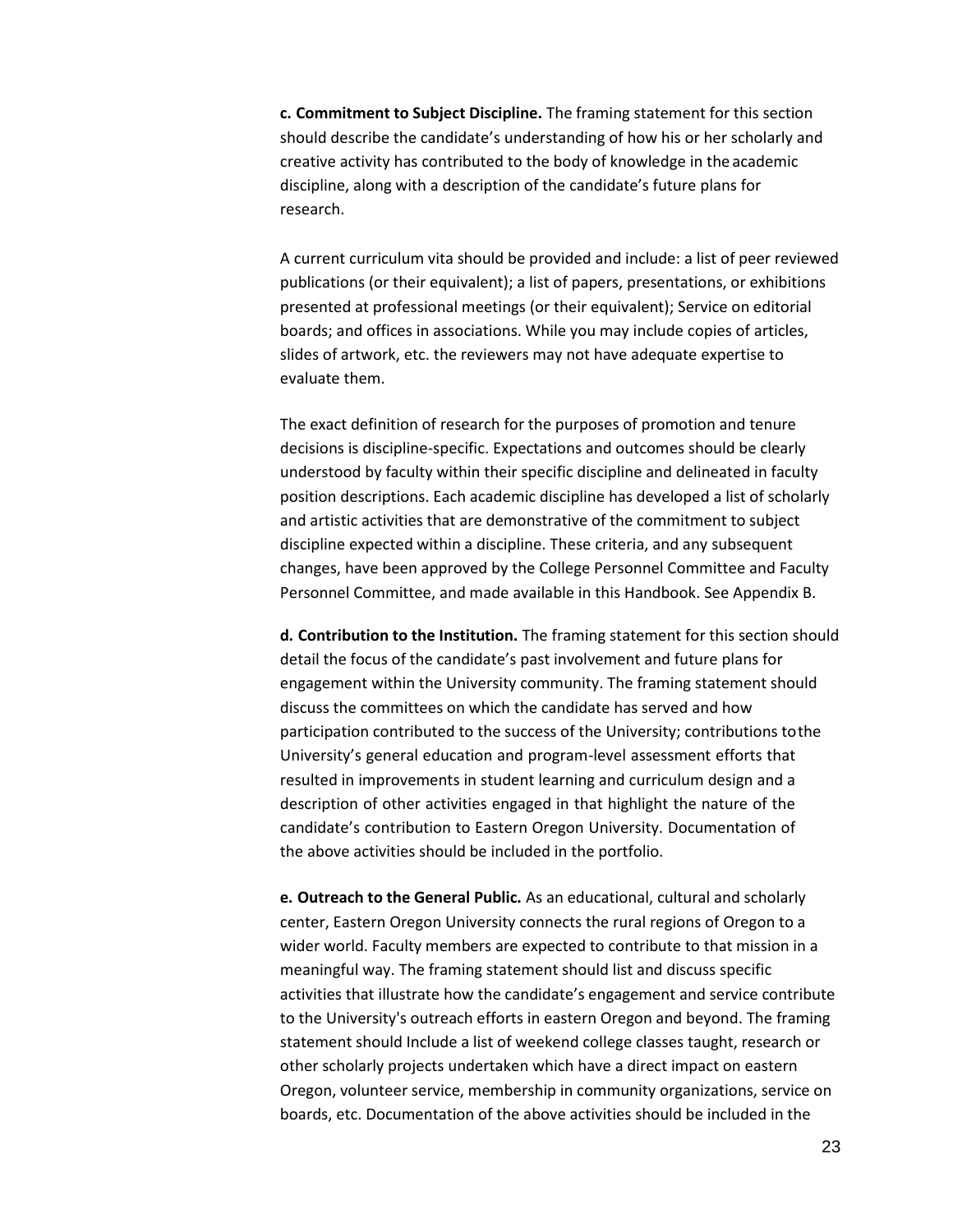portfolio.

<span id="page-24-0"></span>**3. The Librarian Portfolio.** The core of the personnel review process is a portfolio authored by the librarian being reviewed. It is essential that this portfolio paint a comprehensive, coherent and current portrait. Librarians being reviewed for promotion or tenure will include in their portfolios copies of all previous personnel review recommendations made during their career at EOU (e.g. recommendations from Library Personnel Committee, Faculty Personnel Committee, Library Director, Provost, and the President), and the following required components:

**a. Introduction.** The Introduction should be a general framing statement describing the focus, range of responsibilities and trajectory of the librarian's career at EOU.

**b. Librarianship.** The candidate must provide a reflective framing statement detailing his or her roles and responsibilities, philosophy, outcomes, evidence of the pursuit of excellence in the profession, and future goals. This statement creates the conceptual framework that will help reviewers understand the librarian's unique approach, as articulated in a statement that details their intentions, goals and strategies. Diverse approaches to librarianship will be respected. The function of the framing statement is to provide a coherent, complete and current articulation of the librarian's assumptions and approaches. Exemplary librarianship is complex, creative, and challenging. EOU has identified broad characteristics of effective librarianship. Relevant characteristics should be addressed by the candidate in the framing statement:

- Development of the University's library collections.
- Innovation, creativity, or persistence with respect to management of library collections, provision of library services, instructional methods, or library assessment.
- Provision of access to the information in the library collections of the University and other resources.
- Effective interaction with library users, which may occur at different levels depending on the focus of the librarian'sresponsibilities.
- Independence and initiative in addressing library priorities and goals, and professional standards.
- Effectiveness in collaborating with other library departments to provide information, services and instruction.
- Formation and implementation of the Library's policies and procedure.
- Commitment to professional service as articulated in current academic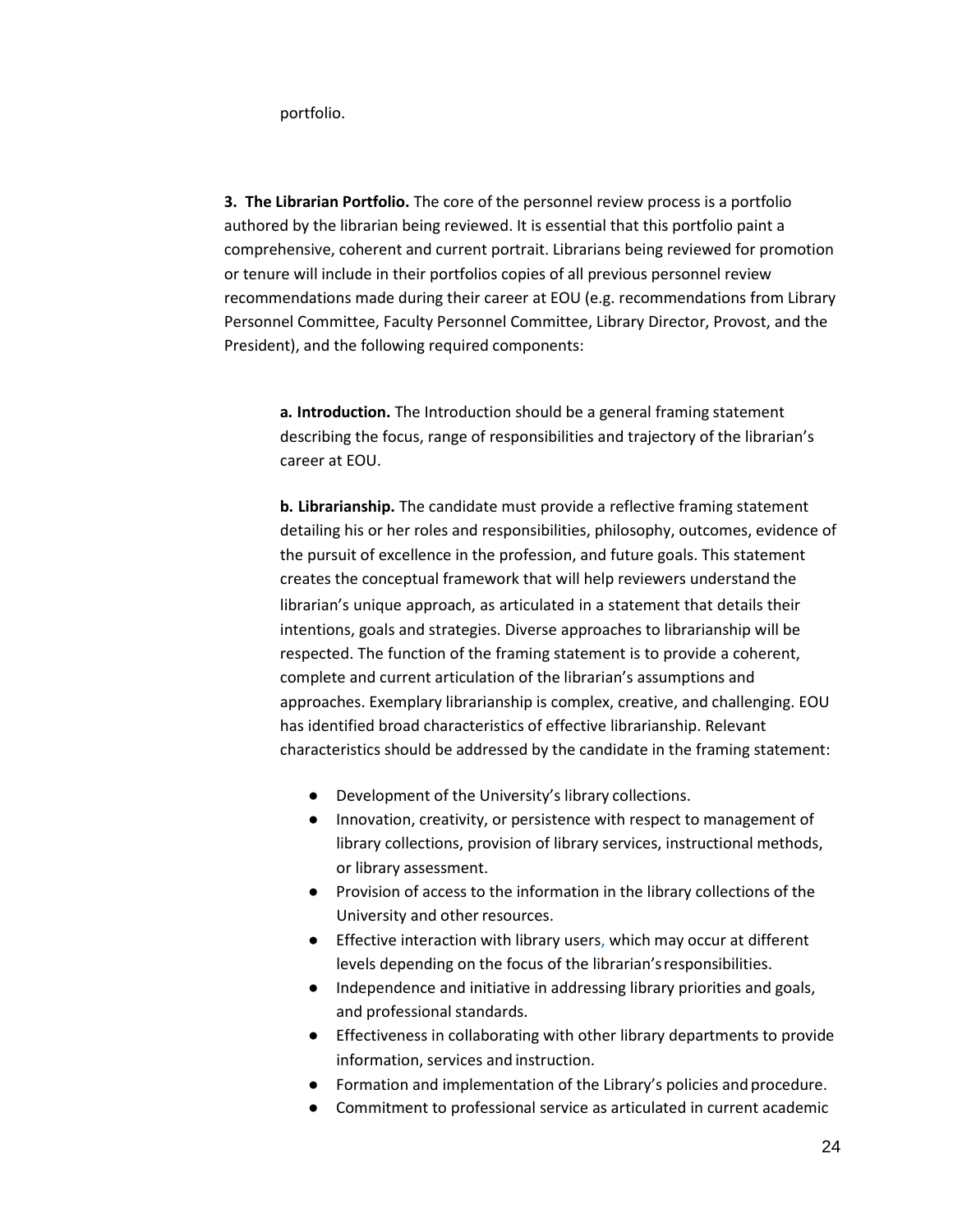librarian standards.

The nature of librarianship may vary according to individual position descriptions, and not all categories may apply to an individual librarian. A librarian whose position description is primarily instruction may structure the portfolio according to the guidelines of the teaching portfolio.

**c. Commitment to Subject Discipline.** The framing statement for this section should describe the librarian's understanding of how his or her scholarship has contributed to the body of knowledge in Library Sciences along with a description of plans for research. A current CV should be provided and include: a list of peer reviewed publications (or their equivalent, such as reviewed and accepted contributions to systems development); a list of papers, presentations, shared work product, or exhibits presented at professional meetings; service on editorial boards; and offices in professional associations. While copies of articles and samples of original work product may be included, the reviewers may not have adequate expertise to evaluate them.

**d. Contribution to the Institution.** The framing statement for this section should detail the focus of the librarian's past involvement and future plans for engagement within the University community. The framing statement should discuss the committees the librarian has served on, and how participation contributed to the success of the University; contributions to general education and program-level assessment efforts that resulted in improvements in student learning and curriculum design; along with a description of other activities engaged in that highlight the nature of the librarian's contribution to Eastern Oregon University. Documentation of the above activities should be included in the portfolio.

**e. Outreach to the General Public.** As an educational, cultural and scholarly center, Eastern Oregon University connects the rural regions of Oregon to a wider world. Librarians are expected to contribute to that mission in a meaningful way. The framing statement should list and discuss specific activities that illustrate how the librarian's engagement and service contribute to the University's outreach efforts in eastern Oregon and beyond. The framing statement should include a discussion of the librarian's public service in a professional capacity, research or other scholarly projects undertaken which have a direct impact on eastern Oregon, volunteer service, membership in community organizations, service on boards, etc. Documentation of the above activities should be included in the portfolio.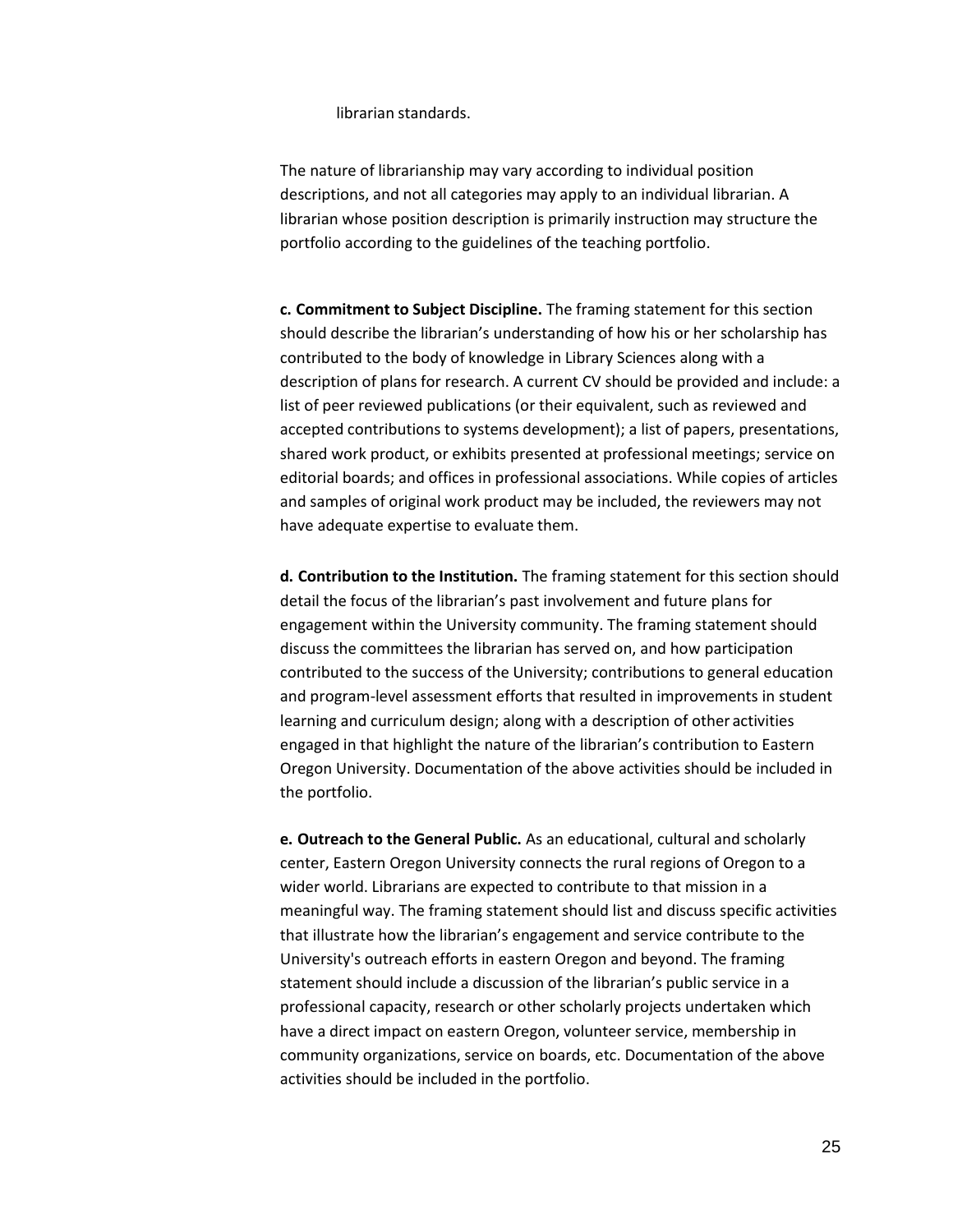## <span id="page-26-0"></span>**E. Personnel Committees**

- **1. College Personnel Committees** (see EOU Constitution Article II, Section4).
- **2. Library Personnel Committee** (see EOU Constitution Article II, Section5).
- **3. Faculty Personnel Committee** (see EOU Constitution, Article V, Section 1)

**F. Review Process and Procedures.** The Provost's Office will publish a biennial schedule by May 1 for completion of the steps in the academic personnel review procedures. This is shared with the College Deans prior to the beginning of the academic year and is made available online to all faculty and librarians by the first day of classes fall term.

# <span id="page-26-1"></span>**1. Tenure Clock Delay.**

**a.** Request for Extension – Personal circumstance. A tenure-track faculty member may request a one-year extension of time for tenure consideration based on personal circumstances that substantially impede normal professional development for the faculty member. Personal circumstances under this policy include, but are not limited to:

- personal illness or injury
- care of ill or injured dependent, including children, relatives, or any other persons who are dependent on the faculty member
- death of a spouse, family member, or other closely affiliated personsfor care

The faculty member will make a request in writing to the Provost who may request suitable supporting material from the faculty member indicating the nature of the personal circumstance and how professional development is substantially impeded. The applicant will be provided an opportunity to discuss the extension request with the Provost. In deciding to recommend the request for extension, the Provost may take into account the time elapsed since the event under consideration. However, the applicant shall not be denied an extension for having attempted to make progress towards tenure despite hindering personal circumstances.

**b. Request for Extension -- Childbirth/Adoption/Legal Guardianship.** A tenuretrack faculty member, who becomes the parent or legal guardian of a child by birth, adoption, or legal proceedings, will automatically, upon request, be granted a one-year extension of the deadline for tenure review by the Provost, upon written notification from the College Dean. The process for securing an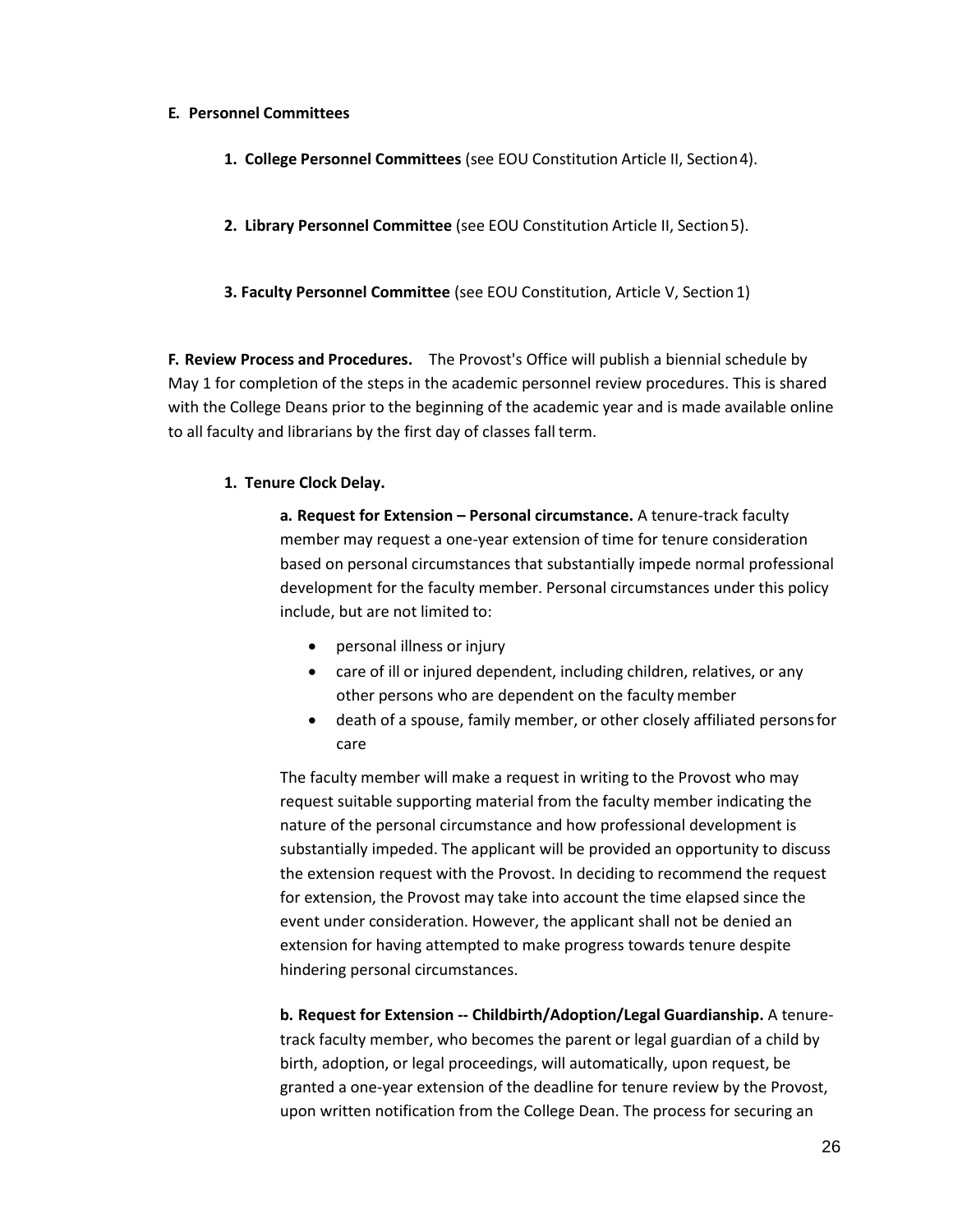extension of time for tenure consideration should be initiated by the faculty member within three months of the arrival of the child.

**c. Review Process.** While the request for an extension shall remain confidential, individuals and committees involved in the review process will be notified of the granting of an extension upon next review. No faculty member shall be discriminated against in any promotion or tenure proceedings for seeking or obtaining an extension. However, all individuals and committees participating in tenure reviews must recognize that any individual who has received an extension must be held to the same standard to which a faculty member without such an extension is held.

**d. Record keeping.** The Provost will send a written notification of the extension to the College Dean/Library Director and to the faculty member. A copy of the written notification is placed in the faculty member's personnelfile.

**2. Post-Tenure Review Process**. Procedures for biennial post-tenure review are described separately in the Handbook. The procedures described in this section maybe employed as a component of the post-tenure review processes, as applicable.

## <span id="page-27-0"></span>**3. Steps in the Personnel Review Process**

## **a. Step 1: Initiating the Process**

• **Promotion.** The Deans of the Colleges meet with their respective College Personnel Committee<sup>3</sup> during spring term to develop a listof nominees for promotion the following academic year. The list of nominees for promotion will consist of faculty who either apply for consideration, are nominated by a member of the College Personnel Committee, or who are nominated by the College Dean.

• **Third-Year (Retention) Review.** Faculty members who are in their third year of service at EOU will be automatically reviewed with the exception of individuals who have invoked the Tenure Clock Delay Policy.

• **Tenure.** Faculty members on tenure-track appointments whohave begun their fifth year of service at Eastern Oregon University will be

<sup>&</sup>lt;sup>3</sup> Unless otherwise specified, the terms "College Personnel Committee" and "Library Personnel Committee" are used interchangeably throughout the Handbook.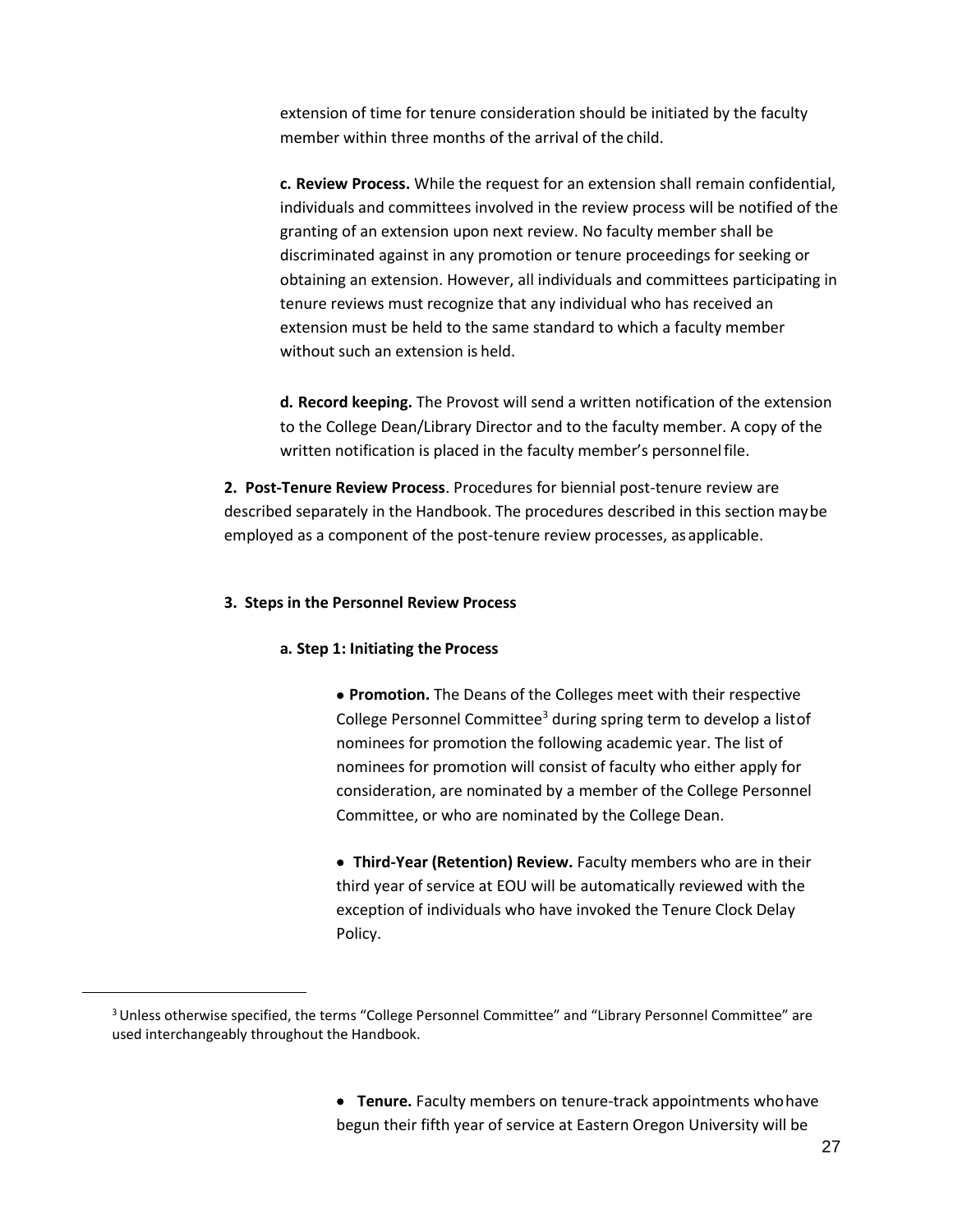automatically reviewed for tenure during their fifth year with the exception of individuals who have invoked the Tenure Clock Delay Policy.

## **b. Step 2: Notification**

The College Dean will notify individuals who are seeking promotion, tenure or retention, and the College or Library Personnel Committee, and the Faculty Personnel Committee, in writing the academic year before the personnel review will be conducted.

## **c. Step 3: Preparation and submission of the Portfolio**

Faculty under review are to prepare an electronic portfolio using the provided Google Sites template with contents as described in the Handbook. (Faculty undergoing first, second, and fourth year reviews do not submit a portfolio). The electronic portfolio is then submitted to the College Dean and ownership is transferred away from the candidate.

## **d. Step 4: Reviewers' Organizational Meeting**

Once all portfolios have been submitted, the Chair of the Faculty Personnel Committee shall convene an organizational meeting of those involved in the review process – the Deans, together with members of the Faculty Personnel Committee and all College Personnel Committees. The purpose of the meetingwill be to ensure all reviewers are familiar with the timeline, process, portfolio requirements, evaluation criteria, and confidentiality of the process. After this meeting, The College Dean will review each portfolio for completeness with the candidate. A portfolio that is incomplete when judged by the portfolio specifications in the Tenure and Promotion Handbook may be returned to the candidate by the College Dean or the College Personnel Committee without action but with identification of the deficiencies to be addressed and that the portfolio then be resubmitted within 10 working days of receipt by the candidate. The file is then shared by the College Personnel Committee and College Dean.

## **e. Step 5: College-Level Review**

i. The College Dean will write a comprehensive evaluation of the candidate based on the four major categories, taking into consideration the faculty member's past performance and future potential, as well as tenure and promotion criteria. The College Dean will meet withthe candidate to review the Dean's evaluation. The candidate will have the opportunity to submit a written response within ten (10) working days of receiving written notification of the evaluation. These memoranda will be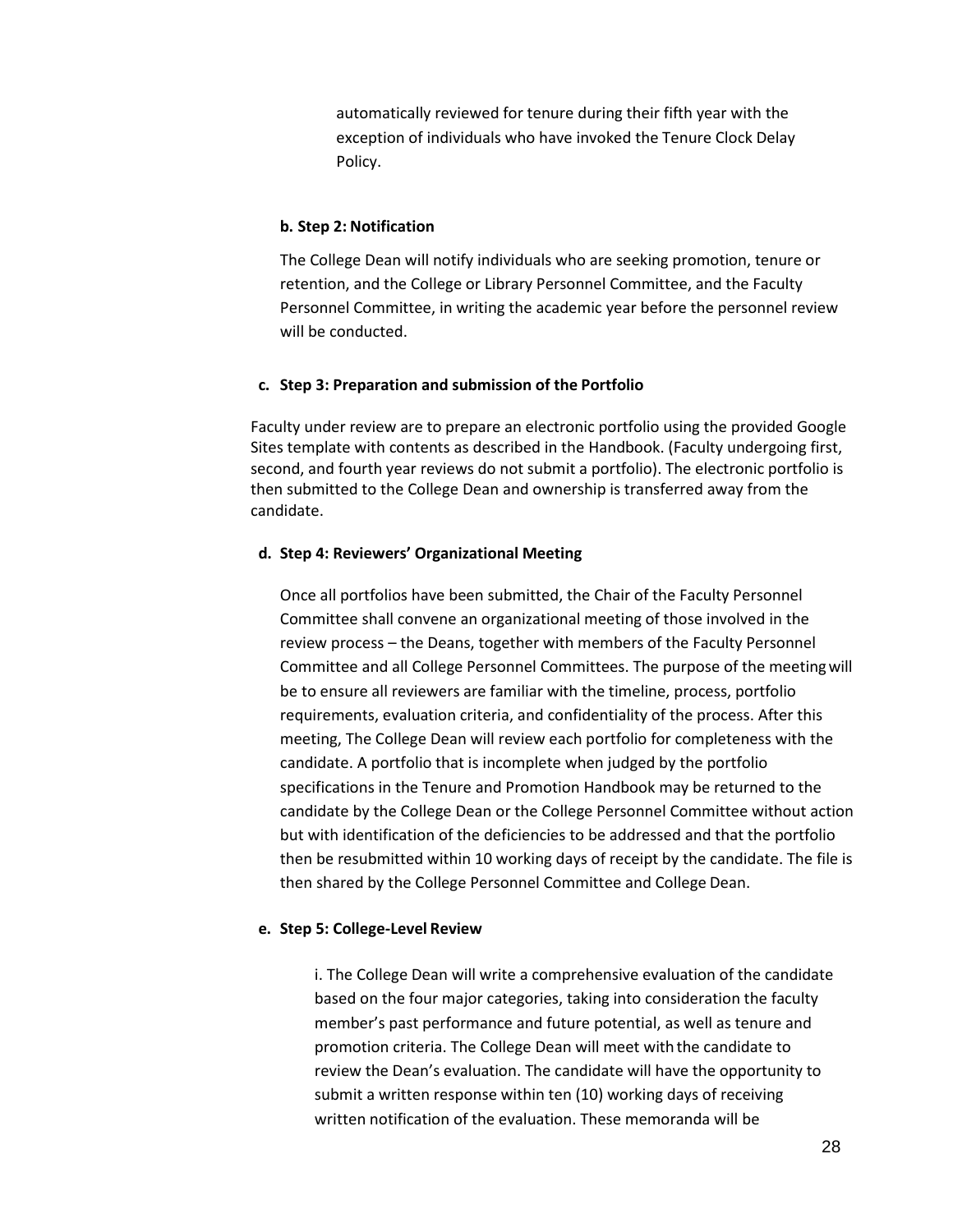forwarded to the College Personnel Committee for consideration.

- **ii.** The College Personnel Committee will write a comprehensive evaluation of the candidate based on the four major categories, taking into consideration the faculty member's past performance and future potential, as well as tenure and promotion criteria. The results of classroom and/or online teaching evaluations and alumni surveys are integrated into the College Personnel Committee's evaluation.
- **iii.** The College Personnel Committee may either concur or disagree with the recommendation of the Dean. Significant points of disagreement between the College Personnel Committee and the Dean will be noted in writing. The College Personnel Committee will forward any minority positions, if applicable. The candidate will be permitted to provide a written statement in response to the College Personnel Committee's written evaluation within ten (10) working days of receipt of the evaluation that will be included in the portfolio.

## **f. Step 6: Submission to the Faculty Personnel Committee**

The portfolio, along with recommendations and evaluations added in prior steps, will be forwarded to the Chairperson of the Faculty Personnel Committee. If deficiencies in the portfolio are identified when considering specifications in the Tenure and promotion Handbook, the Faculty Personnel Committee may return the portfolio to the candidate to address the deficiencies and to be resubmitted within ten (10) working days ofreceipt.

## **g. Step 7: Faculty Personnel Committee Consideration**

The Faculty Personnel Committee will discuss each candidate and offer a written recommendation to the Provost detailing the Faculty Personnel Committee's assessment of the candidate in each of the categories of evaluation. The Faculty Personnel Committee will also forward any minority positions, if applicable. Should the FPC take a position contrary to the Dean or College Personnel Committee, the FPC will detail their position concerning the differences in the recommendation letter. The candidate will be permitted to provide a written statement in response to the Faculty Personnel Committee's written evaluation within ten (10) working days of receipt of the evaluation that will be included in the portfolio.

## **h. Step 9: Addressing a Negative Recommendation**

In the case of a negative Faculty Personnel Committee recommendation, the faculty member will be provided an opportunity to meet with the Committee within ten (10) working days, and enter a written statement into his or her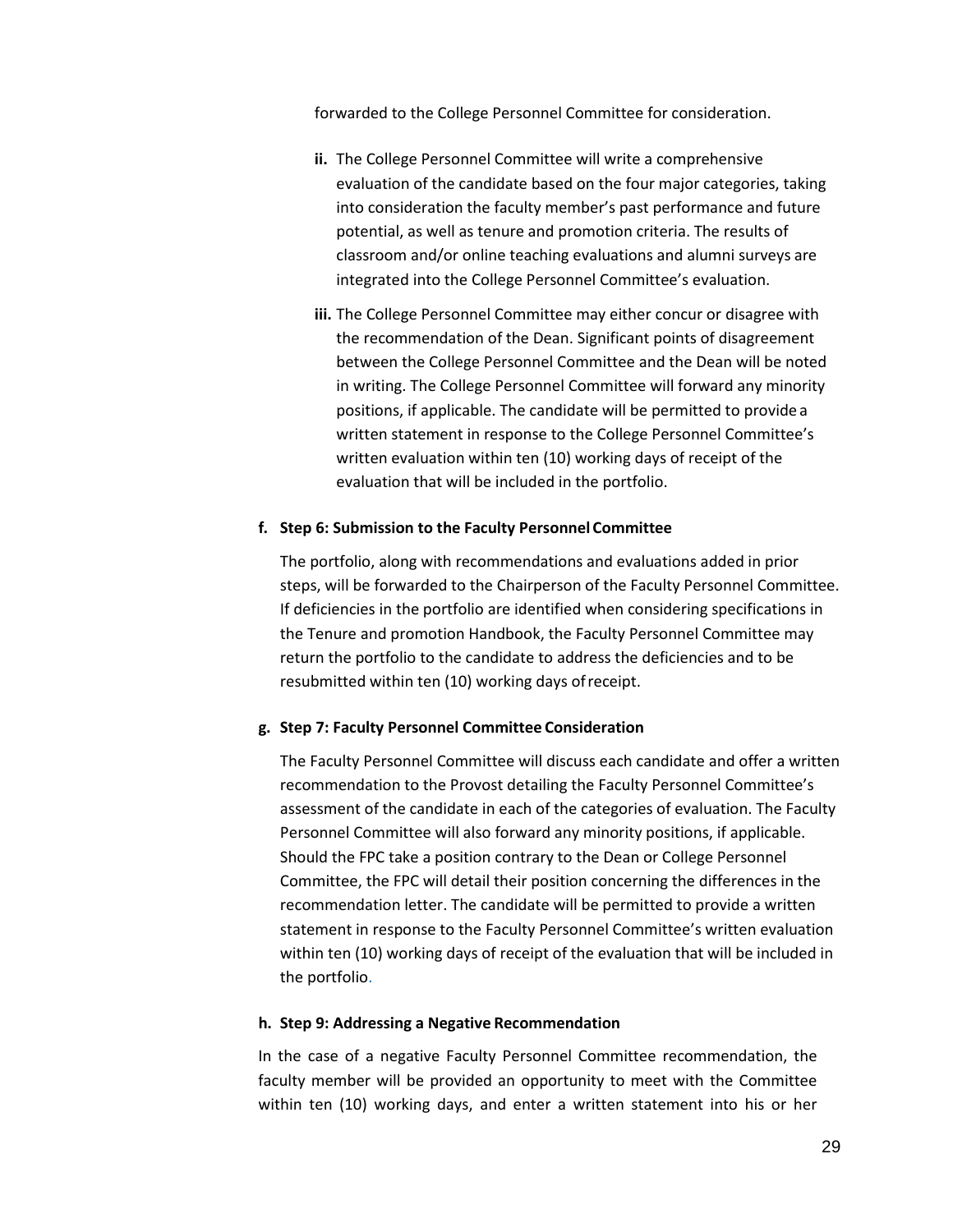portfolio within ten (10) working days of the meeting. A copy of this written statement will be included in the portfolio.

# **i. Step 10: The Decision**

At the completion of the evaluation process, the portfolio and all relevant documents will be forwarded to the Provost. The Provost will consult with the Faculty Personnel Committee if, based upon his or her initial review of the portfolio, the Provost is unclear as to how the Faculty Personnel Committee reached its recommendation. The Provost's written recommendation will be forward to the President. The President will provide written notification to the faculty member of the University's decision.

# **j. Step 11: Evaluation of theProcess**

Upon completion of the personnel review process, the Provost will meet with the Faculty Personnel Committee to critically analyze the functionality of the University's personnel process. Any recommendations for improving the process will be formulated, with the expectation that changes will be implemented the following year.

# **k. Step 12: Appeal Process**

In the case of an adverse decision, the faculty member or librarian is entitled to due process, as articulated in Eastern Oregon University grievance procedures.

# <span id="page-30-0"></span>**III. Fixed-Term Faculty Appointments**

**A. Timeline.** Fixed-term appointments may be made at Instructor, Senior Instructor I, or Senior Instructor II ranks, depending upon the programmatic needs of the University. The Dean/Library Director, or their designee review fixed-term faculty for annual continuation, with submission of a portfolio in the third year of service and every subsequent third year.

# <span id="page-30-2"></span><span id="page-30-1"></span>**B. Evaluation Criteria**.

# **1. Fixed-Term Teaching Faculty Evaluation**

**a. Annual Evaluation.** Effective teaching is the most important criterion for continuation. Under no circumstances will continuation be granted to a fixed term faculty whose principal duties include instruction unless there is clear documentation of superior ability and commitment to teaching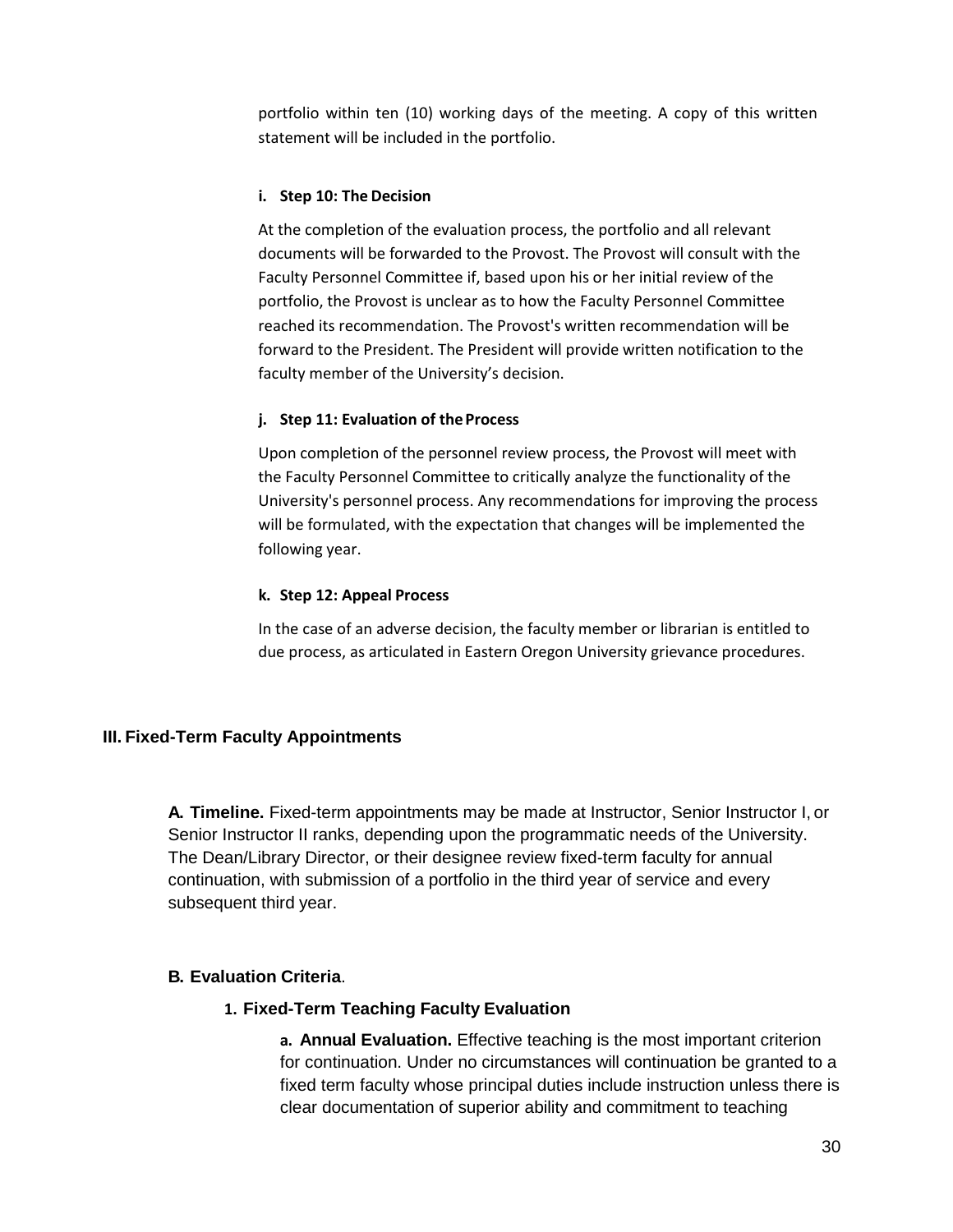excellence.

Eastern Oregon University has identified broad characteristics of instruction used to determine continuation of fixed-term faculty on an annual basis. Fixed Term faculty members are expected to provide direct evidence of the following evaluation categories from all courses taught.

- Organization of subject matter and course
- Effective communication
- Knowledge of and enthusiasm for the subject matter and teaching
- Positive attitudes toward students
- Fairness in examinations and grading
- Flexibility in approaches to teaching
- Appropriate student learning outcomes
- Effective pedagogy
- Assessment of student learning

**b. Third Year Teaching Portfolio Review**. In the third year, and every third year thereafter, fixed term faculty will submit a teaching portfolio to the College Dean or their designee. It is the responsibility of the Dean to make a recommendation for continuance or termination to the Provostby April 15 of the review year.

# <span id="page-31-0"></span>**2. Fixed-Term Library Faculty Evaluation**

**a. Annual Evaluation.** Effective performance in the assigned areas of librarianship is the most important criterion for continuation. Areas of librarianship may encompass, but are not limited to, one or more of the following: providing access to all types of information, collection development and management, provision of reference and instructional services, maintaining effective interaction with library users,development of information systems, bibliographic control and organization, library management and assessment, and library promotion.

Eastern Oregon University has identified broad characteristics of effective librarianship used to determine continuation of fixed-term library faculty on an annual basis: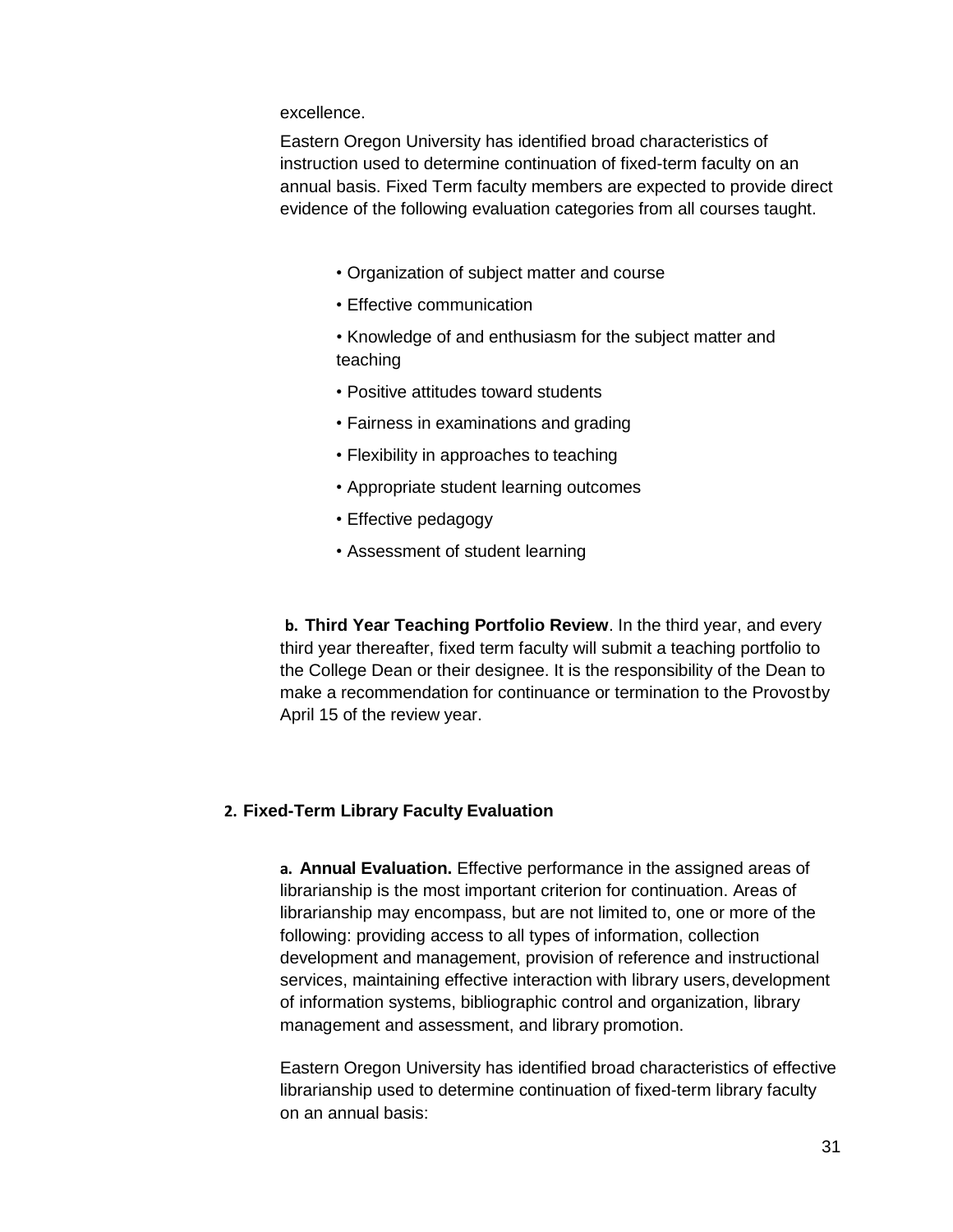- Development of the University's library collections
- Innovations with respect to library collections, services, methods or assessment
- Provision of access to information from library collections or other resources
- Effective interaction with library users, which may occur at different levels depending on the focus of the librarian's responsibilities
- Independence and initiative in addressing library priorities and goals, and professional standards
- Effectiveness in attracting, training, developing andsupervising student workers
- Commitment to professional service and academic librarian standards
- Formation and implementation of library policy and procedure

Fixed-term library faculty whose responsibilities include teaching should additionally address characteristics of instruction as outlined in Section III.B.1.a of this handbook.

**b. Third Year Librarianship Portfolio Review.** In the third year, and every third year thereafter, fixed-term library faculty will submit aportfolio to the Library Director or their designee. It is the responsibility of the Library Director to make a recommendation for continuance or termination to the Provost by April 15 of the review year.

# <span id="page-32-0"></span>**C. Fixed-Term Portfolio Preparation.**

**1. Fixed-Term Teaching Portfolio**. The portfolio for fixed-term faculty will include a current vitae or resume, copies of all previous personnel review recommendations made during their career at EOU, and a collection of material depicting the nature and quality of the individual's teaching and students' learning. Fixed-term faculty will assemble evidence from a number of sources so that their teaching can be evaluated fairly and be given the emphasis it requires. This portfolio must be concise and limited to information that is relevant and current. The following materials are to be included in the portfolio to document performance in teaching: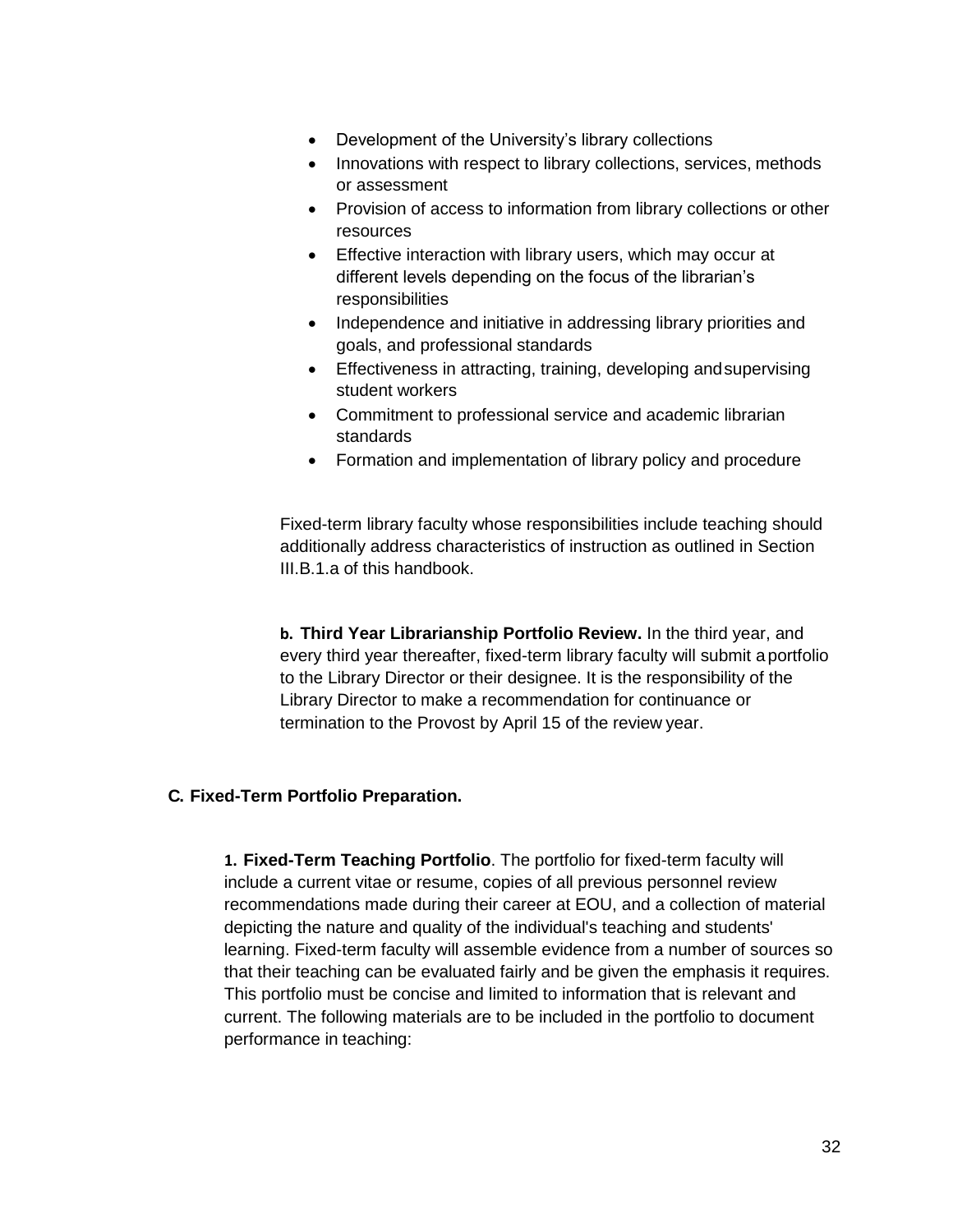**a. Framing Statement.** Fixed-Term Faculty provide a framing statement indicating the candidate's teaching roles and responsibilities along with a reflective statement focusing on teaching philosophy. Additionally, the framing statement should address the use of technology to maximize student-teacher interaction, instructional strategies and use of a wide array of tools to help students achieve important educational outcomes, activities engaged in to improve teaching, and future goals. This statement creates the conceptual framework that will help the Dean or their designee to understand diverse faculty intentions, goals and teaching practices. Diversity in approaches to the instructional mission will be respected. However, this can only be accomplished to the extent that the Framing Statement provides a coherent, complete and current articulation of the faculty member's pedagogical assumptions and approaches. The intent is to evaluate faculty's unique approach taken to teaching and goals pursued, which can vary widely depending on individual temperament and the demands of the discipline.

**b. Course Syllabi.** Fixed-term faculty will include three representative course syllabi from those taught in the past two years, including lower and upper division or graduate courses, as applicable. The Dean (or designee) will evaluate syllabi using the following criteria:

- Syllabus is consistent with the standards required by EOU and program faculty, and maintains the intent of the master course syllabus
- Syllabus compares in scope and depth with similar courses in the discipline
- Syllabus articulates the appropriate standards and outcomes consistent with GEC and / or programmatic outcomes
- Range of activities, strategies, resources, and assessments described in the syllabus are commensurate with other similar courses in the discipline

**c. Sample Assessments** Fixed-term faculty will submit a set of assessments utilized in each course. The Dean (or designee)will examine the assessments to determine the following:

- Assessments align with the learning outcomes of the course
- Assessments compare in depth and rigor to those of similar courses in the discipline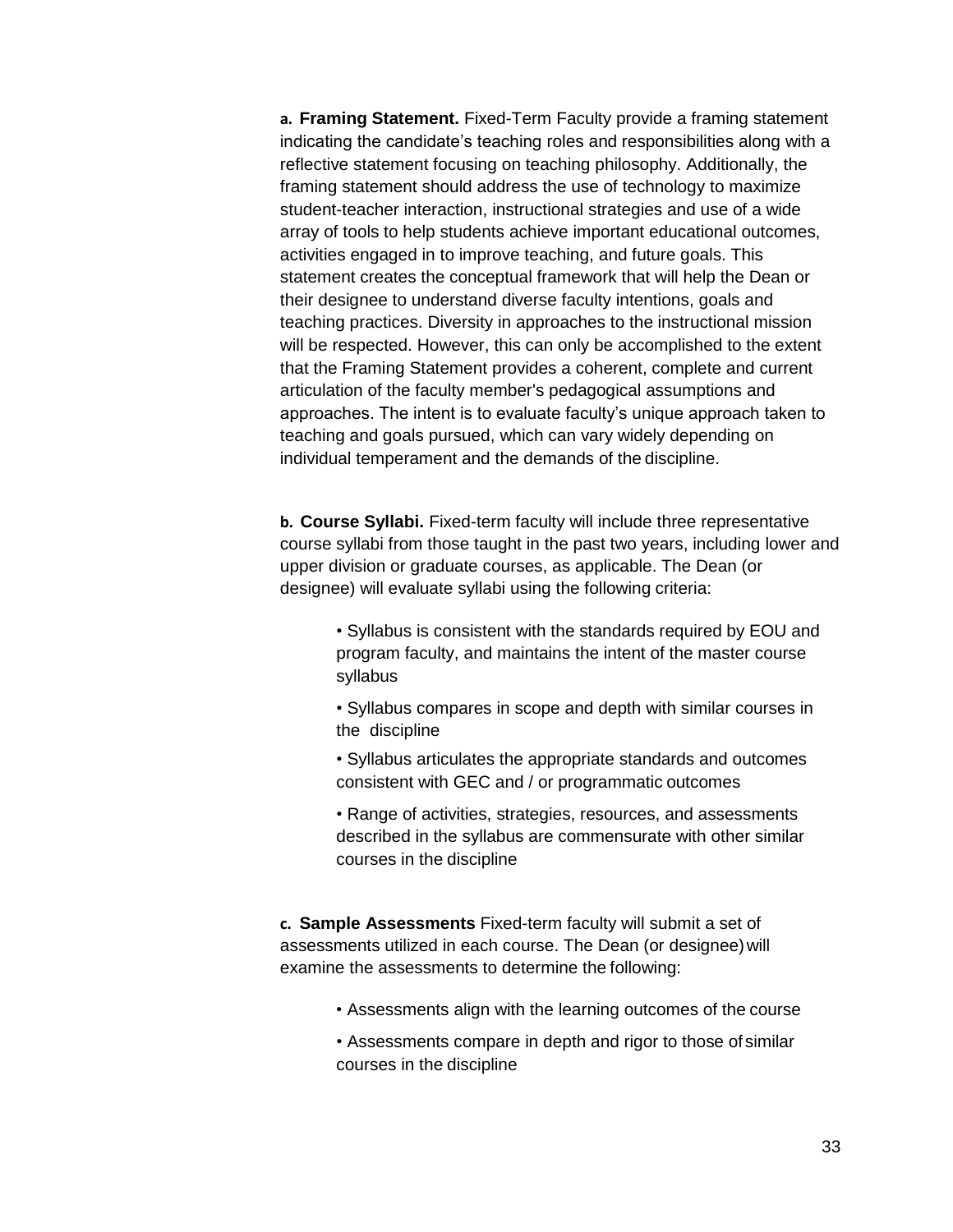**d. Sample Faculty-Student Interaction** Fixed-term faculty will submit a representative sampling of email logs, discussion interaction, and feedback on assignments, as well as documentation of other means of interaction with students when appropriate. The Dean (or designee) will examine the faculty-student interaction to determine the following:

- Instructor provides timely response to student needs and inquiries
- Instructor provides adequate feedback on assessments and assignments
- Instructor engages in regular and substantive interaction with students

**e. Student Evaluations.** Fixed-term faculty are to obtain student evaluations in all courses with enrollments of three or more every academic term. The University approved evaluation form and procedures are to be utilized for each course. Faculty may elect to supplement these evaluations with approaches of their own design.

**2. Fixed-Term Library Faculty Portfolio.** The Fixed-Term Librarian portfoliowill include a current vitae or resume and copies of all personnel review recommendations made during the librarian's career at EOU.

**a. Framing Statement.** Fixed-Term librarians must provide a reflective framing statement detailing roles and responsibilities, philosophy, outcomes, evidence of the pursuit of excellence in the profession, and future goals. This statement creates the conceptual framework that will help the Library Director understand the librarian's unique approach. Differentiated approaches to librarianship will be respected. However, this can only be accomplished if the framing statement provides a coherent, complete and current articulation of the librarian's assumptions and approaches.

EOU has identified broad characteristics of effective librarianship. The candidate should address relevant characteristics in the framing statement.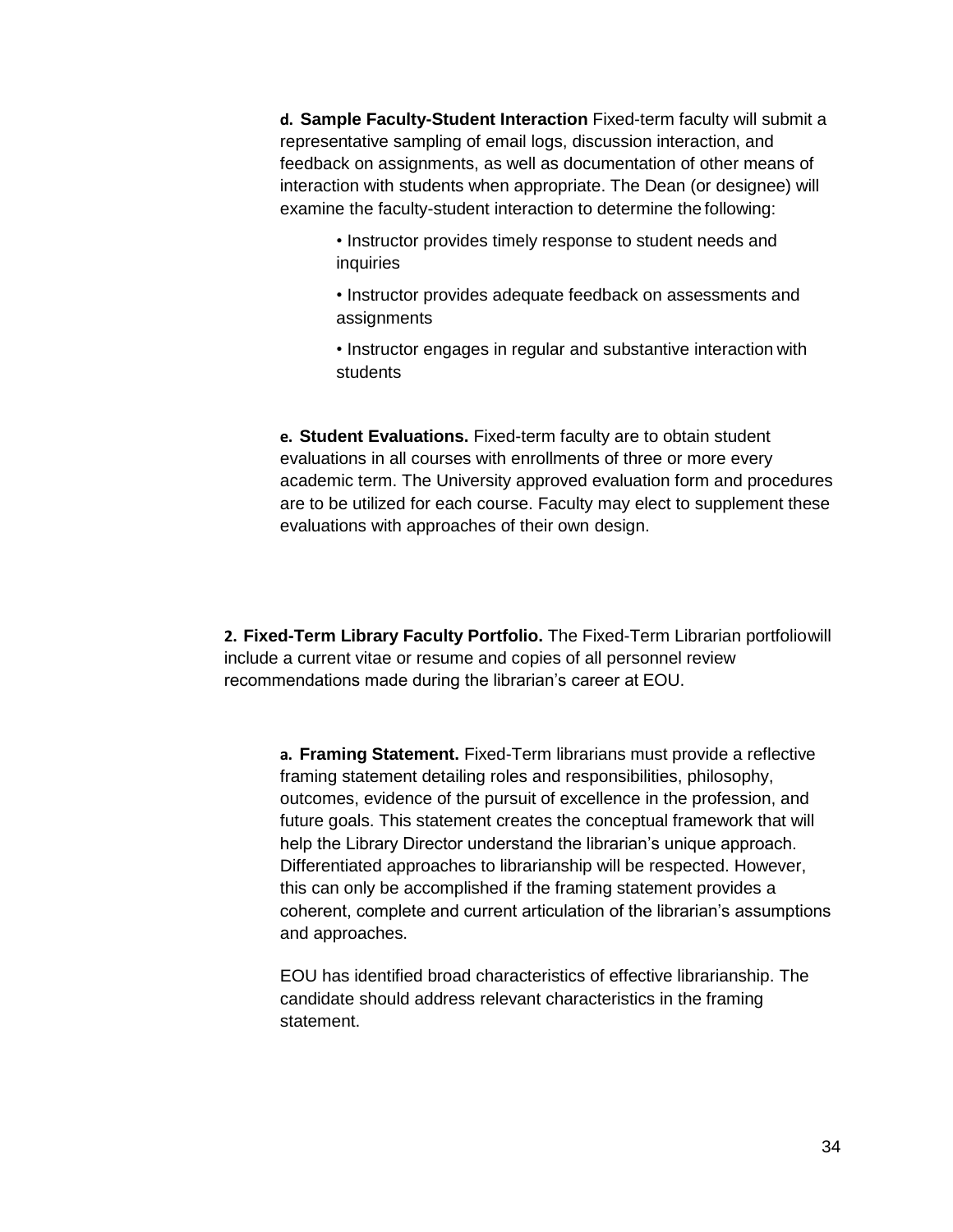- Collection Development
- Innovation, creativity, or persistence with respect to management of library collections, provision of library services, instructional methods, or library assessment
- Provision of access to the information in the library collections and other resources
- Effective interaction with library users which may occur at different levels depending on the focus of the librarian'sresponsibilities
- Independence and initiative in addressing library priorities and goals, and professional standards
- Effectiveness in attracting, training, developing andsupervising student workers
- Formation and implementation of library policy and procedure
- Commitment to professional service and academic librarian standards

Fixed-term library faculty whose responsibilities include teaching should additionally provide direct evidence of effective instruction as outlined in Section III.C.1 of this handbook.

**b. Work Samples.** Fixed-Term Library faculty will provide work samples that document the accomplishments and contribution of the librarian's work in the library in relation to the narrative presented in the framing statement.

# <span id="page-35-0"></span>**D. Fixed-Term Teaching and Librarian Faculty Promotion Review**

**1. Promotion from Instructor to Senior Instructor I.** Advancement in rank should reflect continuing professional contribution to teaching and learning or librarianship. A case for promotion must be built on special qualities over and above basic competence, which so distinguish the candidate and justify his or her promotion. Eligibility requirements for promotion from Instructor to Senior Instructor I are a Master's degree and demonstrated evidence of appropriate expertise in the subject field directly related to the teaching or library assignment, five years of full-time teaching or librarian experience at EOU. Fixed-term faculty seeking promotion will submit a portfolio as described in Section III.C in accordance with the academic personnel calendar. The portfolio will be reviewed by the College Dean/Library director, College/Library Personnel Committee and Faculty Personnel Committee, with recommendations forwarded to the Provost.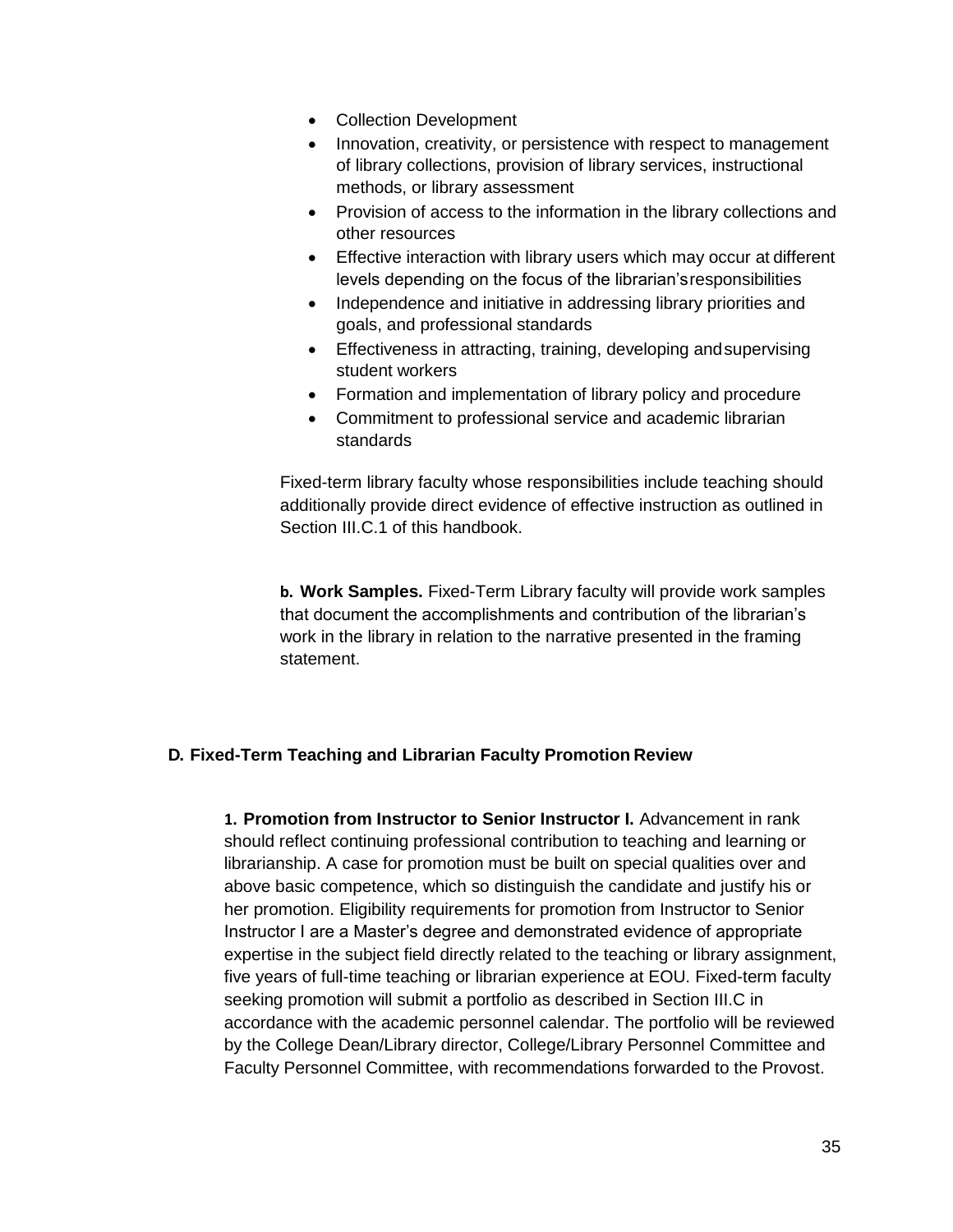**2. Promotion from Senior Instructor I to Senior Instructor II.** Fixed-term faculty seeking promotion will submit a portfolio as described in Section III.C in accordance with the academic personnel calendar. The candidate will be evaluated on teaching or librarianship only, unless institutional service, outreach, or scholarship activity has been required by the program, in which case these categories will be additionally evaluated using criteria in sections II.C and II.D. The minimum criteria for promotion from the rank of Senior Instructor I to Senior Instructor II are:

- A master's degree or equivalent.
- More than 4.01 FTE work years at EOU at the rank of Senior Instructor I.
- Demonstrated excellence in teaching or librarianship.
- Scholarship and research as required in the employment agreement.
- Service and outreach as required in the employment agreement.
- **3. Direct Evaluation of On-Campus and On-Site Instruction**. Fixed-term faculty responsible for instruction shall be observed and evaluated directly in the classroom and/or online by the College Dean (or designee), as appropriate during the fall term of the year of their review. (Fixed-term faculty not responsible for instruction skip this requirement.) The Dean will be given access to online shells for the courses currently being taught by the faculty member under review. When the faculty member under review is teaching in-person or synchronous courses, each review should be informed by at least two classroom visitations. Review of asynchronous courses should be informed through observations of content and discussions in the online course shells.

The following standardized items are to be used to guide course observations. The written reports of reviewers should address the overall teaching effectiveness of the faculty member. These written reports are to be included in the portfolio and should address the following requirements:

- Student Engagement:
	- Was there active discussion and student involvement in the course content?
	- Were efforts made by the instructor to connect with disengaged students?
	- Were there efforts made by the instructor to identify where students might be having difficulty?
	- Were there efforts made by the instructor to challenge students at multiple levels of understanding?
- Course Organization:
	- Was course material presented with clearly defined objectives?
	- Did course material build off of prior outcomes?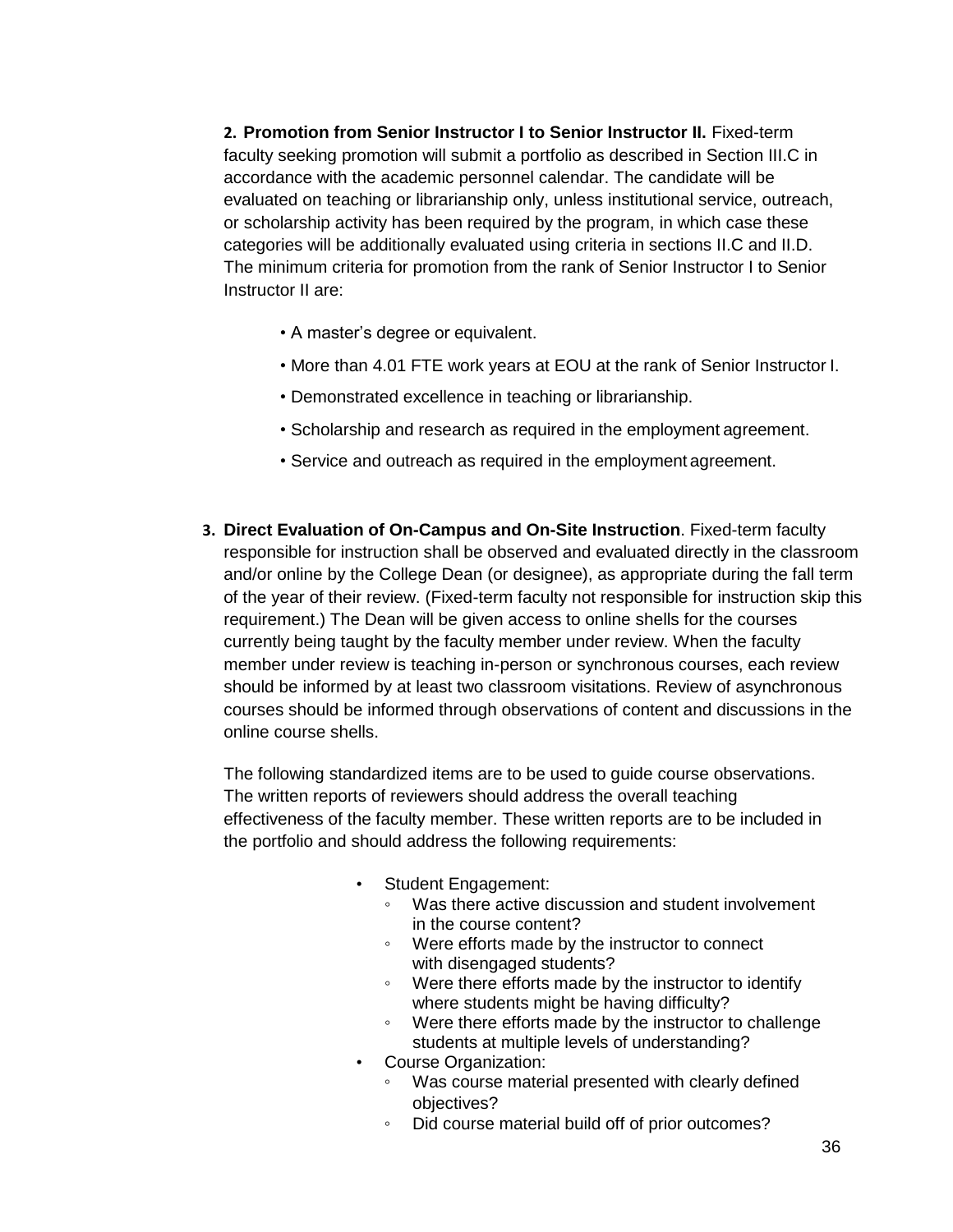- Were descriptions and due dates of assignments clearly indicated?
- Assessment and Feedback:
	- Were course expectations and grading criteria clearly stated?
	- Were expectations and assessment criteria on individual assignments clearly stated?
- Was there evidence that the instructor was providing students with timely feedback on their work? Communication and Respect
	- Were there prompt, thoughtful responses to student questions?
	- Was there evidence of fostering student-to-student interactions with the course material?
	- Did faculty-student interactions and faculty monitoring of student-to-student interactions promote respectful dialog?
	- If student concerns were expressed, were they dealt with thoughtfully and respectfully?
- Fostering Creativity:
	- Was there evidence the instructor encouraged students to approach course material in multiple ways?
	- Was there evidence of students having the opportunity to rethink or revise their work after receiving feedback?
- Command of the Subject Matter:
	- Was there evidence of content-specific pedagogy?
	- Was the instructor able to provide examples to clarify points where students were having difficulty?

Among the responses above, what would you regard as the instructor's strongest areas? Are there any areas where you would suggest avenues for improvement?

# <span id="page-37-0"></span>**IV. Online Adjunct Teaching Appointments**

The EOU-AAP Collective Bargaining Agreement does not cover online adjunct teaching appointments. The appropriate academic Dean or Library Director will make agreements for instructional services as needed. The beginning and ending date of the employment period are specified in the Agreement for Provision of Instructional Services. Beyond the ending date of this period, there is no institutional commitment of continued employment. Online adjunct appointments for one year or less may be renewed subject to such factors as evaluation of teaching and program needs.

The Dean/Library Director (or designee) and program faculty designated by the Dean, review online adjunct subject to program needs.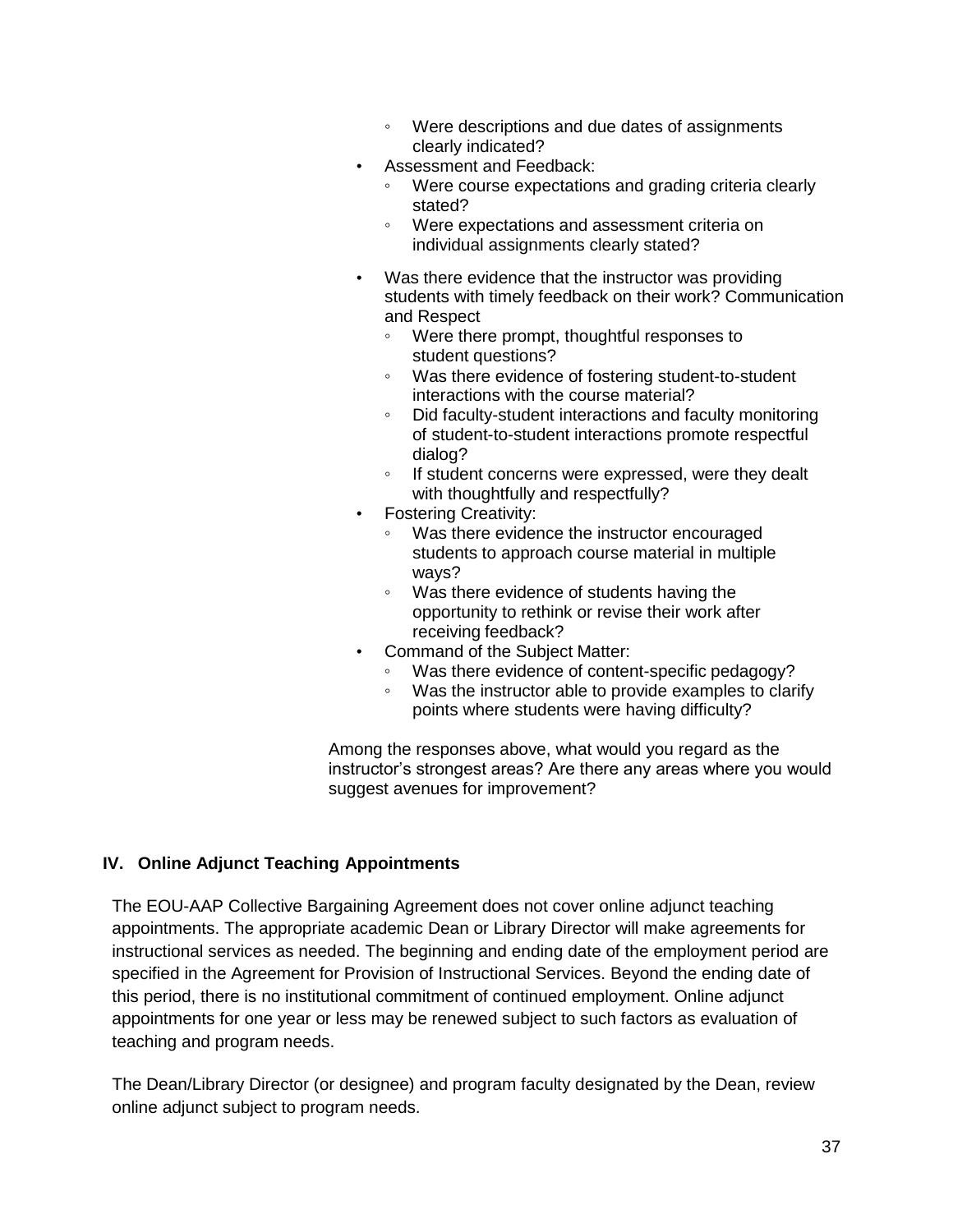**A. Online Adjunct Evaluation Criteria**. The following characteristics of instruction are used to evaluate online adjunct teaching:

- Overall quality of instruction and pedagogy
- Effective student/teacher communication
- Assessment of student learning

**B. Online Adjunct Review.** The Dean arranges with IT Department to allow the assigned program faculty or Dean to access and view the online adjunct course shells. The reviewer generates a response that includes constructive commentary and recommendation regarding continuance. The Dean provides the commentary to the adjunct and makes a decision for continuance.

# <span id="page-38-0"></span>**V. Casual Employee Teaching Appointments**

The EOU-AAP Collective Bargaining Agreement does not cover casual employees. The appropriate academic Dean or Library Director will make agreements for instructional services as needed. The beginning and ending date of the employment period are specified in the Agreement for Provision of Instructional Services. Beyond the ending date of this period, there is no institutional commitment of continued employment. Casual appointments for one year or less may be renewed subject to such factors as evaluation of teaching and program needs.

The Dean/Library Director (or designee) and program faculty designated by the Dean, review casual employees subject to program needs.

**A. Casual Employee Evaluation Criteria.** The following characteristics of instruction are used to evaluate online adjunct teaching:

- Overall quality of instruction and pedagogy
- Effective student/teacher communication
- Measurement of student learning

**B. Casual Employee Review.** The Dean arranges with IT Department to allow the assigned program faculty or Dean to access and view the online adjunct course shells and/or to observe the casual employee instruction in person. The reviewer generates a response that includes constructive commentary and recommendation regarding continuance. The Dean provides the commentary to the casual employee and makesa decision for continuance.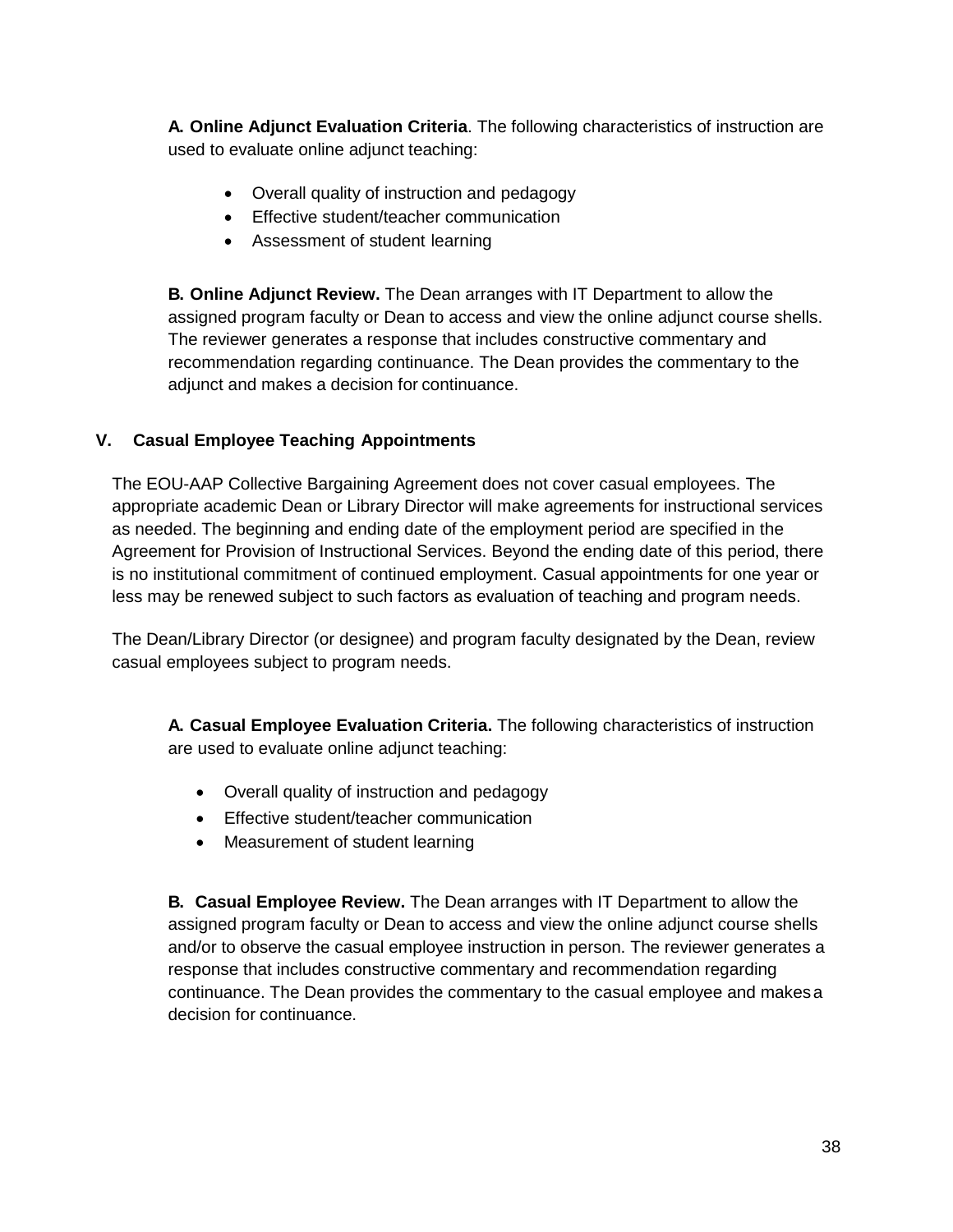# **Appendix A: Exceptions to the Terminal Degree Rule for Tenure and Promotion to Associate Professor**

If a department and the associated dean determine that an exception to the terminal degree rule is needed, each current tenured faculty member of a department will meet together, determine appropriate degree (or degrees) together with any requirements of related professional experience, and send their recommendation to their dean who will review these and work with the department if there is a disagreement. In programs in which there are not tenured individuals, the dean will meet with tenure track individuals and make a determination. The dean will send a list of such requirements to the chair of FPC as a proposal for addition to Appendix A of the handbook.

**Computer science** requires a master's degree plus 10 years relevant or industry experience as an exception to the terminal degree requirements for promotion to associate professor.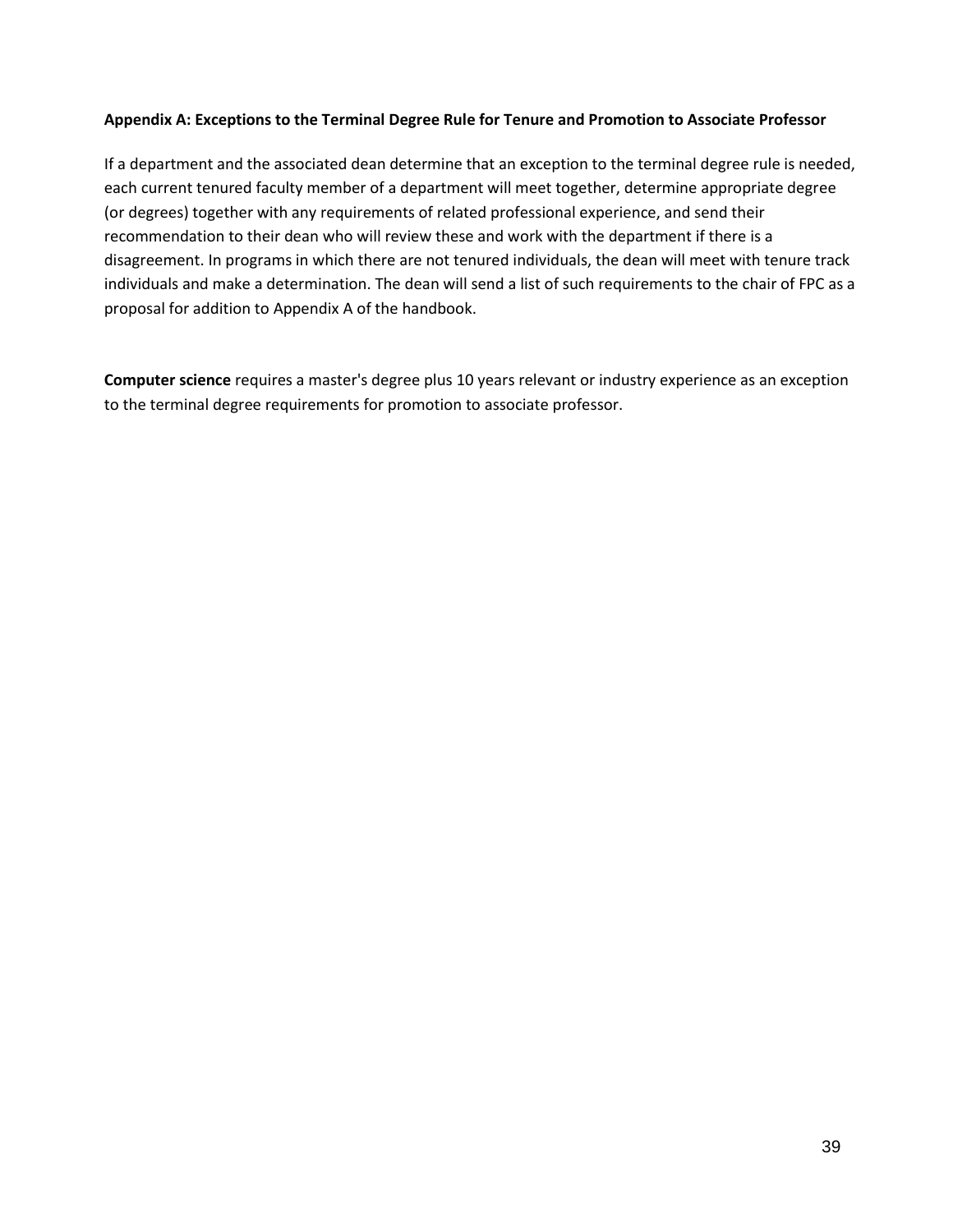## **Appendix B: Commitment to Subject Discipline: Discipline Specific Criteria**

Expectations underlying the commitment to subject discipline varies widely by academic discipline, however the same process for evaluating the commitment to subject discipline applies to all academic disciplines at Eastern Oregon University. The general characteristics of commitment to subject discipline outlined in the handbook should be consistently applied to all disciplines.

Additionally, as recommended in sections II.C.1.b and II.D.2.c of the Handbook, this appendix should be used by college Deans and personnel committee members given the responsibility of evaluating faculty in the area of Commitment to Subject Discipline. Where no additional discipline specific criteria are identified, evaluators should rely on the general criteria in the handbook.

To avoid unfairly evaluating candidates, the Dean/Library Director, College Personnel Committee, and the Faculty Personnel Committee will take into consideration the length of time between the approval of the Appendix (May 2 2017) and the submission date of the portfolio. If necessary, candidates should use the portfolio framework statement to describe how they have been able to address the expectations of the appendix criteria given their time frame.

This appendix should be reviewed every 5 years, or upon departmental request, for update and revision.

Departments proposing changes to Appendix B should forward them to FPC by the end of February so that they can be approved by Faculty Senate in April, in time for the May implementation deadline for the following academic year.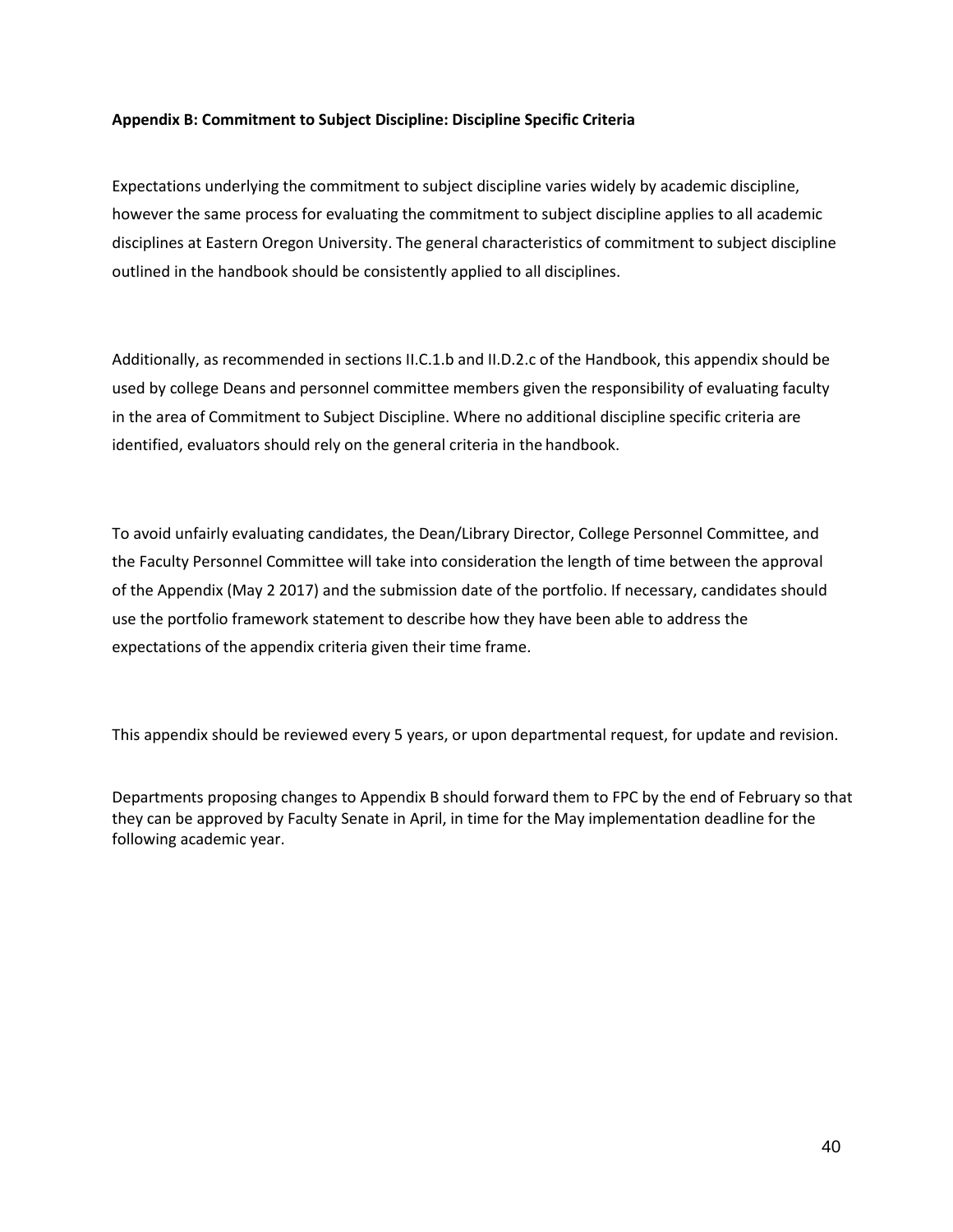# **Accounting**

To demonstrate commitment to subject discipline, the Accounting faculty promotion portfolio should include evidence of scholarly activity as described in the Retention, Tenure, and Promotion Handbook. In addition to these characteristics, the following criteria should apply uniformly. [This language cannot be changed by the department.]

Guidance on examples of ongoing scholarly activities can be found in the IACBE Accreditation Handbook. In addition to this evidence, the following criteria will apply for consideration for promotion and tenure to the Accounting faculty. If faculty are granted time towards their tenure clock as evidenced in the appointment letter, scholarly activities for up to 2 years (as determined by time granted in the appointment letter) will be used for consideration in fulfilling the requirements below.

# **For Consideration of Promotion to Associate Professor and/or Tenure - a minimum of one of the following must be completed:**

- A minimum of one academic publication which includes peer-reviewed journal articles, textbooks, book chapters, case studies, or practitioner/trade articles. Self-published and non-peer reviewed open access publications will not be considered to fulfill this minimum requirement.
- A minimum of two different professional presentations at International or National level conferences appropriate for faculty discipline or at a State Level CPA society-sponsored conference or event.
- Significant contracted research or policy analysis with evidence of validated and disseminated results and outcomes.
- Successful completion of a Ph.D. program, when a Ph.D. is not a condition of hire.
- Completion of an approved additional accounting credential that is in addition to any credential required as a condition of hire. Approved credential programs include:
	- Certified Public Accountant (CPA)
	- Certified Management Accountant (CMA)
	- Certified Internal Auditor (CIA)
	- Certified Fraud Examiner (CFE)
	- Certified Government Financial Manager (CGFM)

# **For Consideration for Promotion to Professor - a minimum of two of the following must be completed in addition to what was completed for tenure or tenure/promotion consideration.**

- A minimum of two academic publications. If a peer reviewed academic publication was submitted for promotion to associate professor and/or tenure, the candidate for full professor must submit one additional peer-reviewed academic publication.
- A minimum of one professional presentation at an International or National level conference appropriate for faculty discipline or at a State Level CPA society sponsored conference or event.
- Significant contracted research or policy analysis with evidence of validated and disseminated results and outcomes.
- Successful completion of PhD program, when a PhD is not a condition of hire.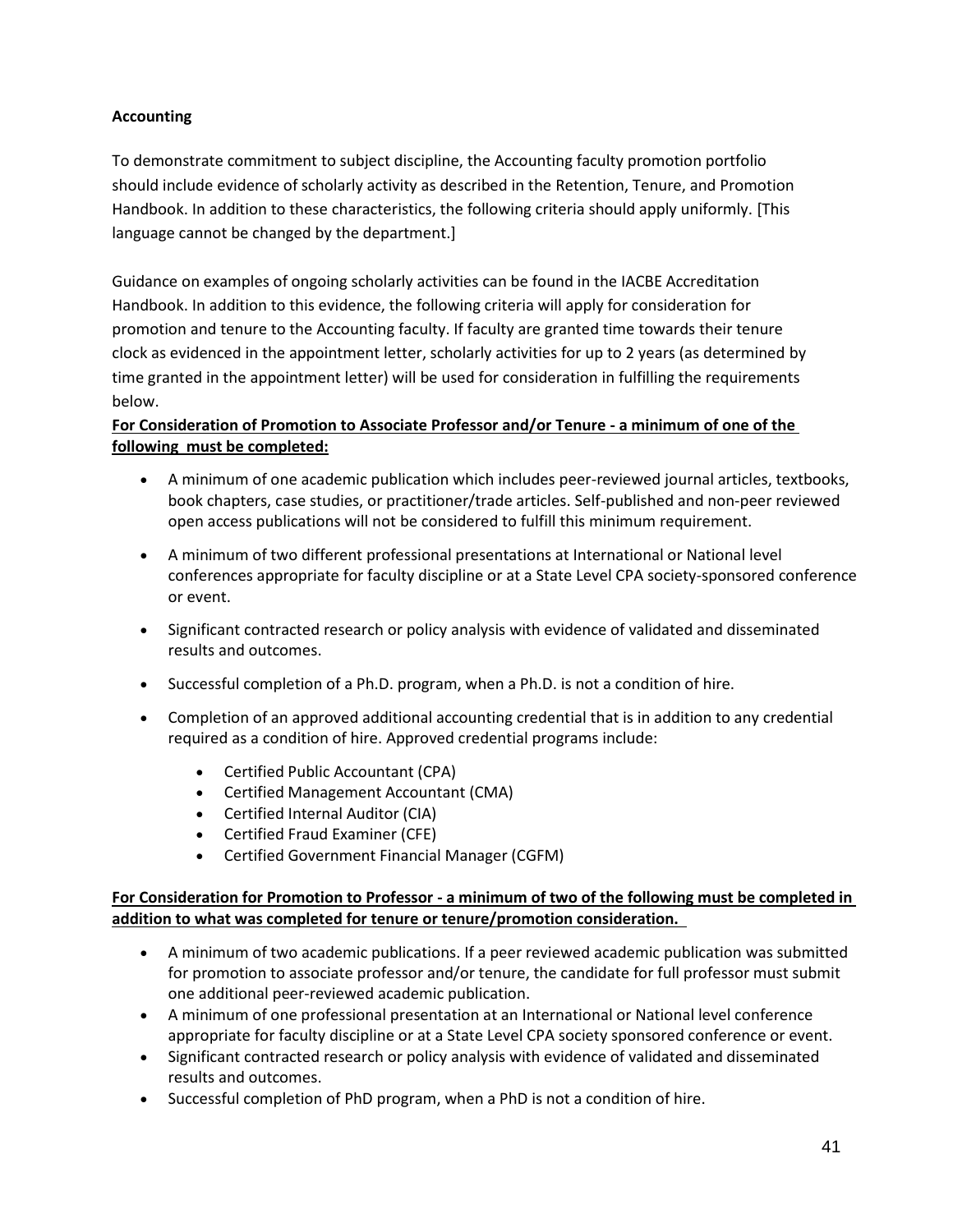- Completion of an approved additional accounting credential that is in addition to any credential required as a condition of hire. Approved credential programs include:
	- Certified Public Accountant (CPA)
	- Certified Management Accountant (CMA)
	- Certified Internal Auditor (CIA)
	- Certified Fraud Examiner (CFE)
	- Certified Government Financial Manager (CGFM)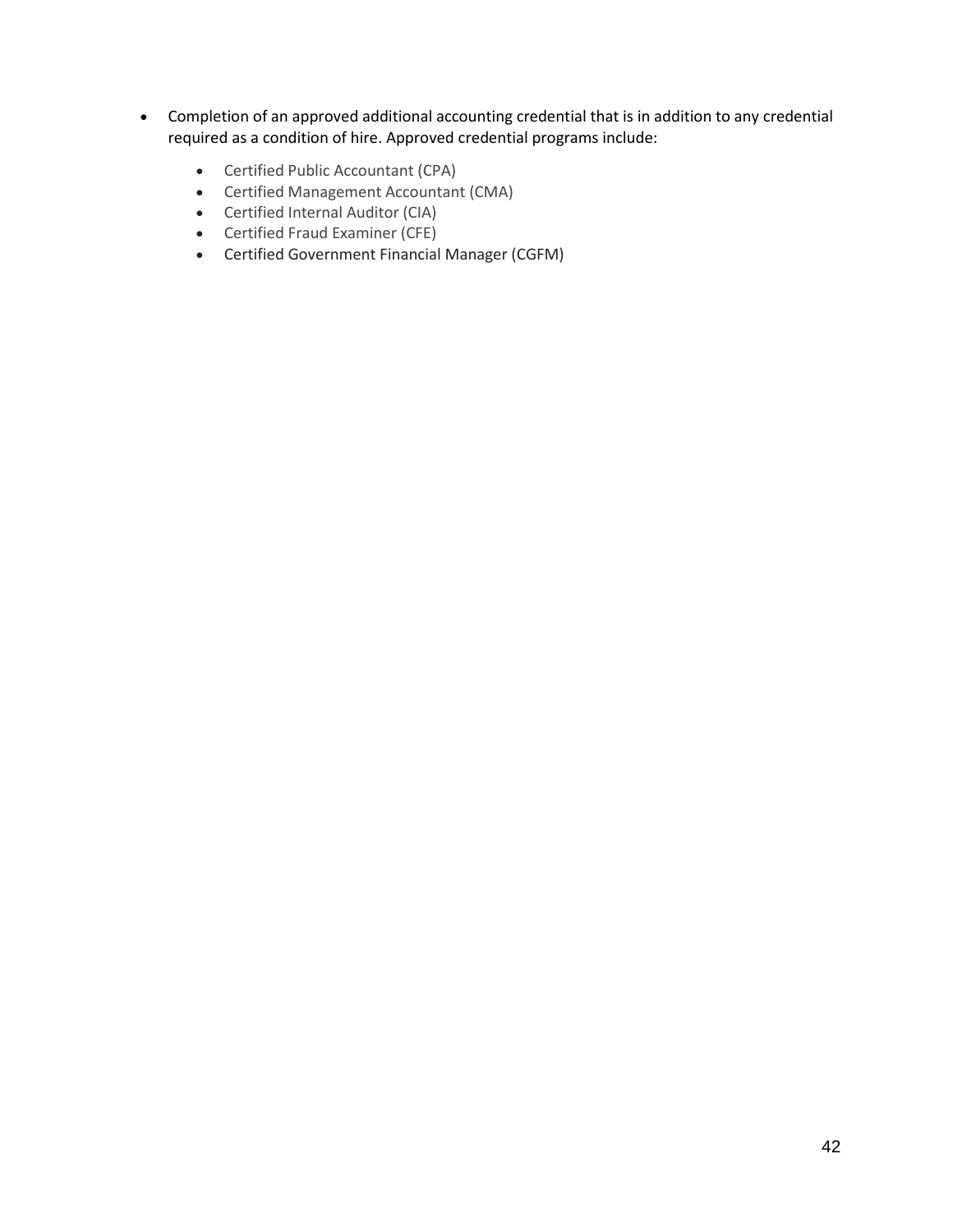# **Anthropology/Sociology**

To demonstrate commitment to subject discipline, the Anthropology/Sociology faculty promotion portfolio should include evidence of scholarly activity as described in the Retention, Tenure, and Promotion Handbook. In addition to these characteristics, the following criteria should apply uniformly. [This language cannot be changed by the department.]

For promotion to associate professor and tenure:

- The candidate must show evidence of at least one of the following scholarly activities, though this is best assessed on an individual basis as different activity types in the different disciplines and sub disciplines require vastly different time commitments and are weighteddifferently.
- Candidate must have evidence of engaging in scholarly activities which include:
	- peer-reviewed publications
	- professional conference presentations
	- research reports / agency reports
	- manuscript review for professional journals
	- international partnership building
	- external organization partnership building (examples: agencies, NGOs, volunteer groups, etc.)
	- participation in local (or greater) discipline appropriate research projects
	- participation in local (or greater) community involvement activities (examples: community building, social support efforts, youth activities, etc.).

In addition to activities expected for promotion to associate professor and tenure, for promotion to full professor:

- The candidate, if engaging in research projects or community involvement activities, would be expected to demonstrate
	- a leadership role and has shared results with professional forums on local (or greater) discipline appropriate research projects
	- a leadership role in and has shared activities with professional forums on local (or greater) community involvement activities (examples (community building, social support efforts, youth activities, etc.)

Since promotion to Associate Professor, the candidate must show evidence of at least one additional of the above scholarly activities, though this is best assessed on an individual basis as different activity types in the different disciplines and sub disciplines require vastly different time commitments and are weighted differently.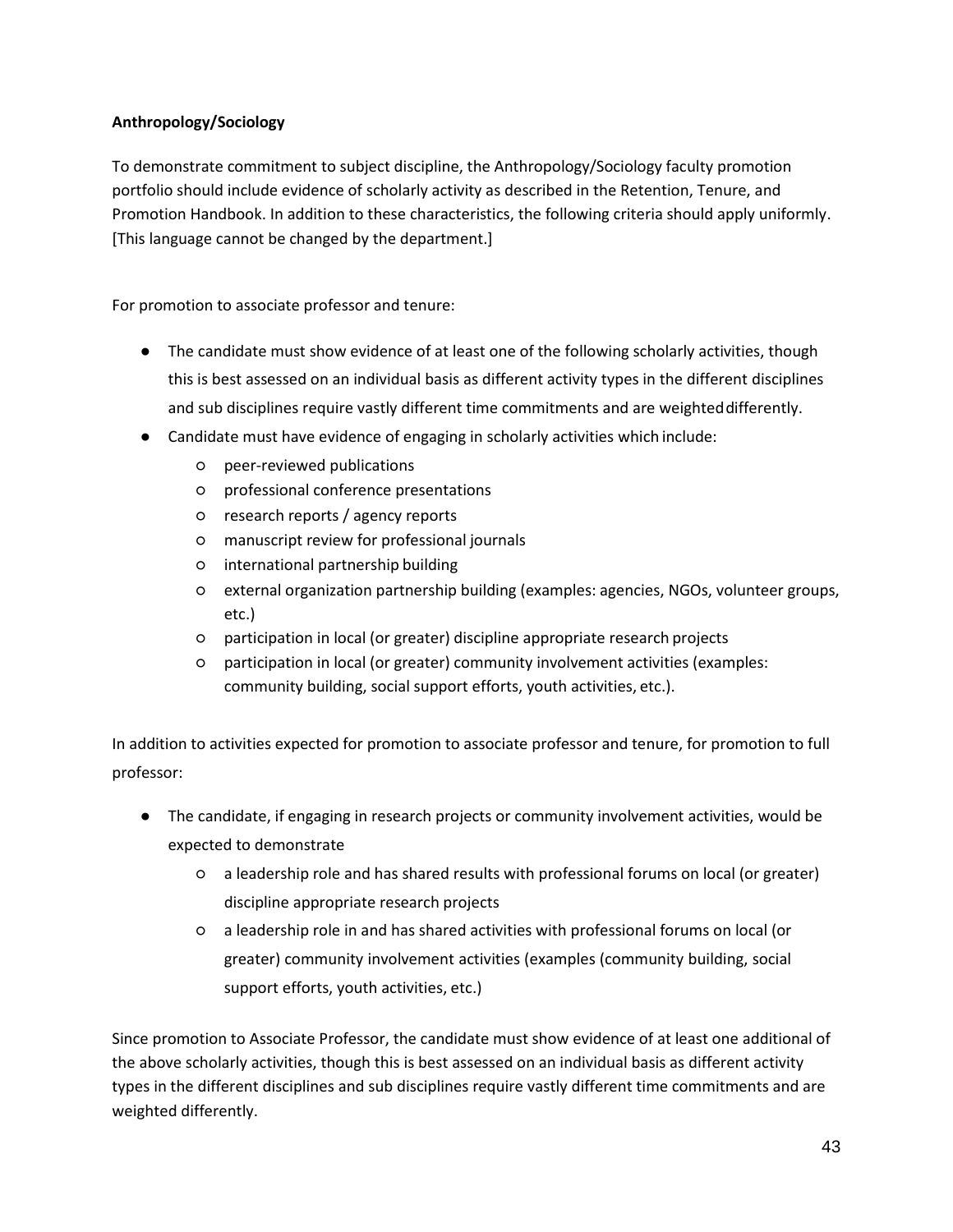# To demonstrate commitment to subject discipline, the Art faculty promotion portfolio should include evidence of scholarly activity as described in the Retention, Tenure, and Promotion Handbook. In addition to these characteristics, the following criteria should apply uniformly. [This language cannot

be changed by the department.]

For promotion to associate professor and tenure:

- The candidate should demonstrate evidence of several of the following:
	- $\circ$  Dedicated and regular studio practice, resulting in frequent output in the form of documented new works;
	- $\circ$  Continuing and regular participation in regional and/or national and/or international group exhibitions, including (but not limited to):
		- Solo or two-person exhibition(s) at the regional, national and/or international level
		- Inclusion in group exhibition(s) at the regional, national and/or international level;
	- $\circ$  Establishing and seeking out relationships with wider arts communities (local, national and/or international), theoretical analysis, interviews, or research;
	- o Exploration of creative research in the form of:
		- **•** Presenting research in the form(s) of a public artist's lecture, performance, roundtable, interview and/or panel discussion, colloquia, and/or other relevant regional/national conferences, institutions, etc.
		- Curating national or international exhibitions
		- Public commissions or inclusion in collections
		- Publication of visual works in print, audio, video, etc., regional, national and/or international.
		- Giving a workshop at a school, museum, conference, institution, etc.
		- **EXED FOR THE PART IS A THE PART OF THE PART IS A THE PART IS A THE PART IS A THE PART IS A THE PART IS A THE P**

In addition to activities expected for promotion to associate professor and tenure, for promotion to full professor, candidates should show evidence of sustained exploration of creative research in the forms listed above, in any combination.

**Art**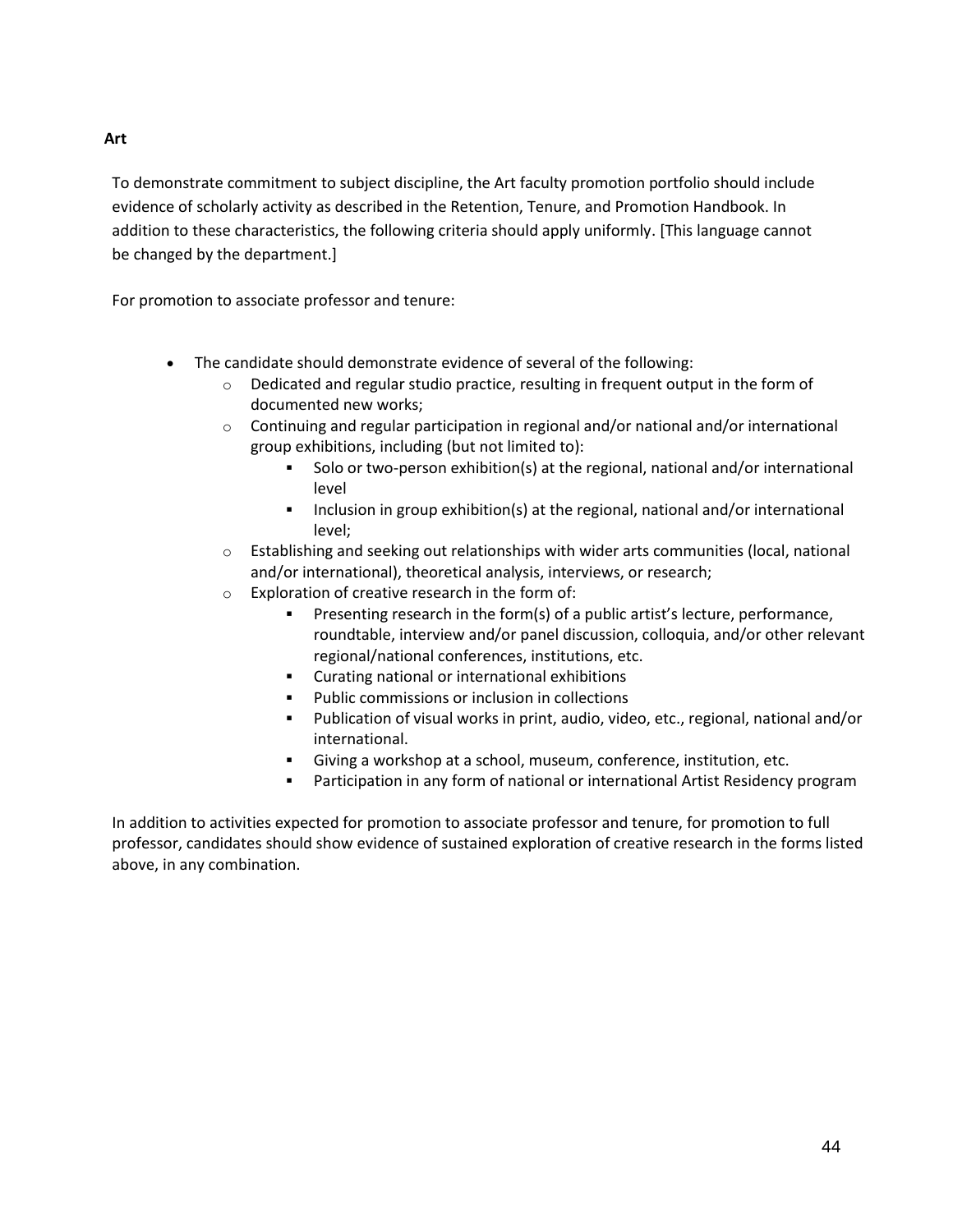# **Biology**

To demonstrate commitment to subject discipline, the Biology faculty promotion portfolio should include evidence of scholarly activity as described in the Retention, Tenure, and Promotion Handbook. In addition to these characteristics, the following criteria should apply uniformly. [This language cannot be changed by the department.]

For promotion to associate professor and tenure:

- The candidate has initiated a research trajectory including mentoring of student research and has presented their research in different venues such as regional, national or international meetings, seminars, and colloquia.
- Candidate must have evidence of engaging in scholarly activities which would include:
	- mentoring students in research projects
	- presenting at regional, national or internationalmeetings
	- publishing in peer-reviewed journals
	- obtaining grant funding
	- delivering seminars or colloquia
	- reviewing journal articles
	- being active in a professional or government organization.

In addition to activities expected for promotion to associate professor and tenure, for promotion to full professor:

- the candidate has demonstrated a record of scholarly accomplishments by either publishing in peer-reviewed journals, or being awarded research-based grant funding or being recognized by professional organizations for advancements in their field ofresearch.
- Since promotion to Associate Professor, the candidate must have published at least one publication in a peer-reviewed journal or have received extra-mural grant funding in support of their research and must have continued to engage in three other types of activities expected in the discipline.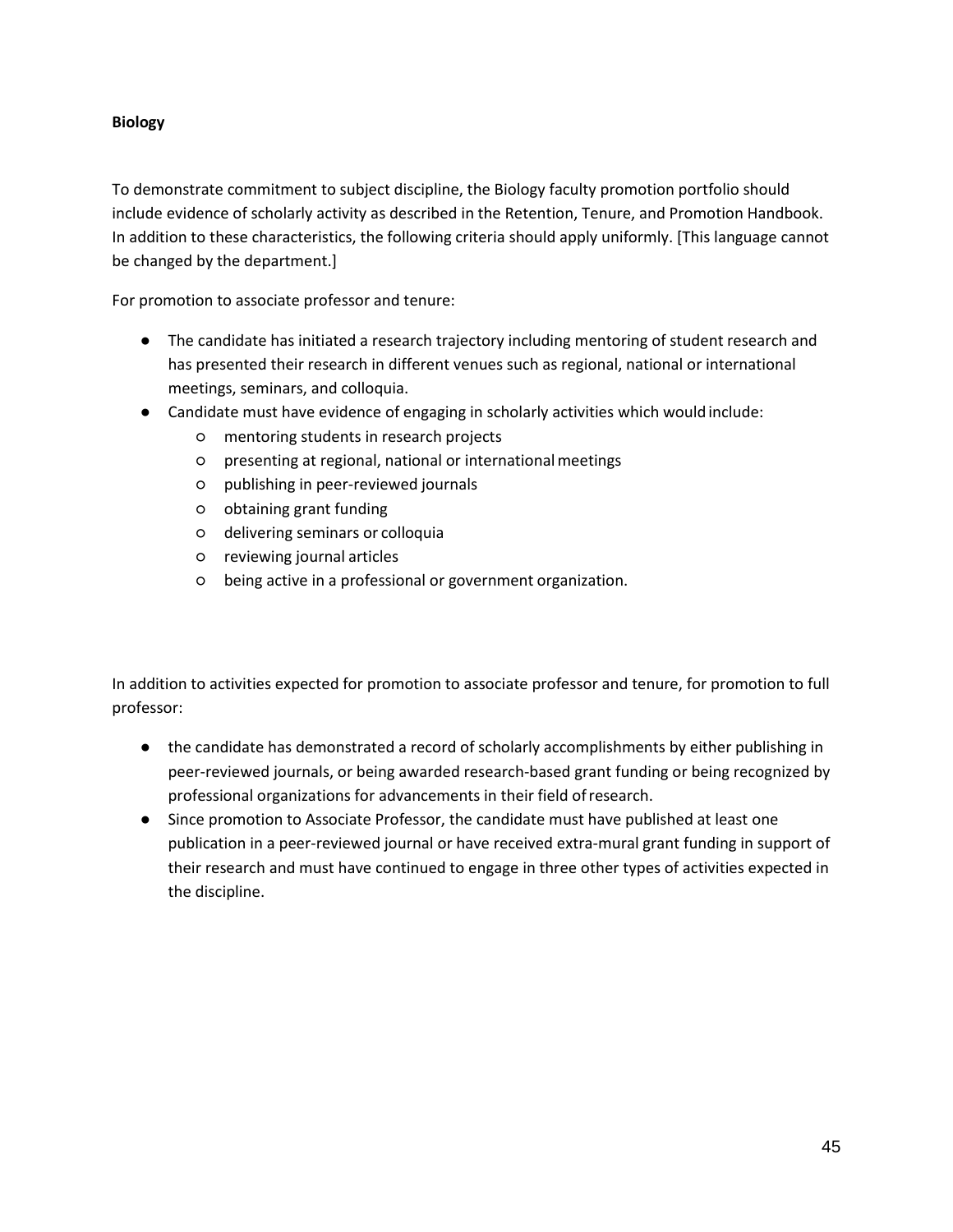# **Business**

# **(applies to faculty in all program areas in College of Business unless program specific criteria exists).**

To demonstrate commitment to subject discipline, the Business faculty promotion portfolio should include evidence of scholarly activity as described in the Retention, Tenure, and Promotion Handbook. In addition to these characteristics, the following criteria should apply uniformly. [This language cannot be changed by the department.]

Guidance on examples of on-going scholarly activities can be found in the IACBE Accreditation Handbook. In addition to this evidence, the follow criteria will apply for consideration for promotion and tenure to faculty in the College of Business, unless program specific criteria are published in Appendix B (i.e. Accounting and Economics). If faculty are granted time towards their tenure clock as evidenced in the appointment letter, scholarly activities for up to 2 years (as determined by time granted in the appointment letter) will be used for consideration in fulfilling the requirements below.

# **For Consideration of Promotion to Associate Professor and/or Tenure, a minimum of one of the following items must be completed:**

- One academic publication which includes peer-reviewed journal articles, textbooks, book chapters, case studies, or practitioner/trade articles. Self-published and non-peer-reviewed open access publications will not be considered to fulfill this minimum requirement.
- A minimum of two different professional presentations at International or National level conferences appropriate for faculty discipline.
- Significant contracted research with evidence of validated and disseminated results and outcomes.

# **For Consideration for Promotion to Professa minimum of both items must be achieved:**

- A minimum of two academic publications are required for promotion to professor. If a peer reviewed academic publication was submitted for promotion to associate professor and/or tenure, the candidate for full professor must submit one additional peer-reviewed academic publication.
- A minimum of one professional presentation at an International or National level conference appropriate for faculty discipline.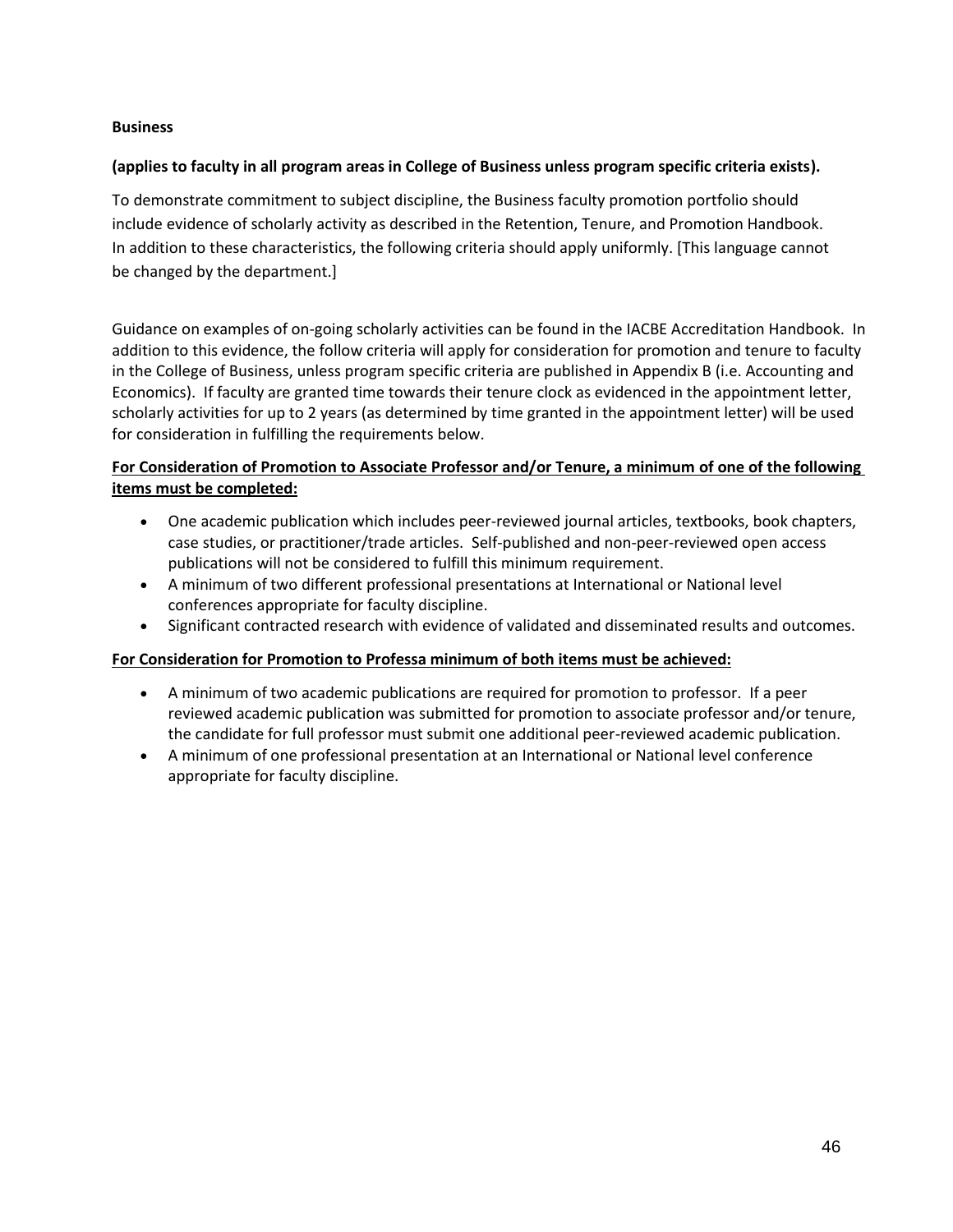# **Chemistry and Biochemistry**

To demonstrate commitment to subject discipline, the Chemistry/Biochemistry faculty promotion portfolio should include evidence of scholarly activity as described in the Retention, Tenure, and Promotion Handbook. In addition to these characteristics, the following criteria should apply uniformly. [This language cannot be changed by the department.]

For promotion to associate professor and tenure:

- The candidate has initiated a research trajectory including mentoring of student research and has presented their research in different venues such as regional, national or international meetings, seminars, and colloquia.
- Candidate must have evidence of engaging in scholarly activities which wouldinclude:
	- mentoring students in research projects
	- presenting at regional, national or internationalmeetings
	- publishing in peer-reviewed journals
	- obtaining grant funding
	- delivering seminars or colloquia
	- reviewing journal articles
	- being active in a professional or government organization.

In addition to activities expected for promotion to associate professor and tenure, for promotion to full professor:

- The candidate has demonstrated a record of scholarly accomplishments by either publishing in peer-reviewed journals, or being awarded research-based grant funding or being recognized by professional organizations for advancements in their field ofresearch.
- Since appointment to EOU, the candidate must have published at least one publication in a peer-reviewed journal or have received extra-mural grant funding in support of their EOU research and must have continued to engage in three other types of activities expected in the discipline.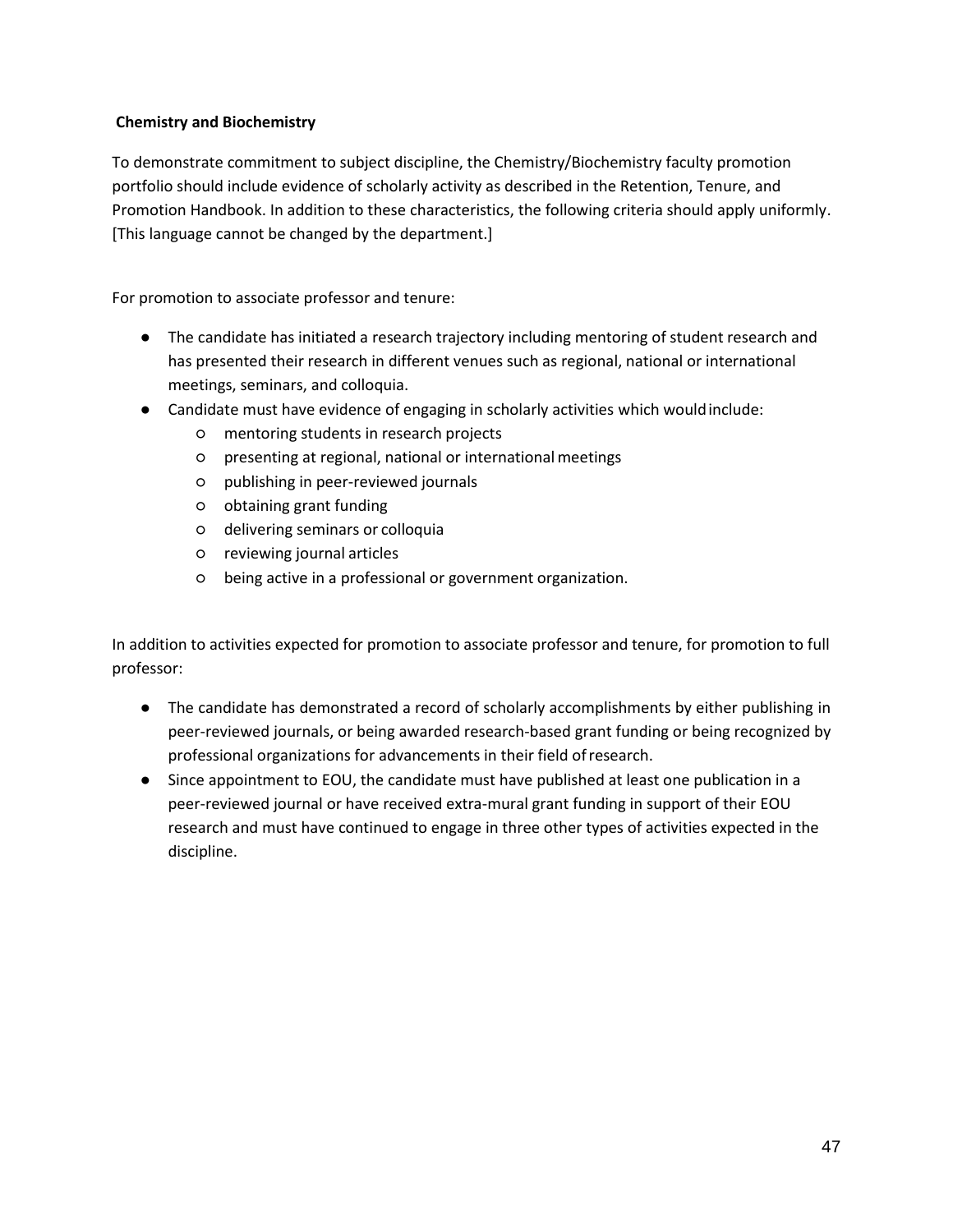# **Communication**

To demonstrate commitment to subject discipline, the Communication faculty promotion portfolio should include evidence of scholarly activity as described in the Retention, Tenure, and Promotion Handbook. In addition to these characteristics, the following criteria should apply uniformly. [This language cannot be changed by the department.]

For promotion to associate professor and tenure:

- The candidate should demonstrate consistent engagement with scholarly work leading up to evaluation. Minimum evidence would include at least two, preferably three, peer-reviewed publications or peer-reviewed exhibitions of creative work since hiring or evidence that such publication or exhibition was forthcoming.
- The candidate must have evidence of engaging in scholarly activities which wouldinclude:
	- Inclusion of published articles and/or documentation of publication orexhibition
	- Peer reviewed publications and exhibitions
	- Book chapters, journal essays, exhibitions, consultancies, workshop attendance, presentations
	- Scholarly meetings in the regional, national and/or international arena
	- Presentation of papers and contribution to discipline specific panels and/or recognized conferences.
	- Impact of research and intellectual depth.

In addition to activities expected for promotion to associate professor and tenure, for promotion to full professor:

● The candidate must demonstrate sustained engagement with their area of expertise through peer-reviewed publications and/or peer-reviewed exhibition of original creativework.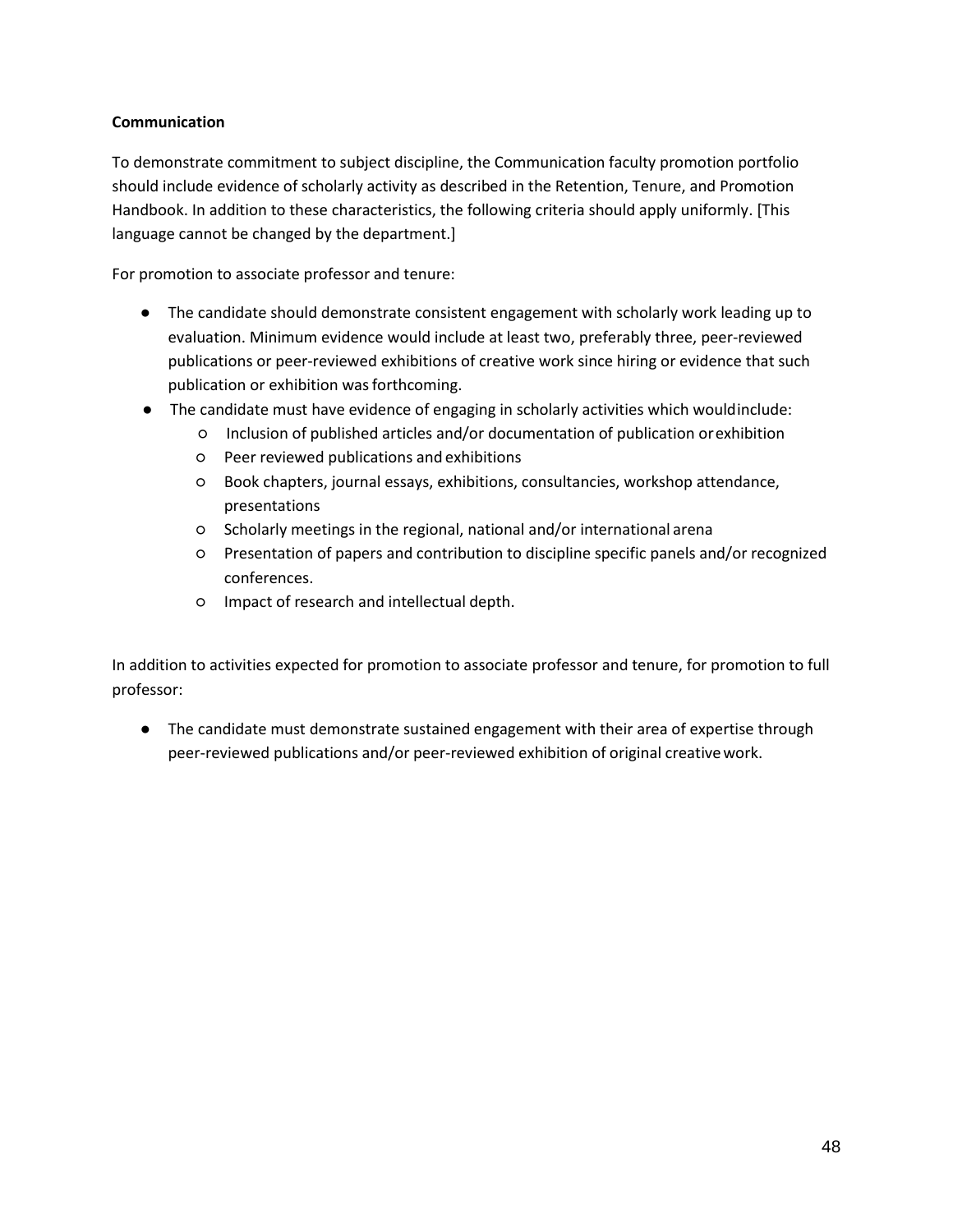# **Computer Science**

To demonstrate commitment to subject discipline, the Computer Science faculty promotion portfolio should include evidence of scholarly activity as described in the Retention, Tenure, and Promotion Handbook. In addition to these characteristics, the following criteria should apply uniformly. [This language cannot be changed by the department.]

To demonstrate commitment to subject discipline, Computer Science faculty promotion and tenure should be based on the following:

For promotion to associate professor and tenure:

● Promotion to Associate Professor does not require a publication record. The primary criteria for advancement will be the candidate's record in instruction and contribution to program and to the campus community. Secondarily, the candidate should exhibit evidence of commitment to discipline in the form of conference attendance or other participation in the work of professional organizations, or other evidence of continuing education in the computer science discipline. In those cases, where a publication record exists, this will be considered evidence of commitment to discipline.

In addition to activities expected for promotion to associate professor and tenure, for promotion to full professor:

● The candidate demonstrates sustained engagement in scholarly activity based on original research. For Full, a record of peer-reviewed publication on the topic of the candidate's research is typical. However, a candidate may present a case of scholarship of pedagogy or extraordinary contributions to the program and EOU, or to inter-institutional curricular planning.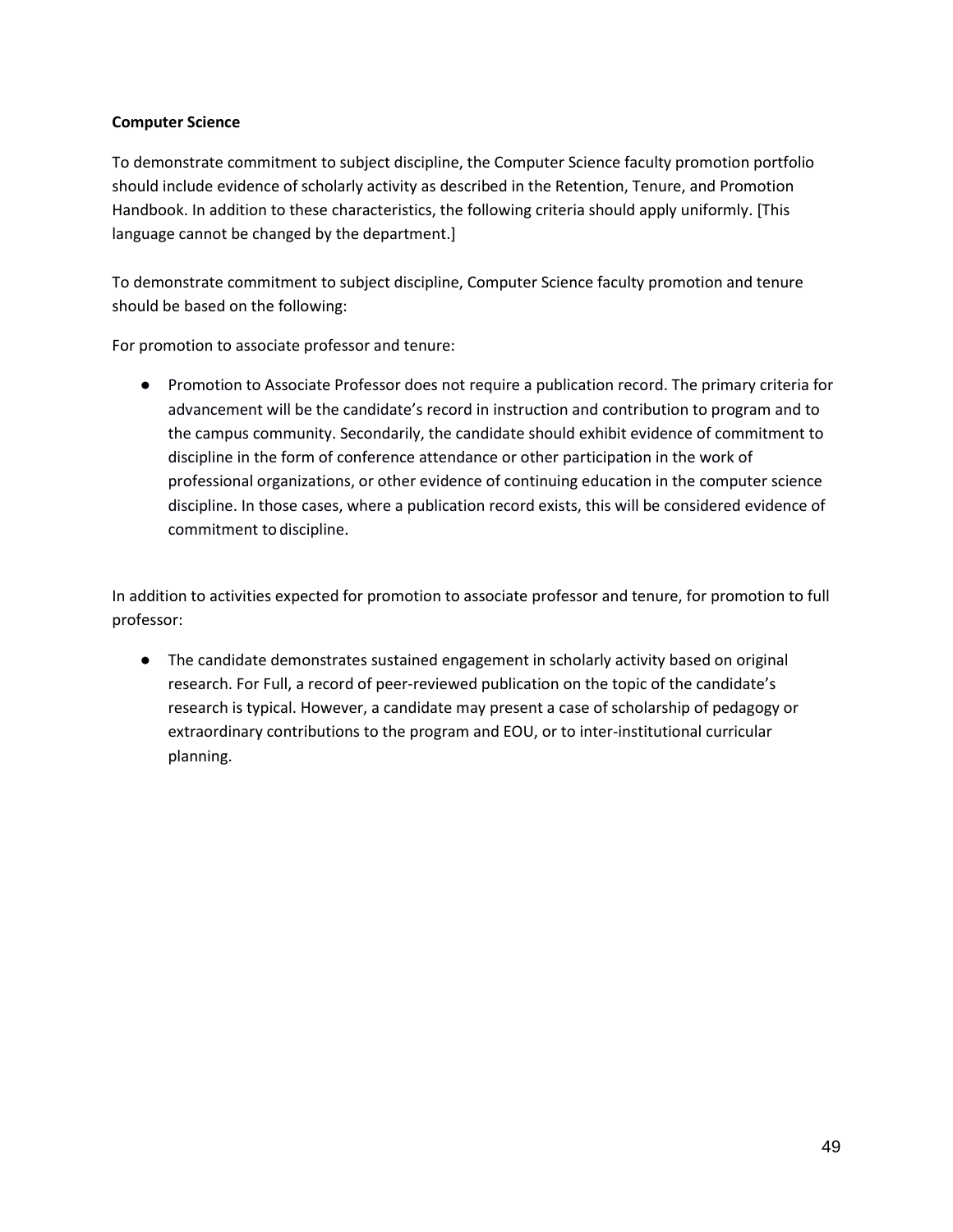# **Economics**

To demonstrate commitment to subject discipline, the Economics faculty promotion portfolio should include evidence of scholarly activity as described in the Retention, Tenure, and Promotion Handbook. In addition to these characteristics, the following criteria should apply uniformly. [This language cannot be changed by the department.]

For promotion to associate professor and tenure:

- Successful candidates will have demonstrated their commitment to the discipline of economics by contributing both as a participant in discipline activities, and by producing scholarly work that moves the discipline forward. To meet this standard, the successful applicant will be able to demonstrate a record of active participation in the discipline through activities suchas,
	- Participate in an economics conference
	- Delivering public presentations on economics
	- Serving on the board of, or as a reviewer for, a professional society/conference/journal for economists
- To meet this standard with respect to production the successful applicant will have been, at least once, the:
	- Primary author of an economics article published in a peer reviewed scholarly journal that is searchable in IDEAs, Google Scholar or a similardatabase, OR
	- Primary author of a book chapter on economics in an edited volume. OR
	- Author of a book on economics.

For promotion to full professor, the requirements are identical to those listed above, and relate to the time since promotion to Assistant Professor.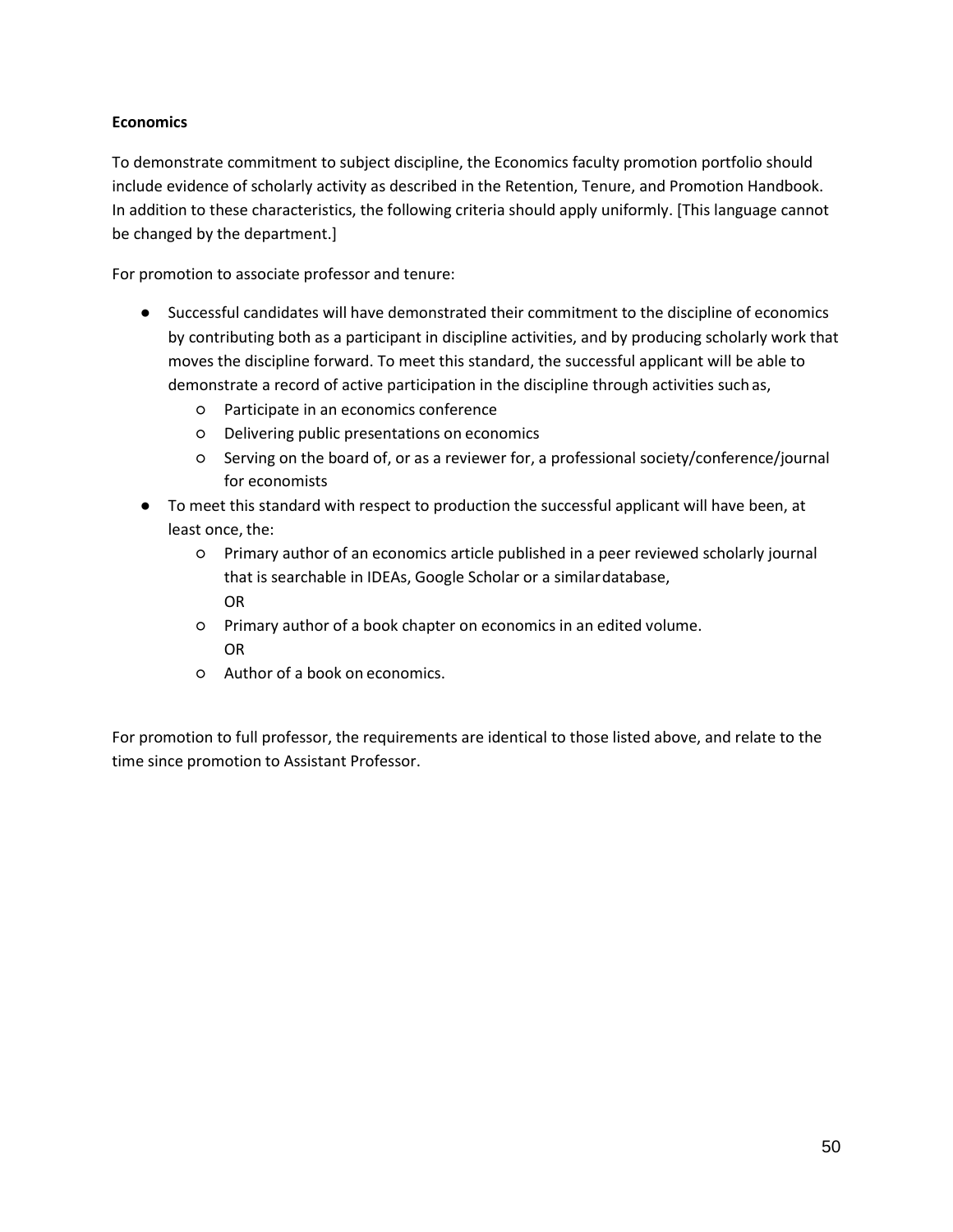# **Education**

To demonstrate commitment to subject discipline, the Education faculty promotion portfolio should include evidence of scholarly activity as described in the Retention, Tenure, and Promotion Handbook. In addition to these characteristics, the following criteria should apply uniformly. [This language cannot be changed by the department.]

The College of Education recognizes that there are many ways to contribute to the discipline and its body of knowledge. Finding it very difficult to quantify the qualities of excellence across all areas of the portfolio, and recognizing that our discipline has unique and different requirements regarding accreditation, supervision and program leadership, strong consideration should be given to the decisions of the College Dean and CPC in regard to the balance across the areas being evaluated in the portfolio that relate to commitment to subject discipline.

For promotion to associate professor and tenure:

- The candidate must have at least one publication or similar scholarly work. While publications are encouraged, value must be attached to the work faculty complete as part of annual and cyclical documents prepared for state and national review. Examples of this scholarly work may include:
	- Peer reviewed journal article,
	- A book chapter,
	- A book within the discipline,
	- College and/or program policy handbooks,
	- Authoring accreditation reports,
	- Authoring accreditation review reports for otherinstitutions,
	- Primary Investigator of a grant for one or more years,and/or
	- Writing and submitting grant proposals that extend beyond one year.
- The candidate should have a consistent, year-to-year record of commitment to their discipline throughout their career. At each evaluation (third-year review, promotion, tenure, and post- tenure review), the candidate must demonstrate their ongoing progress with regard to their disciplinary work. Examples of this scholarly work mayinclude:
	- Presenting papers at international, national and regional conferences,
	- Directing and/or Coordinating a state or regional conference,
	- Participation in conferences, conventions, seminars, and professionalmeetings,
	- Primary Investigator of a grant of less than one year,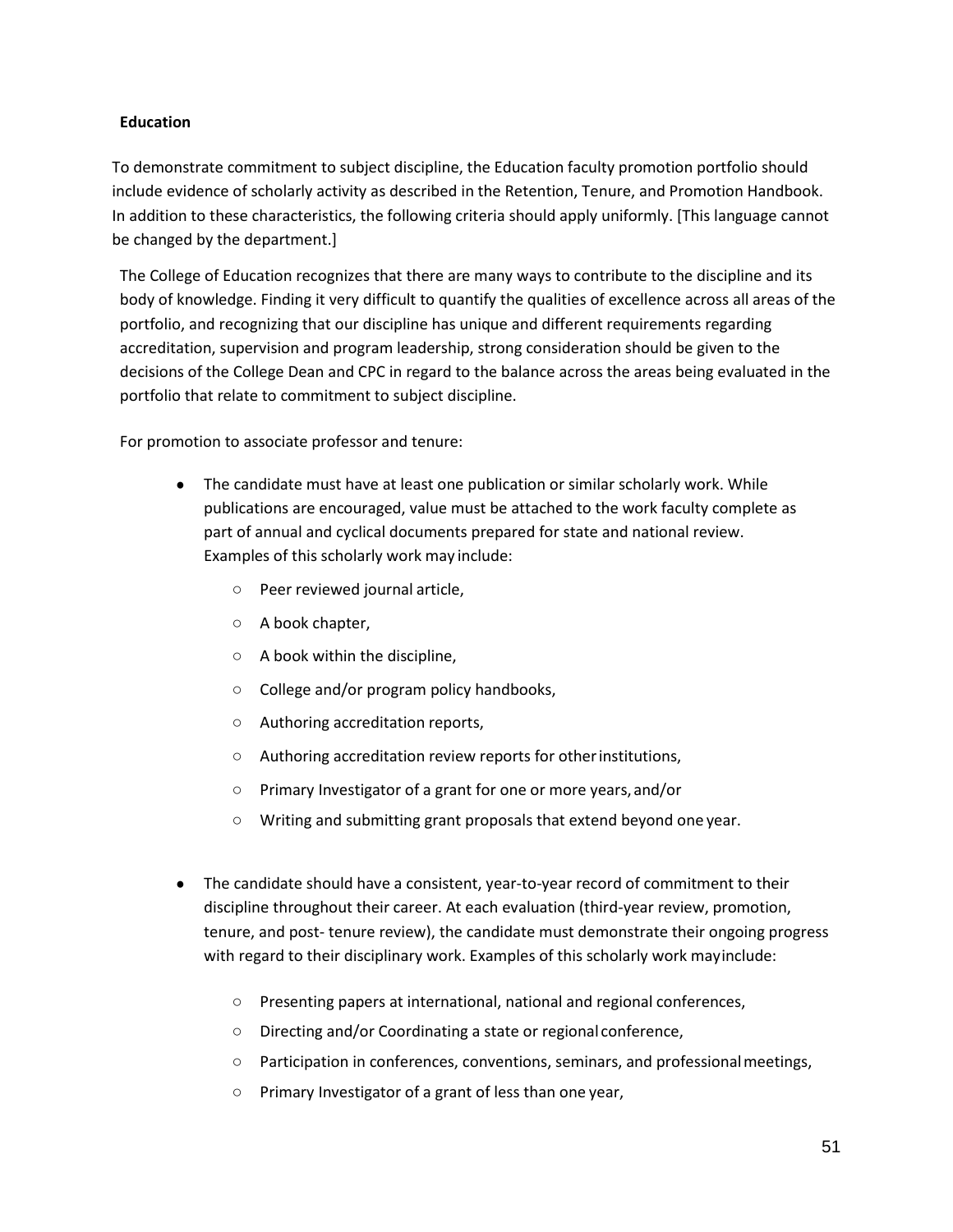- Research in progress and substantially planned work,
- Participation in professional development opportunities,
- Holding office in professionalorganizations,
- Serving as editor of scholarly text orjournal,
- Serving on editorial boards forjournals,
- Association with organizations that bring recognition to the University,
- Publication in non-peer reviewed journals (i.e. state organization journals, trade journals), including letters to the editor or commentary on the writing of others.
- Productive use of sabbaticals and leaves of absence, and/or
- Professional consultation in the area of the faculty member'sexpertise

In addition to activities expected for promotion to associate professor and tenure, for promotion to full professor:

● The candidate must have at least one additional publication from the publication list above (see promotion to associate professor and tenure). This is a minimum expectation; more publications are encouraged.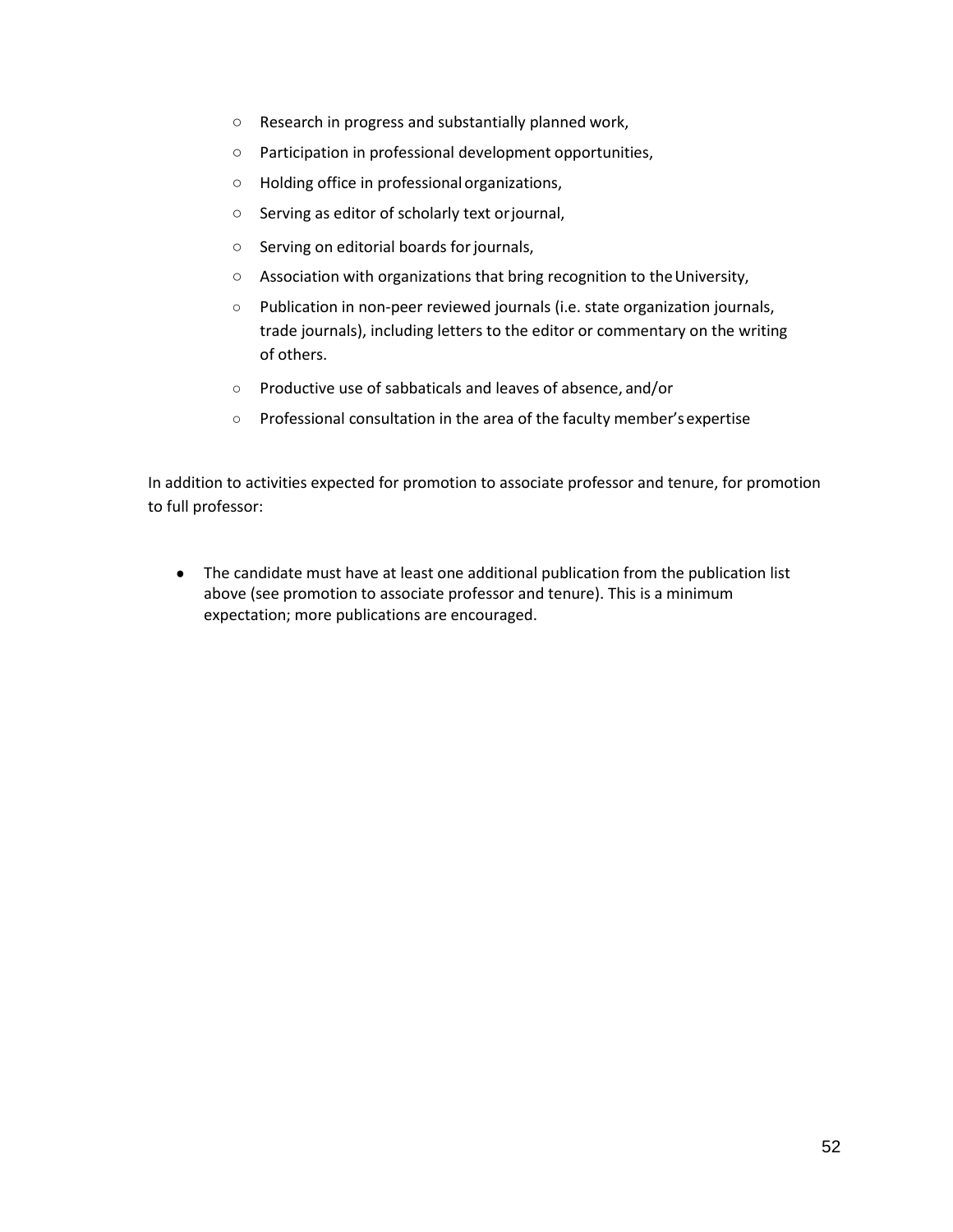# **English/Writing**

To demonstrate commitment to subject discipline, the English/Writing faculty promotion portfolio should include evidence of scholarly activity as described in the Retention, Tenure, and Promotion Handbook. In addition to these characteristics, the following criteria should apply uniformly. [This language cannot be changed by the department.]

For promotion to associate professor and tenure, candidates should have published at minimum since hiring (or have evidence that such publication is forthcoming):

- Analytical subdisciplines: two peer-reviewed scholarly articles, book chapters, or rigorous multimodal pieces equivalent to traditional articles OR a peer-reviewed edited or authored book published by a university, commercial, or respected small press.
- Creative subdisciplines: eight or more stories/essays or 16 or more poems of substantial length (i.e., over 2,000 words in fiction, 10 lines in poetry) in nationally distributed journals or in edited collections published by university, commercial, or respected small presses, or equivalent in other genres, OR an authored book published or in production (final revisions submitted) by a university, commercial, or nationally respected independent press.

Candidates may work across subdisciplines, but there is a minimum expectation that publication will support instructional assignment.

Candidates should also have evidence of other engagement with scholarly activities, which may include:

- Reference entries and book reviews
- Original research resulting in external fellowships, grants, awards, invited lectures, and presentations at professional meetings or conferences of professional organizations
- Literary readings
- Membership on editorial and professional society/organization press boards
- Conference coordination

In addition to activities expected for promotion to associate professor and tenure, for promotion to full professor, candidates should have published since tenure at minimum (or have evidence that such publication is forthcoming):

- Analytical subdisciplines: five peer-reviewed scholarly articles, book chapters, or rigorous multimodal pieces equivalent to traditional articles OR a peer-reviewed edited or authored book published by a university, commercial, or respected small press.
- Creative subdisciplines: an authored book published since hire by a university, commercial, or nationally respected independent press, AND either 1) an additional six or more stories/essays or 12 or more poems of substantial length (i.e., over 2,000 words in fiction, 10 lines in poetry) in nationally distributed journals or in edited collections published by university, commercial, or respected small presses, or equivalent in other genres; or 2) a second authored book published or in production by (final revisions submitted) a university, commercial, or nationally respected independent press.

Candidates should also have evidence of sustained engagement with other scholarly activities.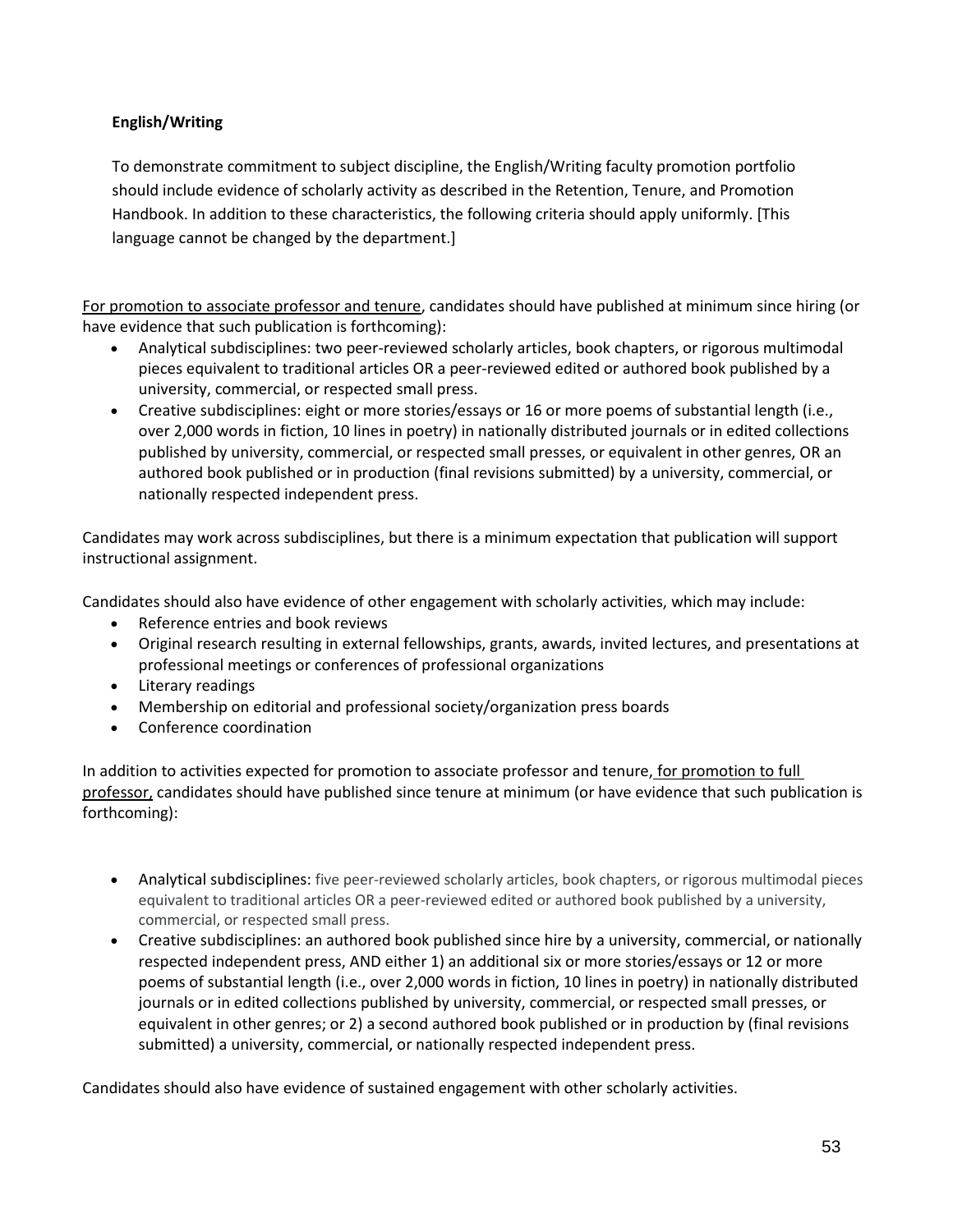## **Health and Human Performance**

To demonstrate commitment to subject discipline, the Health and Human Performance faculty promotion portfolio should include evidence of scholarly activity as described in the Retention, Tenure, and Promotion Handbook. In addition to these characteristics, the following criteria should apply uniformly. [This language cannot be changed by the department.]

To receive tenure and/or full professor:

● The candidate must be listed as a contributing author on at least one publication. This must be a peer reviewed publication, book chapter, and/or a peer reviewed meeting abstract.

● The candidate should have a consistent, year-to-year record of commitment to their discipline throughout their career. At each evaluation (third-year review, promotion, tenure, and post tenure review), the candidate must demonstrate their ongoing progress with regard to their disciplinary work as evidenced by inclusion of activities identified in the list below (not all activities must be included, but these are the generally accepted activities to demonstrate commitment to discipline).

○ Presenting papers at international, national and regional conferences, that have a peer review for acceptance

○ Providing and guiding undergraduate student research opportunities that lead to conference presentations and publication(s)

○ Participation in professional development opportunities, including: conferences, conventions, seminars

○ Writing and submitting grants proposals within the faculty member's discipline area

○ Research in progress and substantially planned work

○ Holding office in professional organizations

○ Serving on editorial boards

○ Serving on organization steering committees related fields within HHP disciplines

○ Leadership and active participation in organizations associated with Health and Human Performance disciplines that bring recognition to the University

○ Productive use of sabbaticals and leaves of absence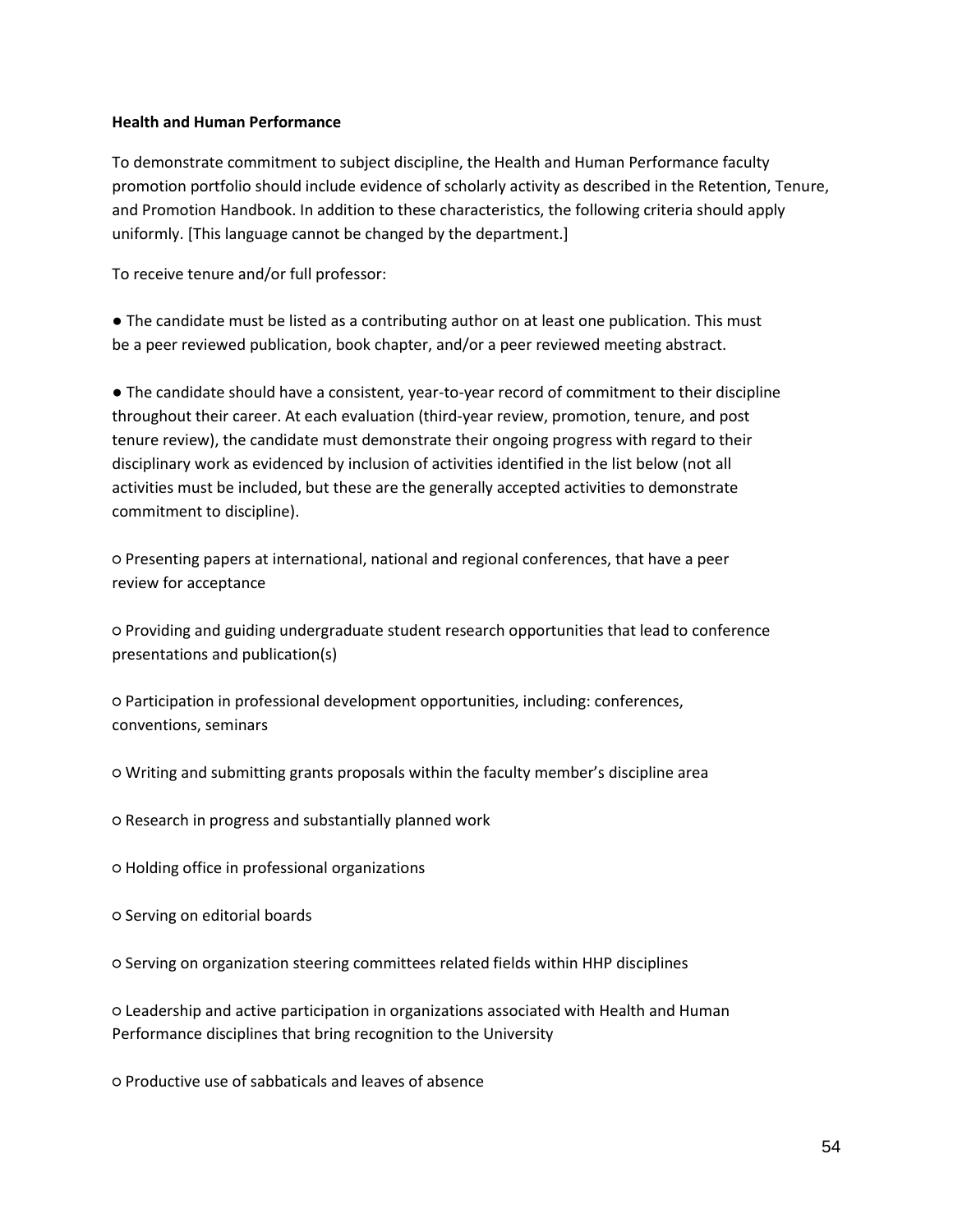○ Professional consultation in the area of the faculty member's expertise, including entities such as schools, community groups, and companies, with a focus in HHP disciplines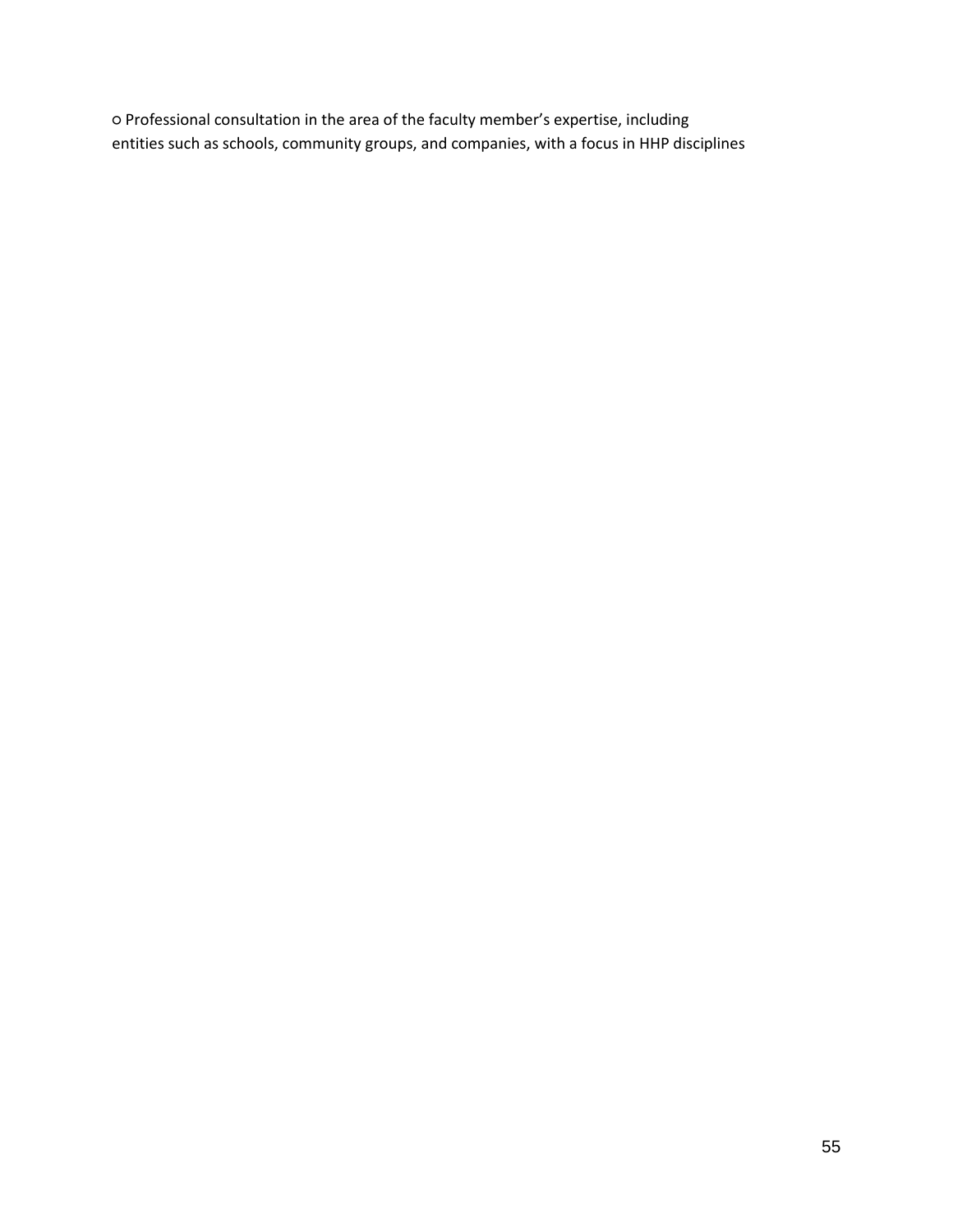# **History**

To demonstrate commitment to subject discipline, the History faculty promotion portfolio should include evidence of scholarly activity as described in the Retention, Tenure, and Promotion Handbook. In addition to these characteristics, the following criteria should apply uniformly. [This language cannot be changed by the department.]

For promotion to associate professor and tenure:

- The candidate's evidence should include a body of successfully completed original research that has been presented at national or regional conferences of recognized historical associations. Ideally, evidence would include publication of research but promotion to associate could also occur with evidence of promise of publication and further presentations in the near future based upon ongoing research.
- Candidate must have evidence of engaging in scholarly activities which wouldinclude:
	- peer-reviewed publications such as a single-authored book published by a university press or a reputable commercial press
	- academic journal articles, essays and/or chapters in edited collections
	- public history contributions
	- digital history projects
	- pedagogical publications
	- reference entries
	- Original research that results in external fellowships, grants, awards, invited lectures, and papers presented at meetings or conferences of professionalorganizations
	- publications of book reviews
	- membership on editorial and professional society/organization/press boards

The nature and scope of the scholarly activity is essential to determining its quality, and specialists within the field should be consulted whenever a question arises.

In addition to activities expected for promotion to associate professor and tenure, for promotion to full professor:

- The candidate demonstrates sustained engagement in scholarly activity based on original research. For Full, a peer-reviewed book with a university press or reputable commercial press (which essentially is NOT a requirement for Assoc.) should be the benchmark. However, if a candidate's career arc has emphasized, say, pedagogical research, public history research, or digital humanities research, etc. -- that is, if their scholarship has been disseminated in ways other than traditional print media --, a book-length publication would not be necessary for promotion to full.
- Evidence of scholarly activity through sustained original research projects as listedabove.
- Candidate should demonstrate that ongoing scholarly work has been carried to fruition and/or is in press at the time of application to Full.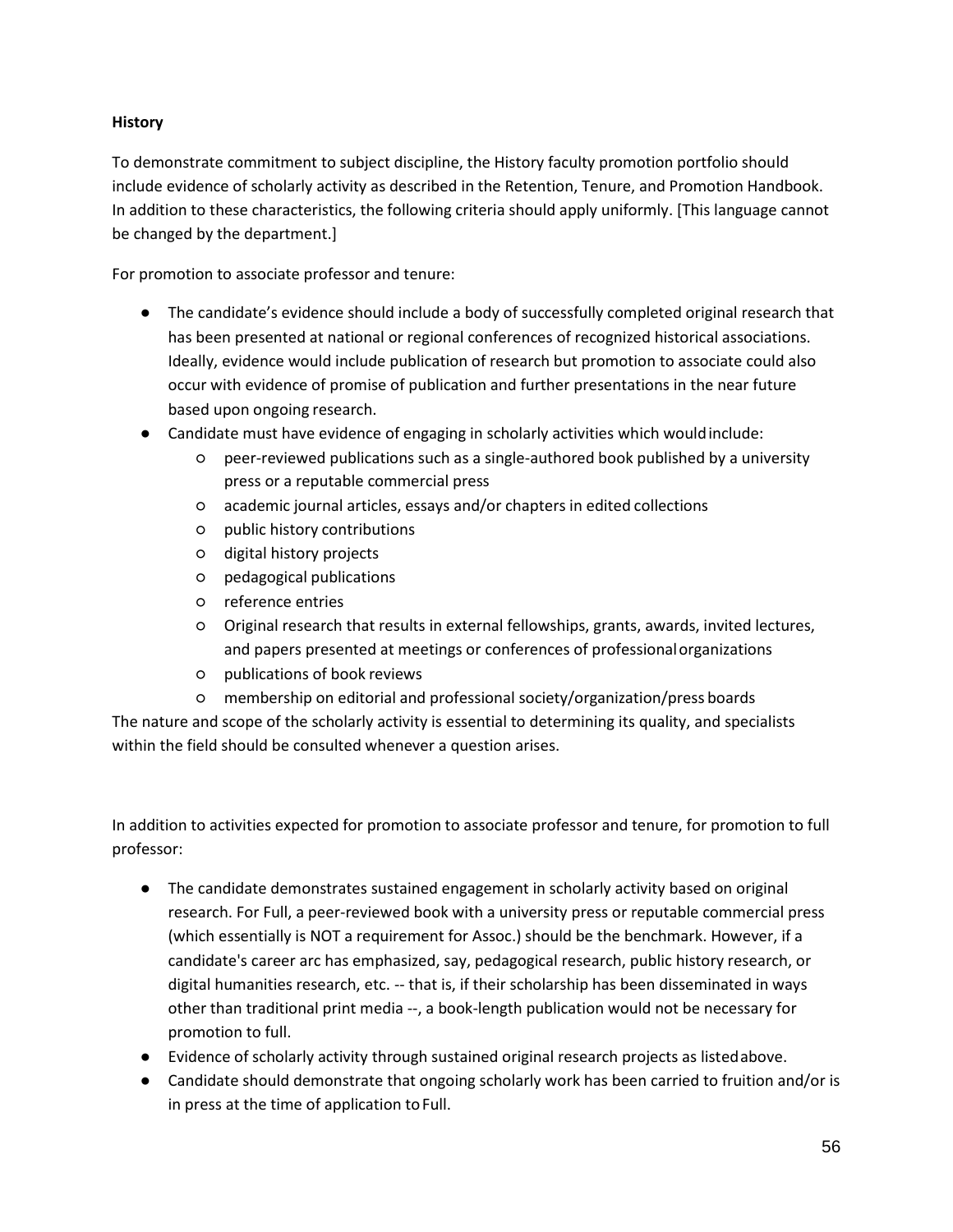Note: This is difficult to quantify. If an assistant professor had, for example, published a monograph, even without conference attendance or article publication (which would be unusual) that monograph would be sufficient. On the other hand, some yearly evidence of work in the form of conference paper presentation or article or book review publication, or other non-print project clearly based upon a body of original research would be sufficient. Also, for associate, the committee should gauge the potential for future scholarship, which the candidate must demonstrate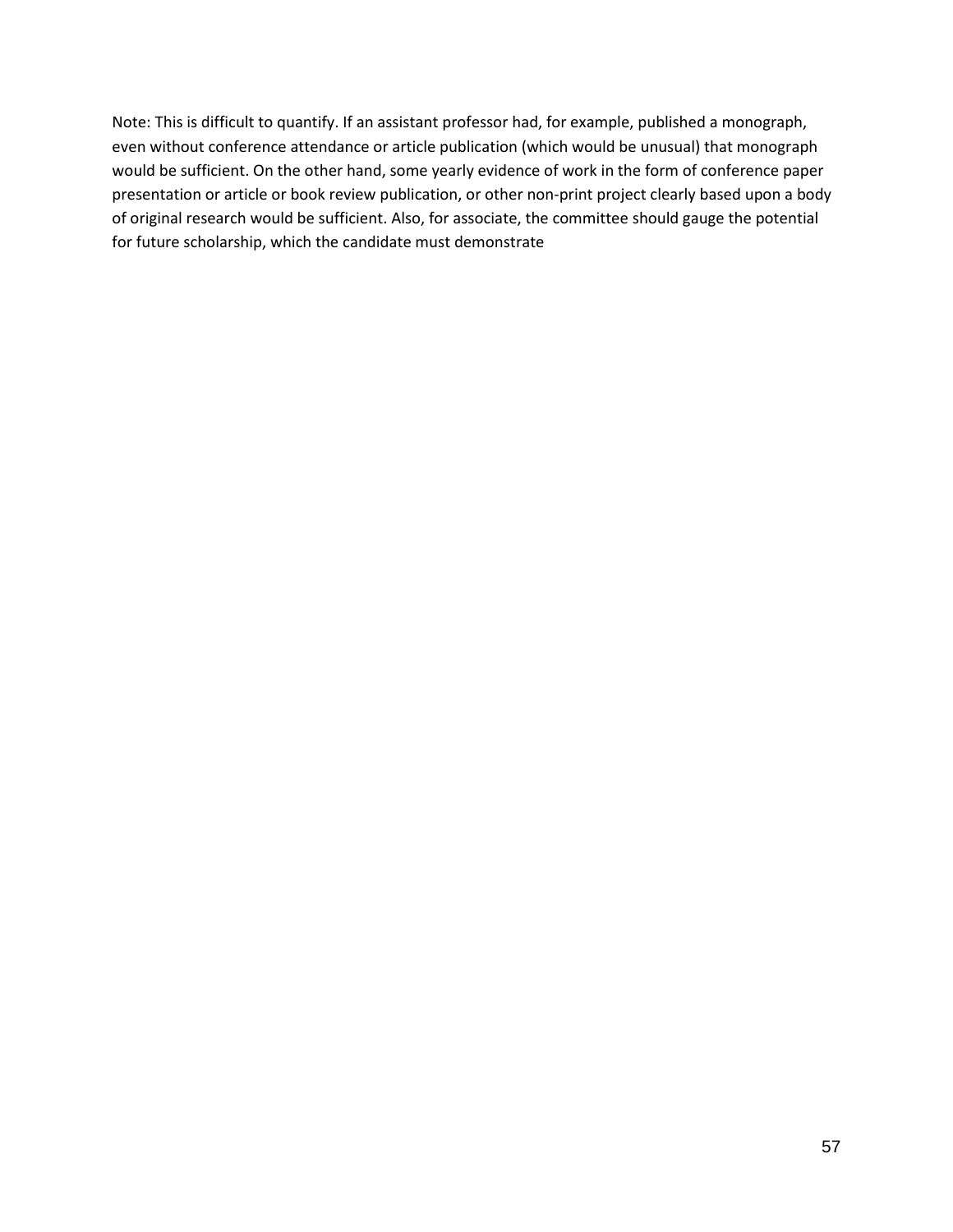# **Interdisciplinary Studies**

To demonstrate commitment to subject discipline, the Interdisciplinary Studies faculty promotion portfolio should include evidence of scholarly activity as described in the Retention, Tenure, and Promotion Handbook. In addition to these characteristics, the following criteria should apply uniformly. [This language cannot be changed by the department.]

For tenure and promotion to associate professor, scholarly work should include

- A peer-reviewed publication;
- or
- Two or more activities from the following list:
	- Published or substantially planned works demonstrating the practical application of interdisciplinarity;
	- Professional conference presentations;
	- Manuscript review for professional journals;
	- Participation in or mentoring of interdisciplinary research projects which have led to publications or presentations.

For promotion to professor, scholarly work should include:

● A peer-reviewed publication;

and

● Additional scholarly activities from the list above since receiving tenure and promotion toassociate professor.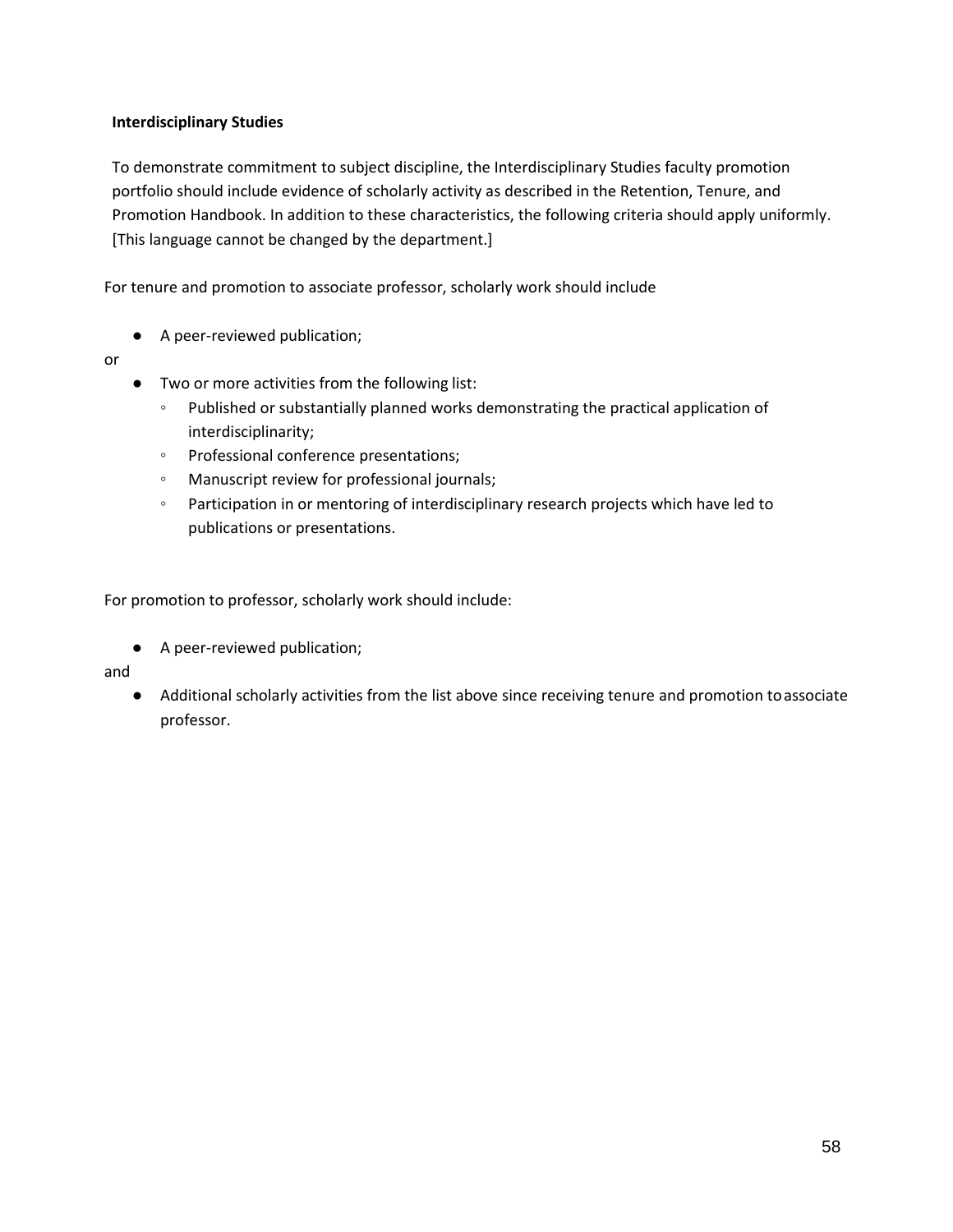# **Library Faculty**

To demonstrate commitment to subject discipline, the Library faculty promotion portfolio should include evidence of scholarly activity as described in the Retention, Tenure, and Promotion Handbook. In addition to these characteristics, the following criteria should apply uniformly. [This language cannot be changed by the department.]

For promotion to associate professor and tenure:

- Candidate has at least one published work in a professional librarypublication.
- Candidate provides evidence of sharing work product with the broader librarycommunity.
- Candidate provides evidence of participation in conferences, conventions, seminars, and professional meetings.
- Candidate provides evidence of participation in professional development.
- Recognizing the importance of knowing best practices and being aware of current developments, the candidate provides evidence of utilizing this knowledge in current job practice.

In addition to activities expected for promotion to associate professor and tenure, for promotion to full professor:

- Candidate has at least one peer-reviewed publication of significance andquality.
- Candidate has periodic published works in other professional publications.
- Candidate has presented papers or research at international, national, or regional conferences.
- Candidate has a history of presentations at conferences, conventions, seminars, professional meetings.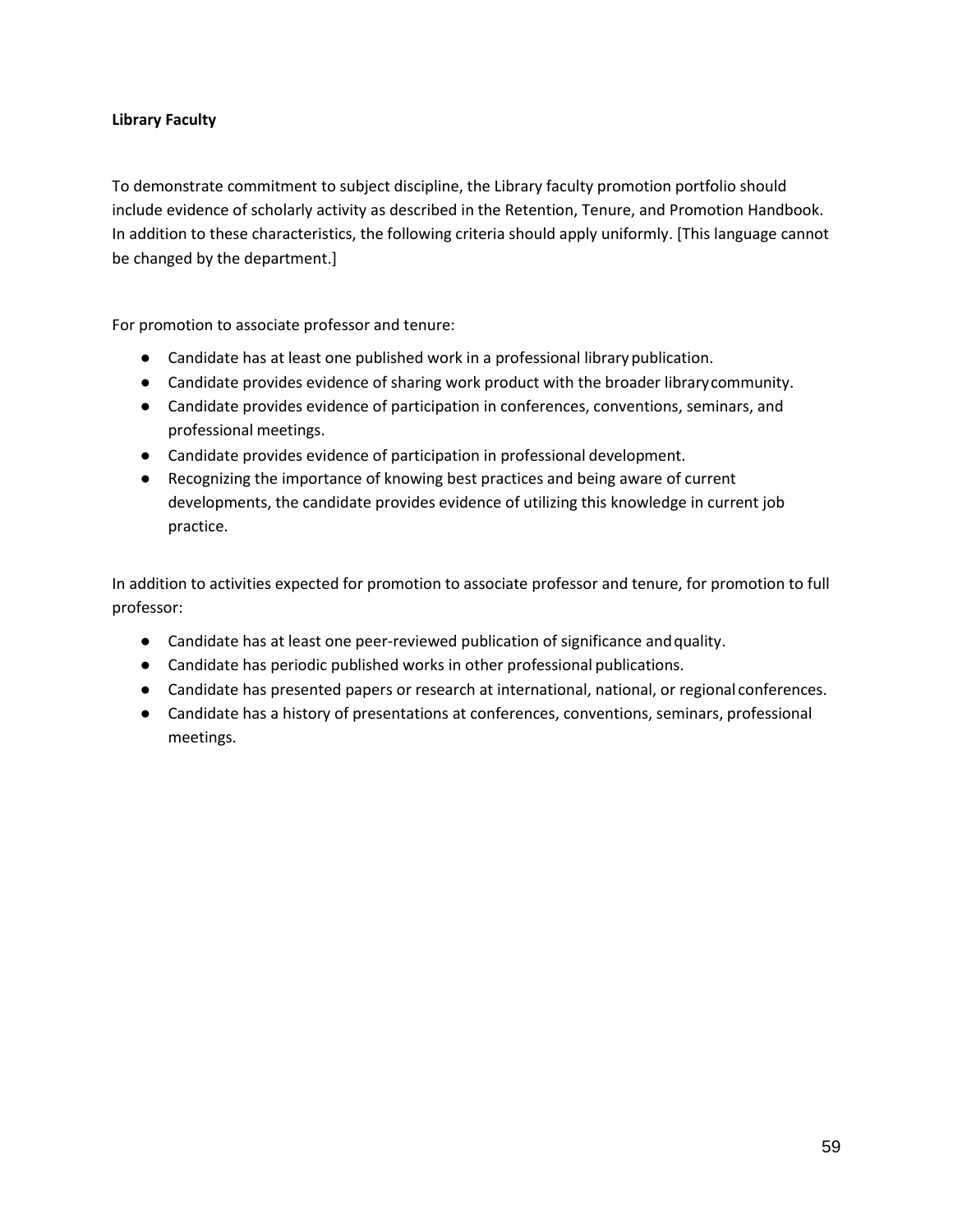# **Mathematics**

To demonstrate commitment to subject discipline, the Mathematics faculty promotion portfolio should include evidence of scholarly activity as described in the Retention, Tenure, and Promotion Handbook. In addition to these characteristics, the following criteria should apply uniformly. [This language cannot be changed by the department.]

For promotion to associate professor and tenure:

● Promotion to Associate Professor does not require a publication record. The primary criteria for advancement will be the candidate's record in instruction and contribution to program and to the campus community. Secondarily, the candidate should exhibit evidence of commitment to discipline in the form of conference attendance or other participation in the work of professional organizations. In those cases, where a publication record exists, this will be considered evidence of commitment to discipline.

For promotion to full professor:

- Promotion to Professor requires a publication record. The record should include at least one publication in a refereed journal. Additional evidence of commitment to discipline is required, which can take various forms. These may include:
	- publication record in the secondary categories below
	- distinguished service in professional organizations, such as in elected position or in a role of continued and integral support such as conference organization
	- other combinations among the synergistic activities listed below
- Non-refereed scholarship examples include:
	- authorship of books or contributions to conference proceedings, scholarly review articles, research monographs,
	- service as a referee for professional journals,
	- documented scholarship leading to changes in practices of organizations in industry, business, or commerce,
	- participation in professional conferences, symposia, meetings, and special lectures, especially those for which participation was by invitation,
	- references to the candidate's research accomplishments appearing in the published work of experts in the field, and in the case of interdisciplinary work, within related areas as well,
	- manuscripts of curricular innovations available through a national clearinghouse(e.g., MAA, AMS, NCTM, etc.),
	- general professional contributions such as editorships, expository writing, ancillary work in support of published texts, and other activities that enhance the professional stature of the candidate,
	- collaboration with students in scholarly activities leading to a peer reviewed publication or conference presentation,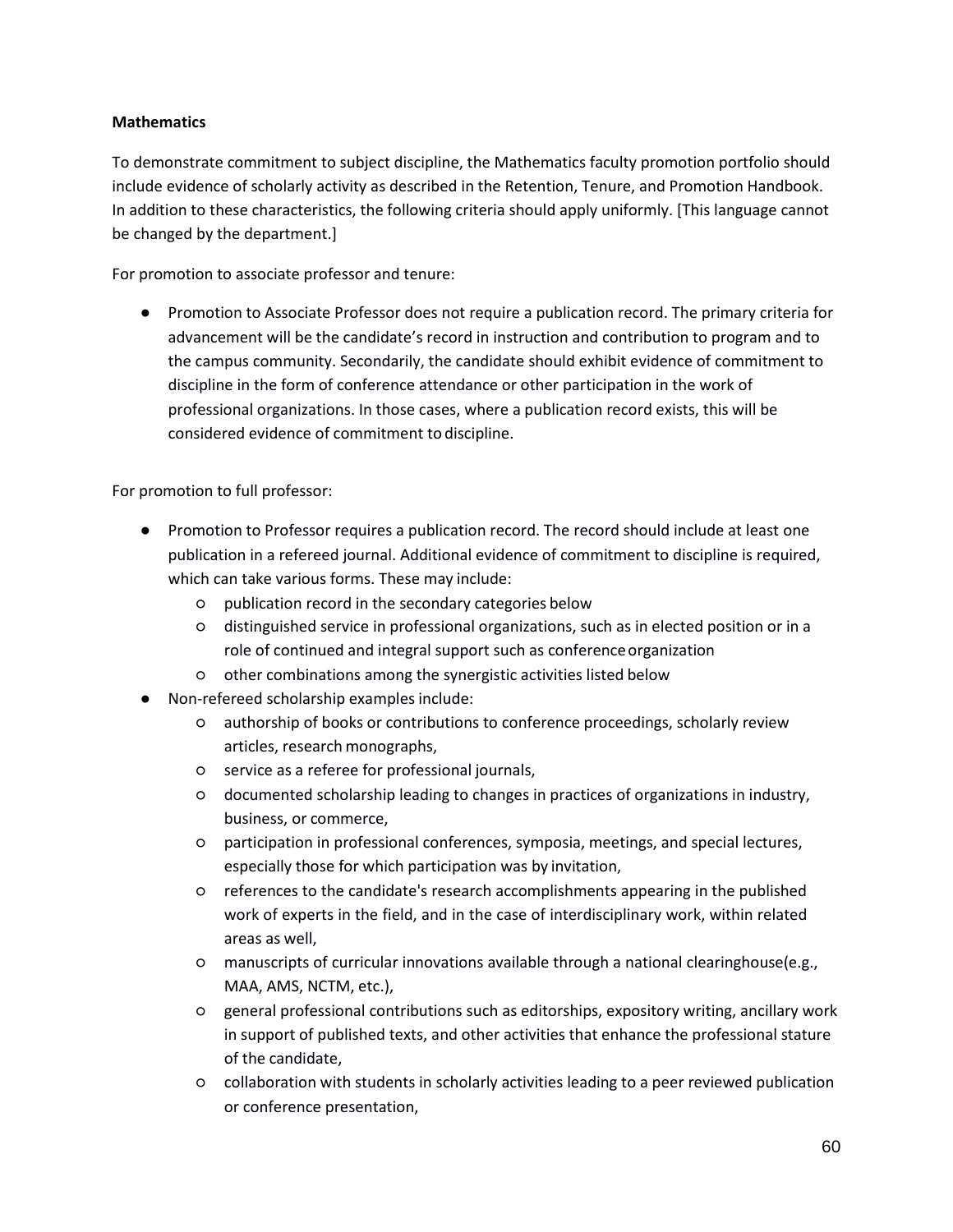- administration and support for student competitions such as COMAP, KRYPTOS, Virginia Tech Mathematics Contest, Putnam Exam, etc.
- research awards and honors granted by professional societies, government agencies, and universities.
- Synergistic professional activities include:
	- membership and the holding of office in professional societies such as MAA,AMS, AWM, SIAM, etc. \*
	- election to prestigious national organizations that recognize excellence inmathematics,
	- an externally funded grant devoted to scholarship in mathematics, elementary, secondary, or undergraduate mathematics education, or statistics,
	- development and implementation of regional, national, or international faculty development programs,
	- role as principal investigator or co-investigator on an external grant submission, or on a funded external grant,
	- external certification or licensure which relates to professional practice, such as actuarial certification

# Notes:

● Mathematics is often considered as part of the physical and natural sciences, but its publication practices differ from these other disciplines in several fundamental ways. As a group, mathematicians publish at much lower rates than other academic disciplines.

The majority of mathematical research is published in refereed research journals, rather than conference proceedings or books. Such articles typically represent considerable advances on a mathematical question. In addition, since mathematics research is usually not considered timesensitive, time to publication is typically much longer than in other STEM fields; both refereeing times and first citation times can be an order of magnitude longer. On joint publications, authors of a mathematical paper are invariably listed in alphabetical order by surname; all authors are assumed to have made substantive intellectual contributions to the work.

The primary criteria by which professional distinction in research is established are the quality of the candidate's research, often measured by the reputation of journals in which publication appears, and the impact of the work within mathematics. In the case of interdisciplinary research, impact is considered within related areas as well.

● \*The initials are for, in order, the Mathematical Association of America, the American Mathematical Society, the Association for Women in Mathematics, and the Society for Industrial and Applied Mathematics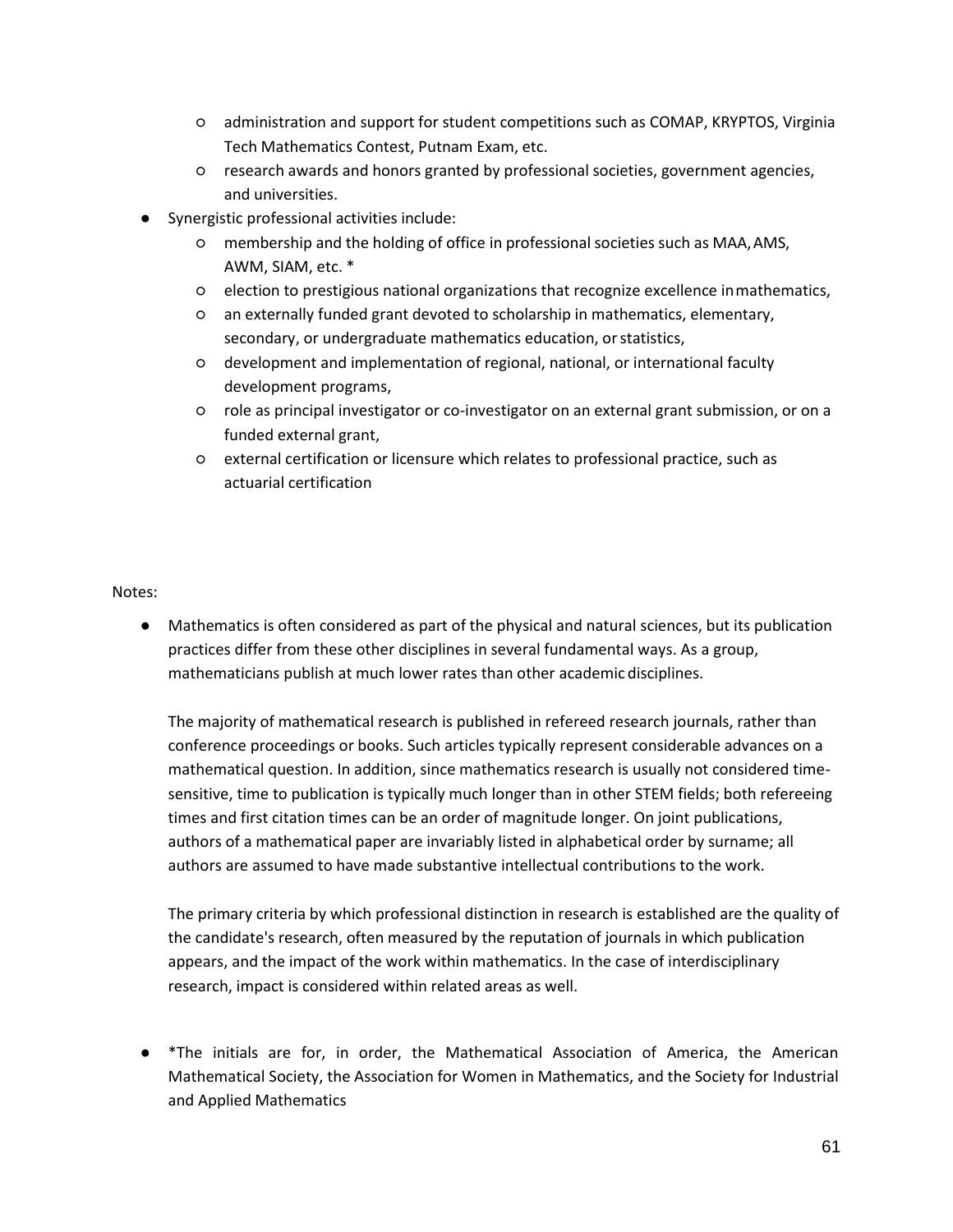# **Political Science**

To demonstrate commitment to subject discipline, the Political Science faculty promotion portfolio should include evidence of scholarly activity as described in the Retention, Tenure, and Promotion Handbook. In addition to these characteristics, the following criteria should apply uniformly. [This language cannot be changed by the department.]

For promotion to associate professor and tenure:

● Minimum of one peer reviewed publication; regular engagement in professional development activities (conferences). Regularly updating courses to reflect current state of knowledge in discipline. Note: these activities should be accomplished at EOU. While credit for prior service may be granted, tenure is a serious commitment of institutional resources; hence, the above minimums need to be accomplished while in residence at EOU.

In addition to activities expected for promotion to associate professor and tenure, for promotion to full professor:

● National or international recognition as evidenced by letters of support from leading authorities in field. Multiple peer reviewed publications generated since promotion andtenure.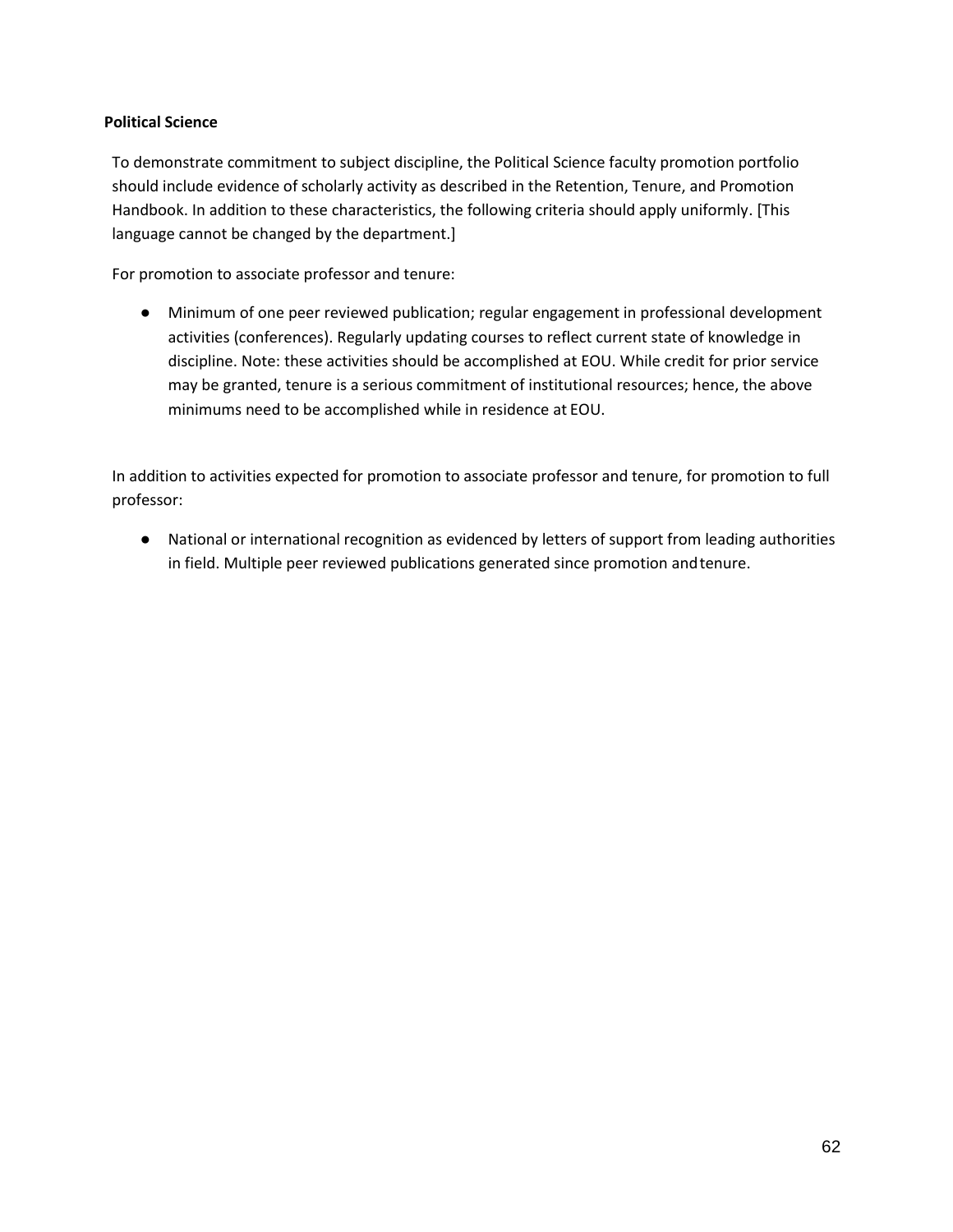# **Psychology**

To demonstrate commitment to subject discipline, the Psychology faculty promotion portfolio should include evidence of scholarly activity as described in the Retention, Tenure, and Promotion Handbook. In addition to these characteristics, the following criteria should apply uniformly. [This language cannot be changed by the department.]

For promotion to associate professor and tenure:

- The candidate should show evidence of research and scholarly work that could include such activities as submission of written work for publication, professional publications, and/or presentation of research at professional conferences
- Evidence of research and scholarly work could include one or more of thefollowing:
	- Peer-reviewed publications in books orjournals
	- Presentations at professional conferences
	- Acquiring a grant
	- Reviewing grant applications
	- Reviewing manuscripts submitted to journals
	- Reviewing books
	- Professional consultations
	- Professional awards and/or acknowledgements
	- Leadership positions in professional organizations

In addition to activities expected for promotion to associate professor and tenure, for promotion to full professor:

- The candidate will demonstrate evidence of an ongoing program ofresearch.
- The demonstration of an ongoing program of research could include one or more ofthe following:
	- Several peer-reviewed publications
	- Citation of work by others within the discipline
	- Several presentations at national or international conferences or conventions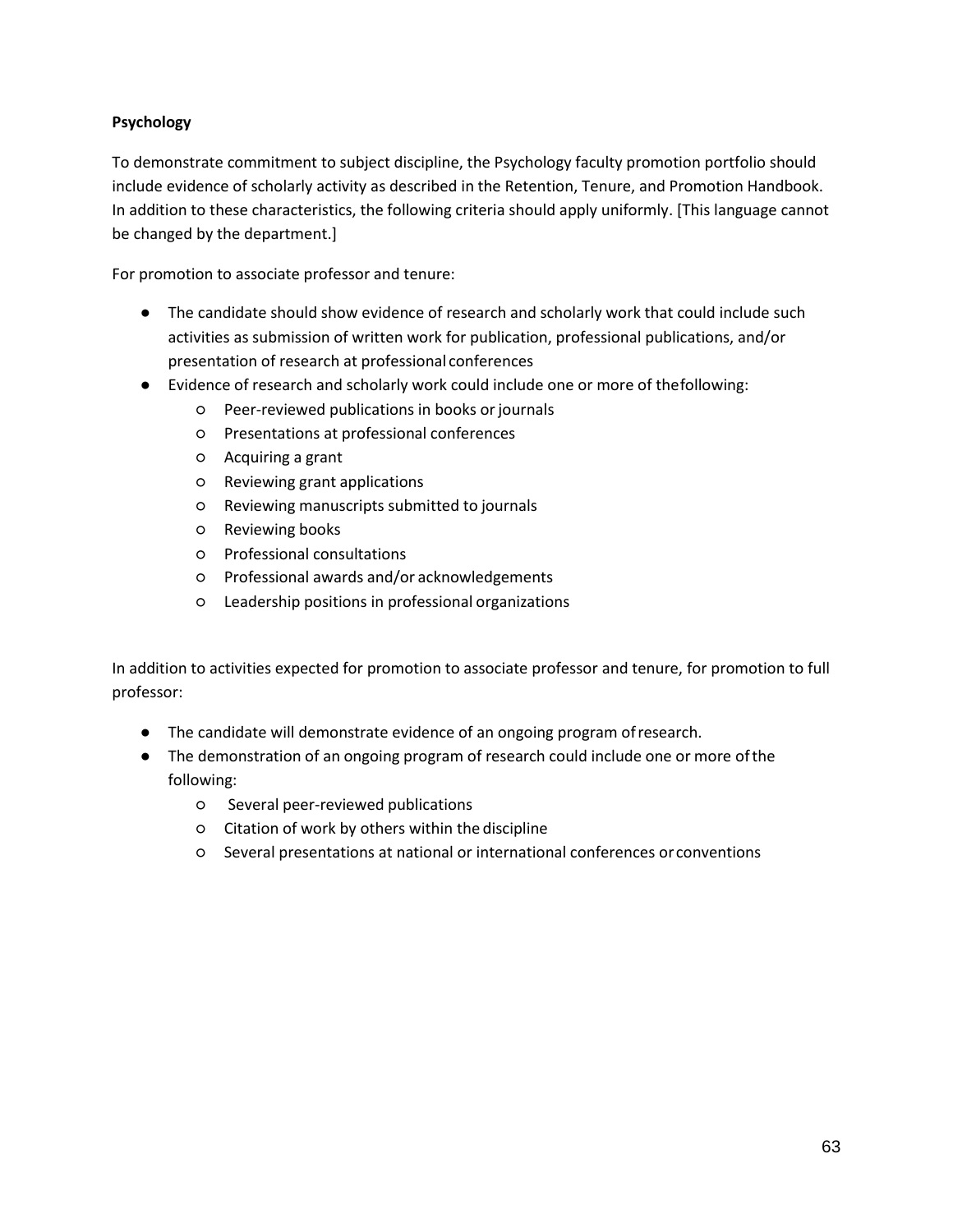# **Theatre**

To demonstrate commitment to subject discipline, the Theatre faculty promotion portfolio should include evidence of scholarly activity as described in the Retention, Tenure, and Promotion Handbook. In addition to these characteristics, the following criteria should apply uniformly. [This language cannot be changed by the department.]

For promotion to associate professor and tenure:

- The scholarship of theatre professors is rendered in one or both forms of traditional academic endeavor: research leading to publication and/or research leading to creative production. Research and publication scholarship is traditional to theatre historians, critics, and dramaturgs. Research and creative production scholarship is traditional to those involved in the production process and includes acting, directing, playwriting, dramaturgy, voice and movement direction, scene design, costume design, lighting design, and sound design, and the execution of those designs by specialists in technical production, theatre management, and stage management. Creative production is common among and traditional to a broad range of academic disciplines, including art, music, dance, interactive media, computer science, engineering, journalism, film, video production, creative writing, fashion design and merchandising, hospitality management, creative writing, advertising, marketing, sports communication and management, and physical therapy. Research and creative production scholarship, as in these other disciplines, requires substantial historical and technological investigation, analysis, expertise, a synthesis of information, collaboration, imagination, creativity, skill, talent, and professional experience—all leading to public presentation validated by professional peer review. Many theatre professors engage in both kinds of scholarship.
	- Publication scholarship:
		- Journal articles, books (including electronic publication), performance reviews,
		- Authorship of original play scripts
		- Presentations at professional conferences
		- Authorship of grants
		- Editing journals or other publications
		- Pedagogical research -- examining the teaching of theatre
	- The theatre professor meets the requirement for research and creative production by engaging in the creation of theatrical performances and productions. Academic theatre artists collect, analyze, and synthesize data both before and during the rehearsal process. This research is conducted both individually and collaboratively. The results of the research and the creative exploration are disseminated in public performance. The preliminary research, development through rehearsal, and the final production may be documented in many ways.
		- Designs / models
		- Photographs / slides
		- recordings of performance
		- prompt/production books